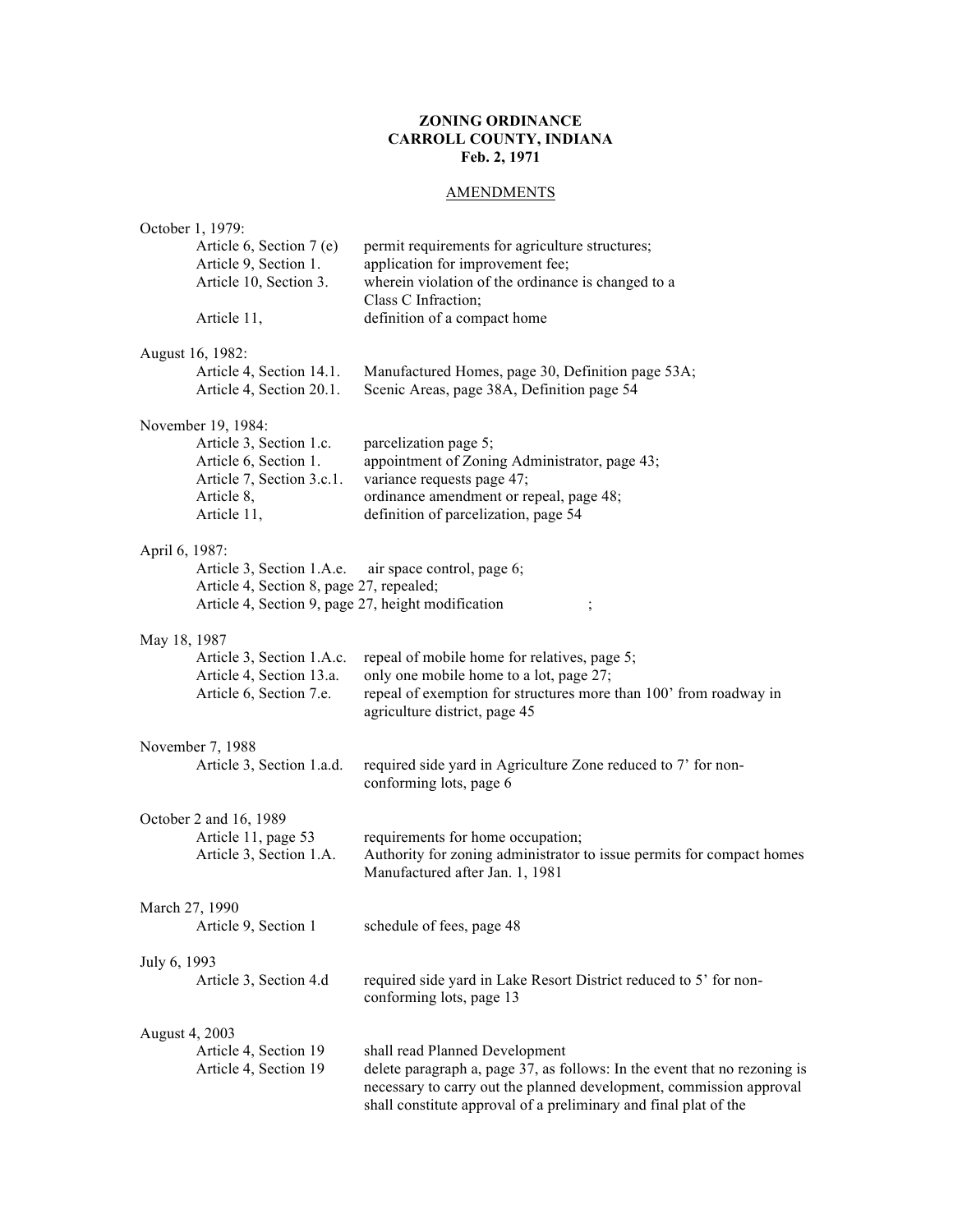development

| August 4, 2003            |                                                                                                                                                                                                                                                                                                                                                                                                                                                                 |
|---------------------------|-----------------------------------------------------------------------------------------------------------------------------------------------------------------------------------------------------------------------------------------------------------------------------------------------------------------------------------------------------------------------------------------------------------------------------------------------------------------|
| Article 4, Section 19     | changing paragraph a page 37 to read as follows: Appeals: Any person,<br>firm, corporation, or department board or bureau of the city aggrieved<br>by the decision of the Area Plan Commission regarding a Planned Unit<br>Development, other than a recommendation as to rezoning an area to a<br>PUD District, may appeal that decision to the Carroll Circuit Court or<br>any of the Carroll County Superior Courts in the manner provided by<br>the statute |
| October 2, 2006           |                                                                                                                                                                                                                                                                                                                                                                                                                                                                 |
| Article 3, Section 1, A-1 | shall be amended to read Agriculture, including confined feeding                                                                                                                                                                                                                                                                                                                                                                                                |
| Article 4,                | SUPPLEMENTARY DISTRICT REGULATIONS                                                                                                                                                                                                                                                                                                                                                                                                                              |
| Section 23                | Confined Feeding Operations and Concentrated Animal Feeding<br>Operations, paragraph a through e                                                                                                                                                                                                                                                                                                                                                                |
| Section 23                | paragraph f, Pre-Application Permit is required for CFO and CAFO                                                                                                                                                                                                                                                                                                                                                                                                |

The law relating to Area Planning and Zoning is found in Indiana Code 36-7-4-100 through 36-7-4-1213

Table of Contents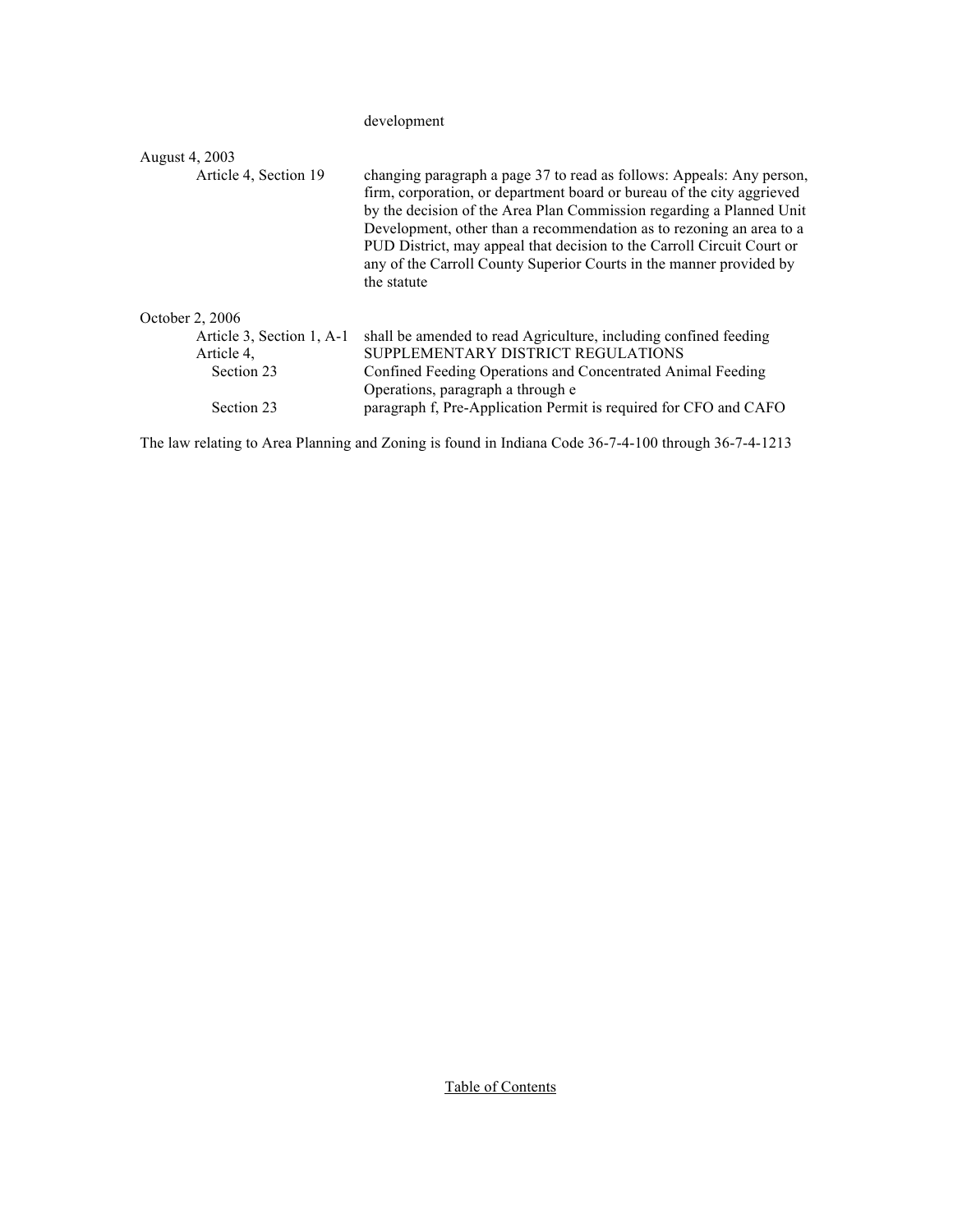|                   |                                    |                                                                             | Page |
|-------------------|------------------------------------|-----------------------------------------------------------------------------|------|
| <b>ARTICLE 1.</b> | <b>ESTABLISHMENT OF DISTRICTS:</b> |                                                                             |      |
| Section 1.        |                                    |                                                                             |      |
| Section 2.        |                                    |                                                                             |      |
| Section 3.        |                                    |                                                                             |      |
| <b>ARTICLE 2.</b> |                                    |                                                                             |      |
| <b>ARTICLE 3.</b> |                                    |                                                                             |      |
| Section 1.        |                                    |                                                                             |      |
| Section 2.        |                                    |                                                                             |      |
| Section 3.        |                                    |                                                                             |      |
| Section 4.        |                                    |                                                                             |      |
| Section 5.        |                                    |                                                                             |      |
| Section 6.        |                                    |                                                                             |      |
| Section 7.        |                                    |                                                                             |      |
| Section 8.        |                                    |                                                                             |      |
| <b>ARTICLE 4.</b> |                                    |                                                                             |      |
| Section 1.        |                                    |                                                                             |      |
| Section 2.        |                                    |                                                                             |      |
| Section 3.        |                                    |                                                                             |      |
| Section 4.        |                                    |                                                                             |      |
| Section 5.        |                                    |                                                                             |      |
| Section 6.        |                                    |                                                                             |      |
| Section 7.        |                                    |                                                                             |      |
| Section 8.        |                                    |                                                                             |      |
| Section 9.        |                                    |                                                                             |      |
| Section 10.       |                                    |                                                                             |      |
| Section 11.       |                                    |                                                                             |      |
| Section 12.       |                                    |                                                                             |      |
| Section 13.       |                                    |                                                                             |      |
| Section 14.       |                                    |                                                                             |      |
| Section 14.1      |                                    |                                                                             |      |
| Section 15.       |                                    |                                                                             |      |
| Section 16.       |                                    |                                                                             |      |
| Section 17.       |                                    |                                                                             |      |
| Section 18.       |                                    |                                                                             |      |
| Section 19.       |                                    |                                                                             |      |
| Section 20.       |                                    |                                                                             |      |
| Section 20.1      |                                    |                                                                             |      |
| Section 21.       |                                    | Performance Standards and General Requirements for Industrial Districts38-A |      |
| <b>ARTICLE 5.</b> |                                    | NON-CONFORMING LOTS, NON-CORMING USES OF LAND, NON-CONFORMING               |      |
|                   |                                    | STRUCTURES, AND NON-CONFORMING USES OF STRUCTURES AND                       |      |
|                   |                                    |                                                                             |      |
| Section 1.        |                                    |                                                                             |      |
| Section 2.        |                                    |                                                                             |      |
| Section 3.        |                                    |                                                                             |      |
| Section 4.        |                                    |                                                                             |      |
| Section 5.        |                                    |                                                                             |      |
| ARTICLE 6.        |                                    | ADMINISTRATION and ENFORCEMENT - IMPROVEMENT LOCATION PERMITS and           |      |
|                   |                                    |                                                                             |      |
| <b>ARTICLE 7</b>  |                                    |                                                                             |      |
| <b>ARTICLE 8</b>  |                                    |                                                                             |      |
| <b>ARTICLE 9</b>  |                                    |                                                                             |      |
| <b>ARTICLE 10</b> |                                    |                                                                             |      |
| <b>ARTICLE 11</b> |                                    |                                                                             |      |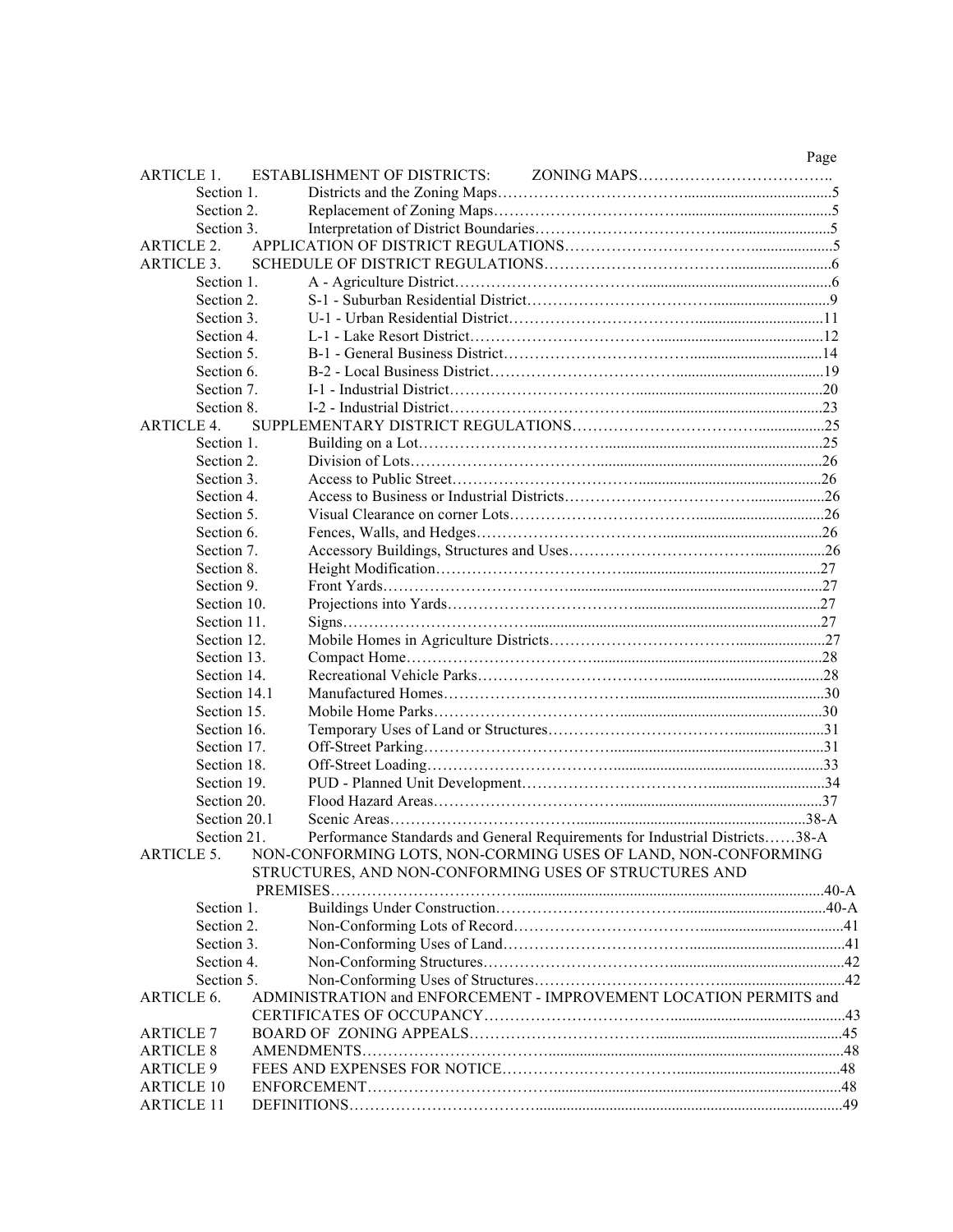| ARTICLE 13 REPEAL OF CONFLICTING |
|----------------------------------|
|                                  |

## AN ORDINANCE ESTABLISHING COMPREHENSIVE ZONING REGULATIONS FOR CARROLL COUNTY, INDIANA, PROVIDING FOR THE ADMINISTRATION AND PENALTIES FOR VIOLATION THEREOF AND FOR THE REPEAL OF ALL CONFLICTING ORDINANCES.

THIS ORDINANCE, is in accordance with a Comprehensive Plan and is adopted so that adequate light, air, convenience of access, and safety from fire, flood, and other danger may be secured; that congestion in the public streets may be lessened or avoided; and that the public health, safety, comfort, morals, convenience, and general public welfare may be promoted. This ordinance is made with reasonable regard to existing conditions, the character of buildings erected in each district, and most desireable use for which the land in each district may be adapted and the conservation of property values throughout the territory under the jurisdiction of the Carroll County, Indiana, Area Plan Commission.

Now therefore be it ordained by the Board of Country Commissioners of Carroll County, Indiana, under authority of Chapter 138, Acts of 1957, General Assembly of the State of Indiana and all Acts amendatory thereto:

This ordinance may be cited as: The Carroll County Zoning Ordinance.

ARTICLE 1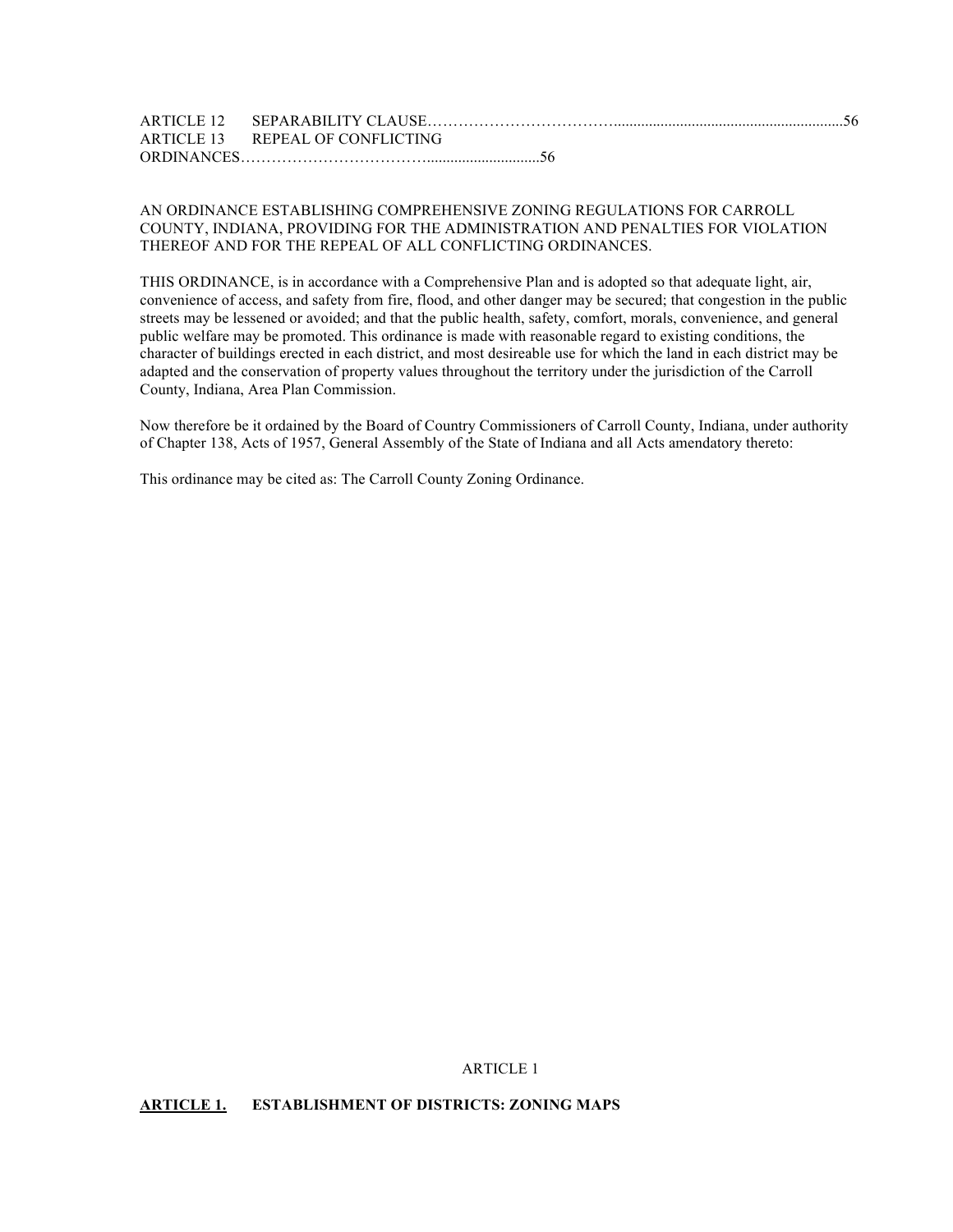## Section 1. The county is herby divided into the following districts

- A Agriculture
- S-1 Suburban Residential
- U-1 Urban Residential
- L-1 Lake Resort
- B-1 General Business
- B-2 Local Business
- I-1 Industrial
- I-2 Industrial
- PUD Planned Unit Development

Which are shown on the Township Zoning Maps which, together with all explanatory matter thereon, are incorporated into and made part of this ordinance.

The Zoning Maps shall be identified by the signature of the President of the Board of County Commissioners and the seal of the county under the words: "I hereby certify that these are the Zoning Maps referred to in Article 1, Section 1 of the county ordinance, together with the adoption of this ordinance.

If any changes are made in the district boundaries or any other matter portrayed on the Zoning Maps, such as changes together with the following statement: "On (date), the following (change) changes (was) were made in the Zoning Maps: (brief description of nature of change)" shall be made on the Zoning Maps promptly after the amendment has been approved by the Board of County Commissioners. No entry shall be signed by the President of the Board of County Commissioners. No amendment to this ordinance involving anything portrayed on the Zoning Maps shall become effective until after such change has been made on the maps.

Regardless of the existence of copies of the Official Zoning Maps which may from time to time be made or published, the Official Zoning Maps which shall be located in the County Court House are the final authority as to the current zoning status of land and water areas, buildings, and other structures in the unincorporated area of the county.

## Section 2. **REPLACEMENT OF ZONING MAPS**

In the event the Zoning Maps become damaged, destroyed, lost or difficult to interpret because of the nature of number of changes and additions, the Board of County Commissioners may by Resolution adopt a replacement which shall replace the existing Zoning Maps. The new Zoning Maps may correct drafting or other errors or omissions in the replaced Zoning Maps but may not amend the zoning ordinance. The new Zoning Maps shall be identified by the signature of the President of the Board of County Commissioners and the seal of the county under the following words: "I do hereby certify that these Zoning Maps supercede and replace the Zoning Maps adopted (date of adoption of maps being replaced) as part of Ordinance No. along with the date of the resolution.

Section 3. **INTERPRETATION OF DISTRICT BOUNDARIES**. The following rules shall be used in interpreting the Zoning Maps:

- a. Boundaries indicated as approximately following the centerline of streets, highways, alleys, streams, rivers, or other bodies of water shall be construed to follow such centerlines.
- b. Boundaries indicated as approximately following platted lot lines shall be construed as following such lot lines;
- c. Boundaries indicated as approximately following corporate, township, or county lines shall be construed as following those lines;
- d. Boundaries indicated as parallel to or extensions of features indicated in subsections (a) through c above shall be so construed. Distances not specifically indicated on the Zoning Maps shall be determined by the scale of the map.
- e. where physical or cultural features existing on the ground are at variance with those shown on the Zoning Maps, or in other circumstances not covered by subsections a through d above, the Board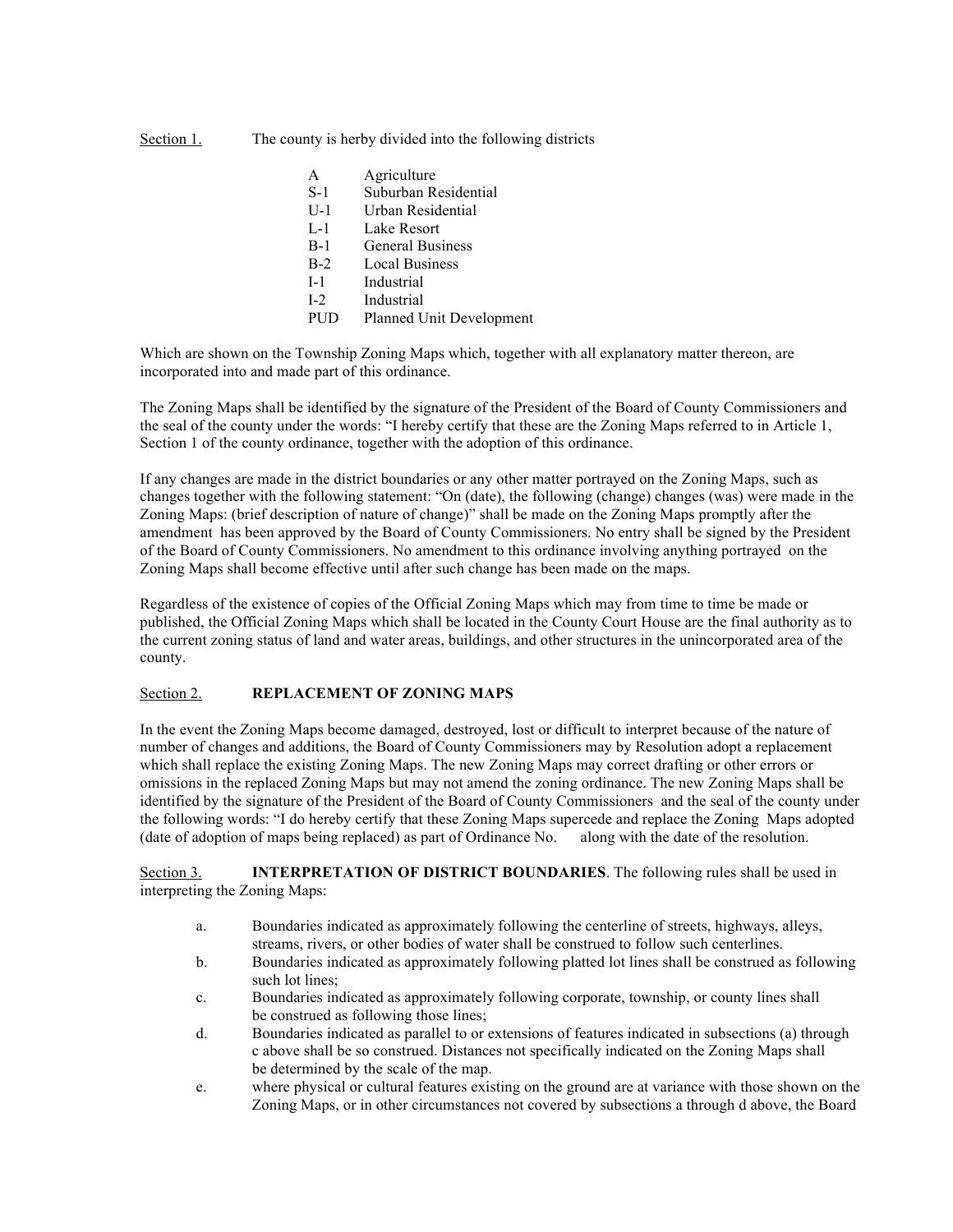of Zoning Appeals shall interpret the district boundaries.

## **ARTICLE 2. APPLICATION OF DISTRICT REGULATIONS**

Section 1. No building, structure, or land shall hereafter be used or occupied, and no building or part thereof shall hereafter be erected, constructed, reconstructed, moved, or structurally altered unless Section 2 No yard or lot existing at the time of passage of this ordinance shall be reduced in dimension or area below the minimum requirements set forth herein. Yards or lots created after the effective date of this ordinance shall meet at least the minimum requirements established by this ordinance. no part of a yard, or other open space, or off-street parking or loading space required in connection with any building for the purpose of complying with this ordinance, shall be included as part of a yard, open space, or off-street parking or loading space similarly required for any other building or use. Section 3 The regulations established by this ordinance are the minimum requirements for the promotion of the public health, safety, comfort, morale, convenience, and general public welfare. Whenever the requirements of this ordinance are at variance with any other lawfully adopted rules, regulations, ordinances, deed restrictions or covenants, the most

restrictive, or that imposing the higher standards shall govern.

## **ARTICLE 3. SCHEDULE OF DISTRICT REGULATIONS**

| Section 1. | <b>A - AGRICULTURE DISTRICT</b>                                                                                           |
|------------|---------------------------------------------------------------------------------------------------------------------------|
| a.         | Permitted Uses and Structures:                                                                                            |
|            | 1. Agriculture, including confined feeding                                                                                |
|            | 2. Single-family dwellings                                                                                                |
| clubs      | 3. Public parks, playgrounds, recreation areas and public golf courses and country                                        |
| county,    | 4. Public elementary, junior high, and high schools and buildings for town, city,<br>state and federal governmental use   |
|            | 5. Churches and cemeteries                                                                                                |
|            | 6. Community buildings and offices for agriculture and conservation public agencies                                       |
|            | 7. Governmental and public utility uses when located 100 feet or more from a<br>residential lot or district boundary line |
|            | 8. Nurseries, greenhouses, and orchards. Roadside stands, provided all produce sold is<br>produced on the premises        |
|            | 9. Home occupation                                                                                                        |
|            | 10. Temporary buildings and structures incidental to construction work only for the<br>period of such work                |
|            | 11. Storage of a continually unoccupied recreational vehicle in a private garage or rear<br>or side yard                  |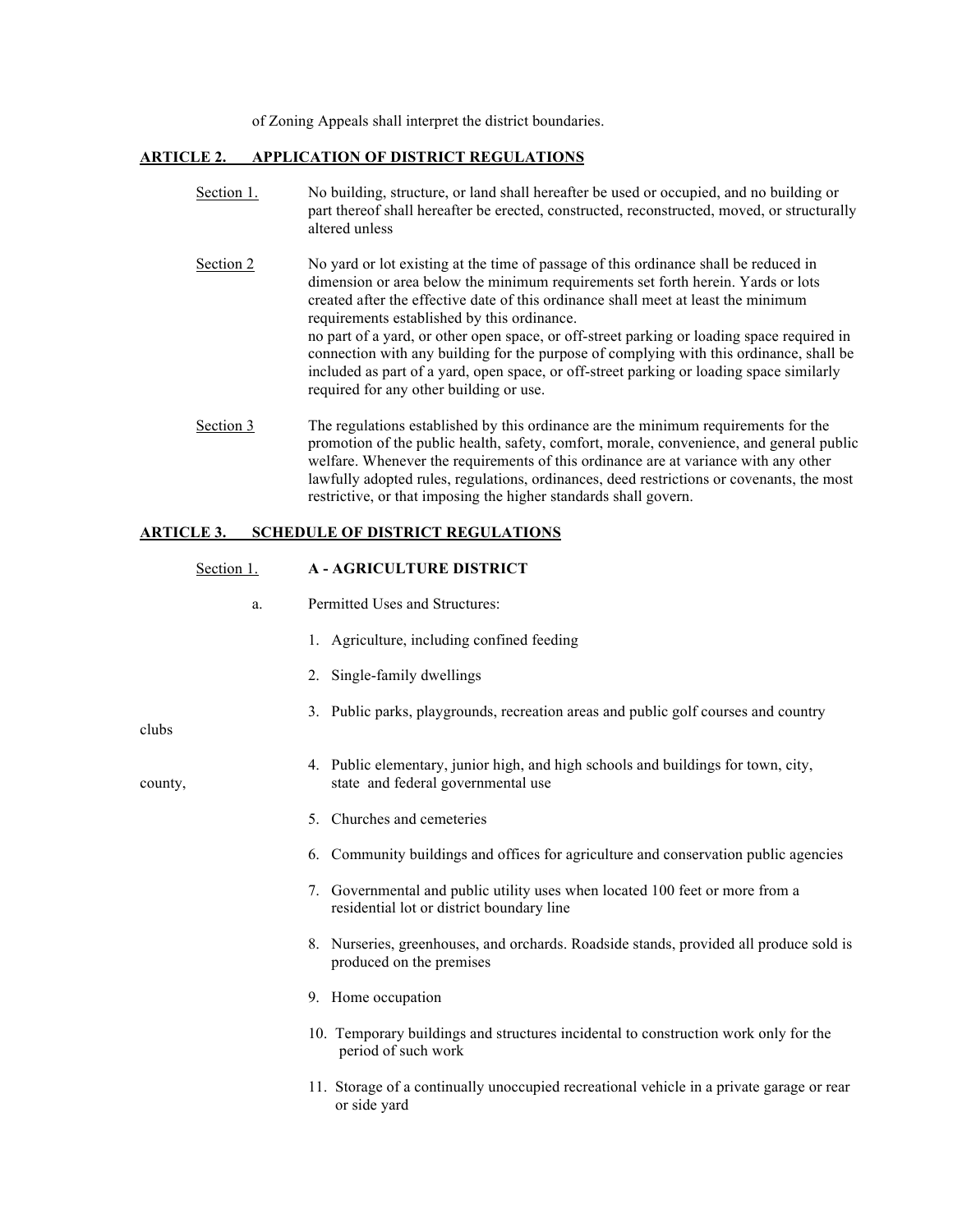- 12. Compact homes in accordance with Article 4, Section 13, manufactured after January 1, 1981
- 13. Uses, buildings, and structures customarily accessible and clearly incidental to the above permitted uses
- b. Uses permitted as Special Exceptions by Board of Zoning Appeals
	- 1. Public or private airports and landing strips
	- 2. Private clubs and religious and charitable institutions
	- 3. Skeet or trap shooting when located 1320 feet or more from a residential lot or district boundary line
	- 4. The following uses provided the principal building, structure, or use is 200 feet or more from a residential lot or district boundary line: dog kennels, veterinarian office and animal hospital, sanitary landfills, livestock auction barns and yards,

 riding stables, sawmills, farm service centers, commercial fishing and hunting areas (unlighted), outdoor archery range, and square dance barn

- 5. Mobile home when located on a lot which adjoins a public thoroughfare and in accordance with Article, Section 12
- 6. Compact home in accordance with Article 4, Section 13, manufactured prior to January 1, 1981
- 7. Recreational vehicle parks in accordance with Article 4, Section 14
- 8. Uses, buildings and structures customarily accessory and clearly incidental to the above uses
- c. Minimum Lot Size:

Lot Area - 1 acre, excluding roadways. The division of land in this agriculture district into tracts one acre (excluding roadways) or more in size, but less than ten acres, up to a maximum of two such divisions in any parcel of land is referred to as "parcelization" and is exempt from the subdivision ordinance. Any tract created by such parcelization shall meet the following criteria:

- 1. The tract shall have frontage of at least 150 feet on a public roadway
- 2. The depth shall not exceed twice the frontage on the public roadway
- 3. The septic system existing or proposed must be approved by the county sanitarian
- 4. There shall not be more than one residence on the tract

Lot Width - At least 150 feet at the building setback line d. Minimum Yard Sizes:

| Front yard | - | 50 feet |
|------------|---|---------|
| Rear yard  | - | 25 feet |

commercial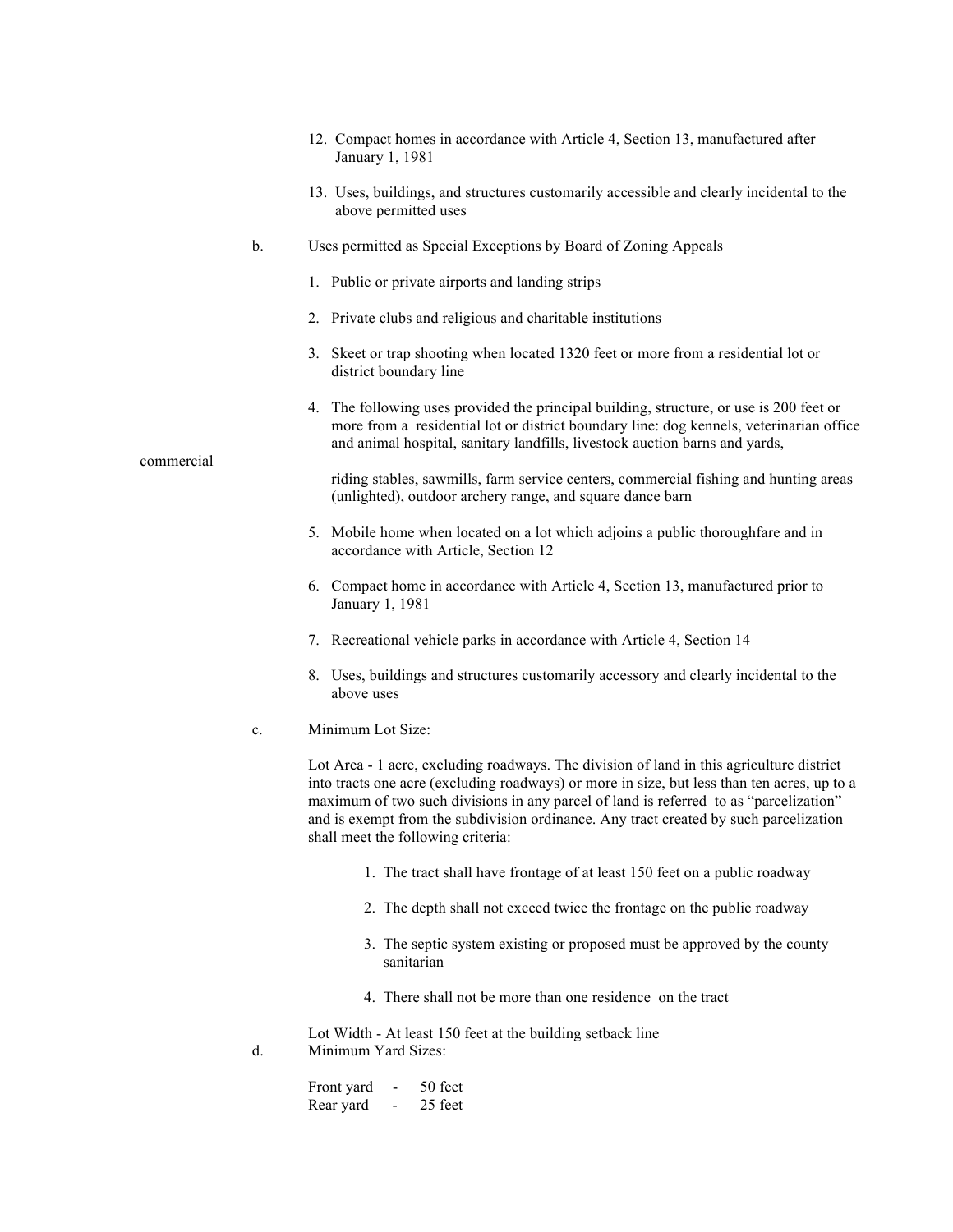- Side yards 25 feet for lots of minimum size or larger, and 7 feet for any lot less than minimum size recorded in the office of the Recorder prior to the adoption of this ordinance, February 2, 1971
- e. Maximum Height of Structures:

No permit shall be issued to erect, alter, or add to the height of any structure which falls within any of the categories as follows:

- i. Any construction or alteration of more than 200' above ground level at its site, provided that within two miles of any public use airport, the height shall be not more than 125' above ground level at its site
	- ii.. Any construction or alteration of greater than an imaginary surface extending outward and upward of a slope of 100 (one hundred) feet to 1 (one) foot upward for a horizontal distance of 20,000 feet from the nearest runway or federally approved proposed runway at any public use airport and of a width starting at 250' either side of the extended center line of the runway and widening by 1 (one) foot for each 5 (five) feet distance from the runway or federally approved proposed runway at any public use airport

## f. Minimum Off-Street Parking Requirements:

Single family dwelling and mobile homes - 1 space for each dwelling

Public elementary or junior high schools - 1 space for each 3 faculty members and other full-time employees

Public high schools - 1 space for each 7 students in accordance with design capacity of building

School and institutional auditoriums and churches - 1 space for each 2 persons employed on the premises, and 1 additional space for each 6 seats based on maximum seating capacity, including fixed and moveable seats

Gymnasiums, stadiums and grandstands - 1 space for each 6 seats based on maximum seating capacity, including fixed and moveable seats

Meeting halls and private clubs - spaces equal to 30 percent of the maximum number of people that can be accommodated in accordance with design capacity

Home occupations - 1 space in addition to residence requirements

Other permitted or special exception uses -n spaces as determined by the board

- g. Limitations on Signs For each use no sign intended to be read from off the premises shall be permitted except non-flashing signs in accordance with the following provisions:
	- 1. Nameplate and Identification Signs

Agriculture use - Not more than 1 nameplate for each principal farm dwelling

Non-Agriculture use - Not more than 1 identification sign indicating only the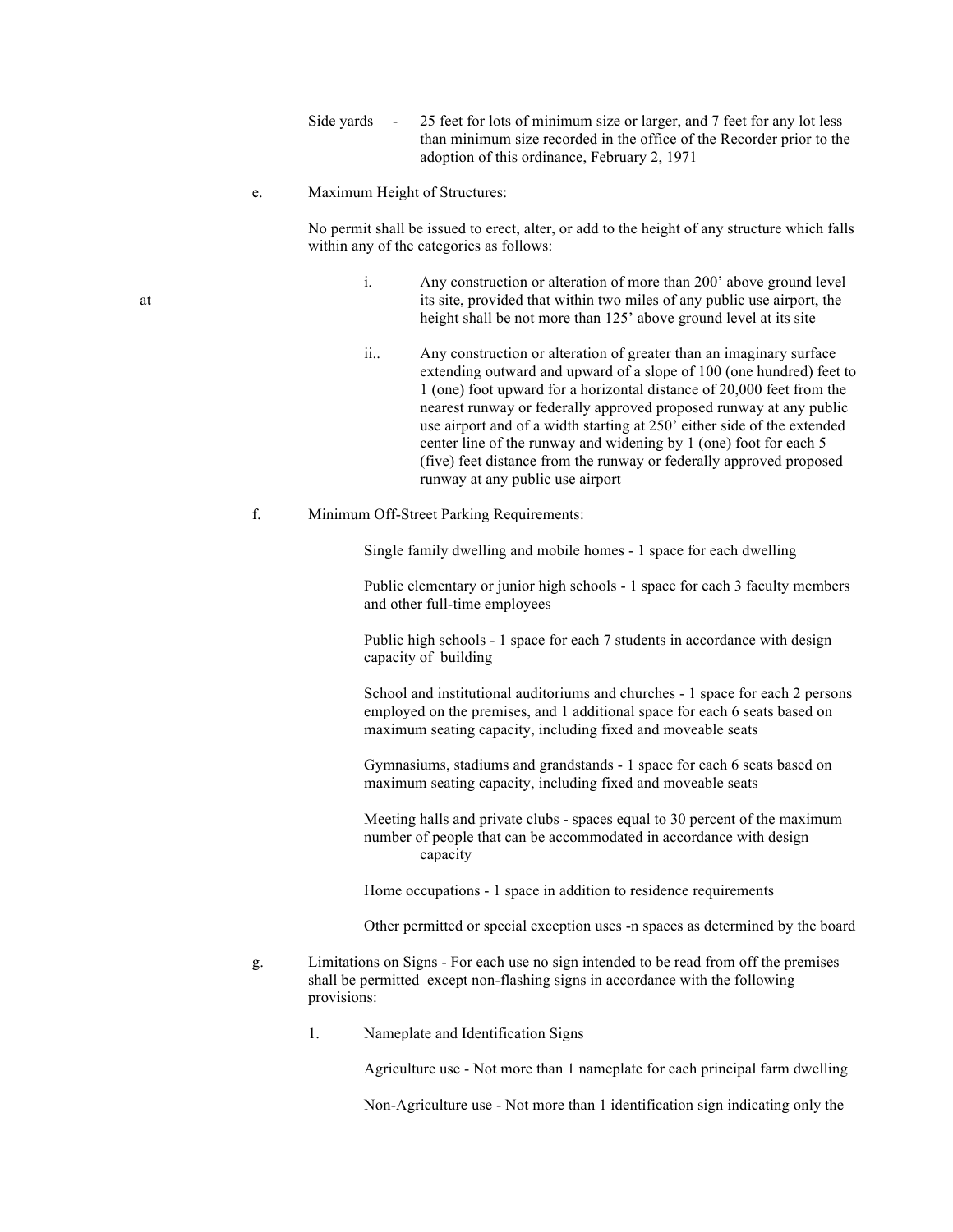name and address of the building

On a corner lot 2 such nameplates or identification sign, one facing each street shall be permitted

No sign shall be closer than 15 feet to a lot line adjoining a street

No sign shall project higher than 2 stories or 25 feet above curb level, whichever is lower

2. For Sale and To Rent Signs

Not more than 1 sign per lot not exceeding 12 square feet in area, and no closer than 8 feet to any other lot

On a corner lot, 2 such signs, one facing each street, shall be permitted

No sign shall project beyond the property line into the public right-of-way

No sign shall project higher than 1 story or 15 feet above curb level, whichever is lower

3. Roadside Stand Signs

Not more than 2 signs, located only on the same lot as the roadside stand, not exceeding 12 square feet in area, and no closer than 50 feet to any other lot

No sign shall project beyond the property line into the public right-of-way

No sign shall project higher than 15 feet above curb level

## Section 2 **S-1 SUBURBAN RESIDENTIAL**

a. Permitted Uses and Structures

1. The uses permitted and as regulated in numbers 1, 2, 3, 4, 5, 6, 8, 10, and 11, A-Agriculture District with the exception of a confined-feed operation, and the following uses:

2. Planned Developments, residential, on tracts of land of 5 acres or more in accordance with Article 4, Section 20

3. Mobile home when located in a mobile home park

4. Temporary real estate offices for sale or rental of real estate on the premises when located within a subdivision containing 5 acres or more in area or a planned development

5. Uses, buildings, and structures customarily accessory and clearly incidental to the above permitted uses

b. Uses permitted as Special Exceptions by Board of Zoning Appeals:

1. Private clubs and religious charitable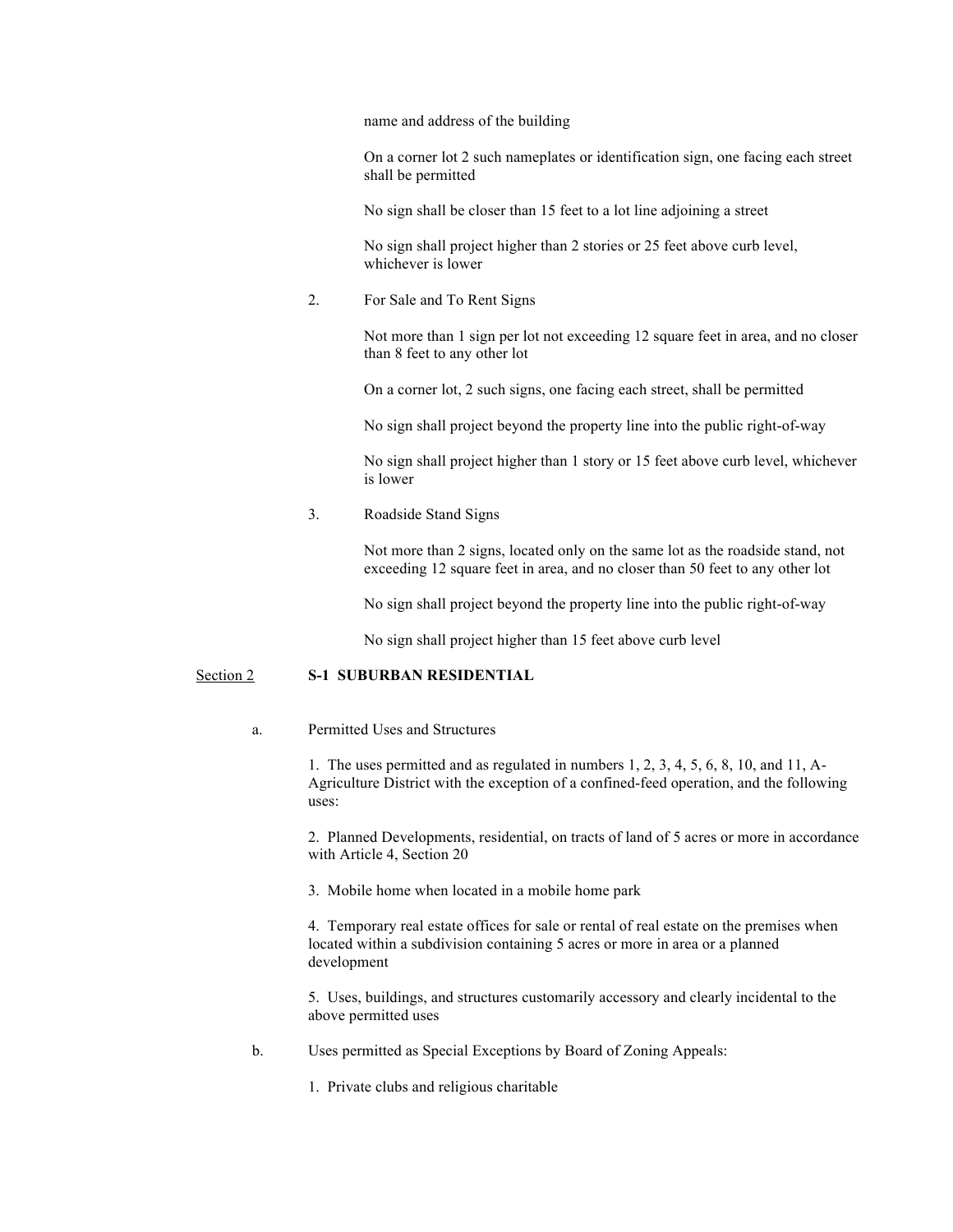- 2. Home occupations
- 3. Nursery schools
- 4. Nursing or rest homes
- 5. Governmental and public utility uses
- 6. Mobile home parks in accordance with the Mobile Home Parks Act of 1955, as amended; Indiana State Board of Health Regulations, as amended; and Article 4, Section 15 of this ordinance
- 7. Compact homes in accordance with Article 4, Section 13
- 8. Hospitals and medical clinics
- 9. Uses, buildings, and structures customarily accessory and clearly incidental to the above uses
- c. Minimum Lot Sizes:

Lot Area - ½ acre

Lot Width - 100 feet

d. Minimum Yard Sizes:

Front Yard - 50 feet

Rear Yard - 25 feet

Side Yards - 10 feet (each side)

e. Maximum Height of Structures:

2 ½ stories or 35 feet, whichever is lower

f. Minimum Off-Street Parking Requirements: Same as in A-Agriculture District

> Planned Developments - at least the total number of spaces on the basis of the required spaces for each individual use

Hospital and Nursing and Rest Homes - 1 space per 3 beds and 1 space for each 2 employees on the maximum working shift

Mobile Home Park - 1 space for each mobile home site, plus 1 space for each four sites for guest parking

- g. Limitations on Signs: For each use no sign intended to be read from off premises shall be permitted except non-flashing signs in accordance with the following provisions:
	- 1. Nameplate and Identification Signs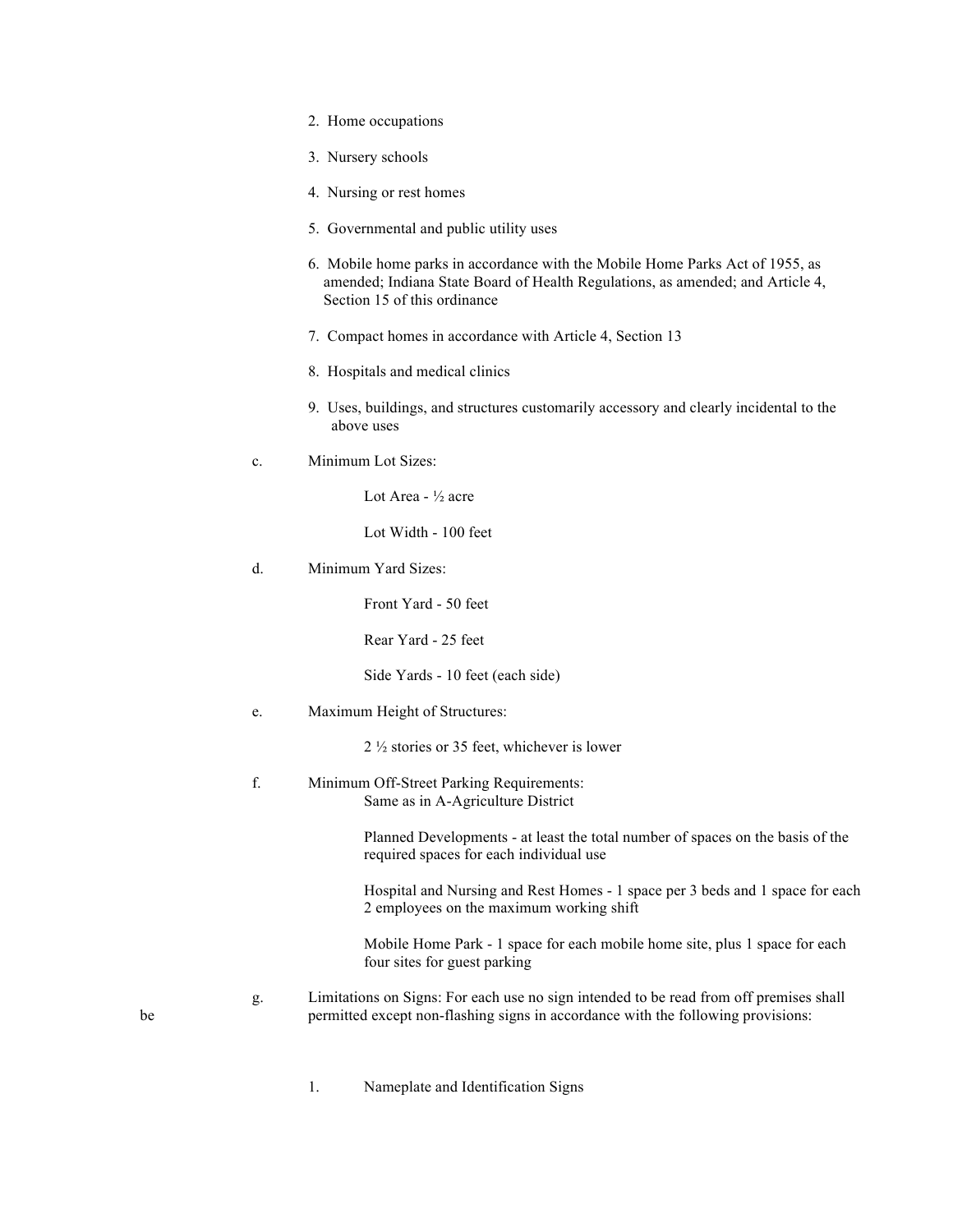Agriculture Use - as permitted in A - Agriculture District

Residential Uses - Not more than 1 nameplate, not exceeding 1 square foot in area for each dwelling unit indicating the name or address of the occupant or a permitted occupation

Other Uses - Not more than 1 identification sign, not exceeding 16 square feet in area, which indicates only the name and address of the building or use

On a corner lot 2 such signs, one facing each street shall be permitted

No sign shall be closer than 15 feet to a lot line adjoining a street

No sign shall project higher than 1 story or 15 feet above curb level, whichever is lower

2. For Sale and To Rent Signs

Not more than 1 sign per lot, not exceeding 12 square feet in area and no closer than 8 feet to any other lot

During the construction and sale of lots in a subdivision, a temporary sign may be erected along each side of the subdivision fronting on the street, provided each sign contains not more than 120 square feet of surface area

On a corner lot 2 such signs, one facing each street, shall be permitted

No sign shall project beyond the property line into the public right-of-way

No sign shall project higher than 1 story or 15 feet above curb level, whichever is lower

## Section 3 **U-1 URBAN-RESIDENTIAL DISTRICT**

- a. Permitted uses and Structures:
	- 1. Single-family dwellings
	- 2. Public parks, playgrounds, recreation areas, and public golf courses and country

clubs

- 3. Public elementary, junior high, and high schools, and public buildings for town, city, county, state and federal government use
- 4. Churches and community buildings
- 5. The uses permitted and as regulated in numbers 2, 3, and 3, S-1 Suburban Residential District
- 6. Temporary buildings and structures incidental to construction work only for the period of such work
- 7. Storage of a continually unoccupied recreational vehicle in a private garage or rear or side yard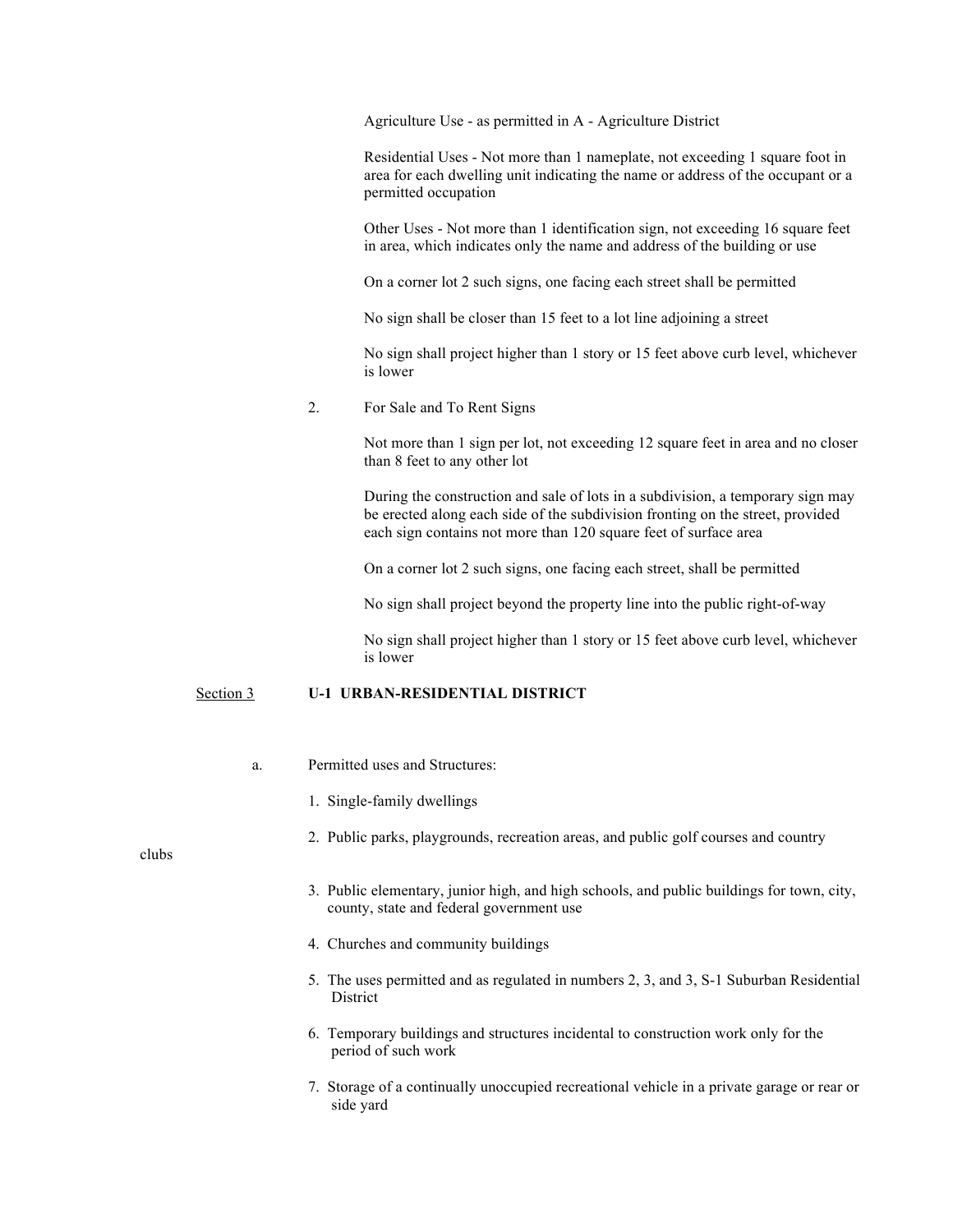- 8. Uses, buildings, and structures customarily accessory and clearly incidental to the above permitted uses
- b. Uses permitted as special exceptions and as regulated in numbers 1, 2, 3, 4, 5, 6, 7, and 8, and S-1 Suburban Residential District
- c. Minimum Lot Sizes:

|                         | Area Per      |           |
|-------------------------|---------------|-----------|
|                         | Dwelling Unit | Lot Width |
|                         | (square feet) | (feet)    |
| Single family           |               |           |
| With sanitary sewers    | 6,000         | 60        |
| Without sanitary sewers | 14,000        | 80        |
| <u>Two-Family</u>       |               |           |
| With sanitary sewers    | 4,000         | 70        |
| Without sanitary sewers | 9,000         | 90        |
| Multiple-Family         |               |           |
| With sanitary sewers    | 2,500         | 75        |
| Without sanitary sewers | 6,000         | 100       |

d. Minimum Yard Sizes:

Front yard - 35 feet along major and collector highways 25 feet along all other roads

Rear yard - 20 feet

Side yard - 7 feet (each side)

e. Maximum Height of Structures:

Single family and two-family dwellings 21/2 stories or 35feet, whichever is lower

Multiple-family dwellings 3 stories or 35-feet, whichever is lower, except this height may be increased provided that for each 1 foot of building height over 35 feet, each required side and rear yard is increased by 2 feet

f. Minimum Off-Street Parking Requirements

Same as in S-1 Suburban Residential District

Two-family dwellings - 1 space for each dwelling unit

Multiple-family dwellings - 1½ spaces for each dwelling unit

g. Limitations on Signs:

Same as in S-1 Suburban Residential District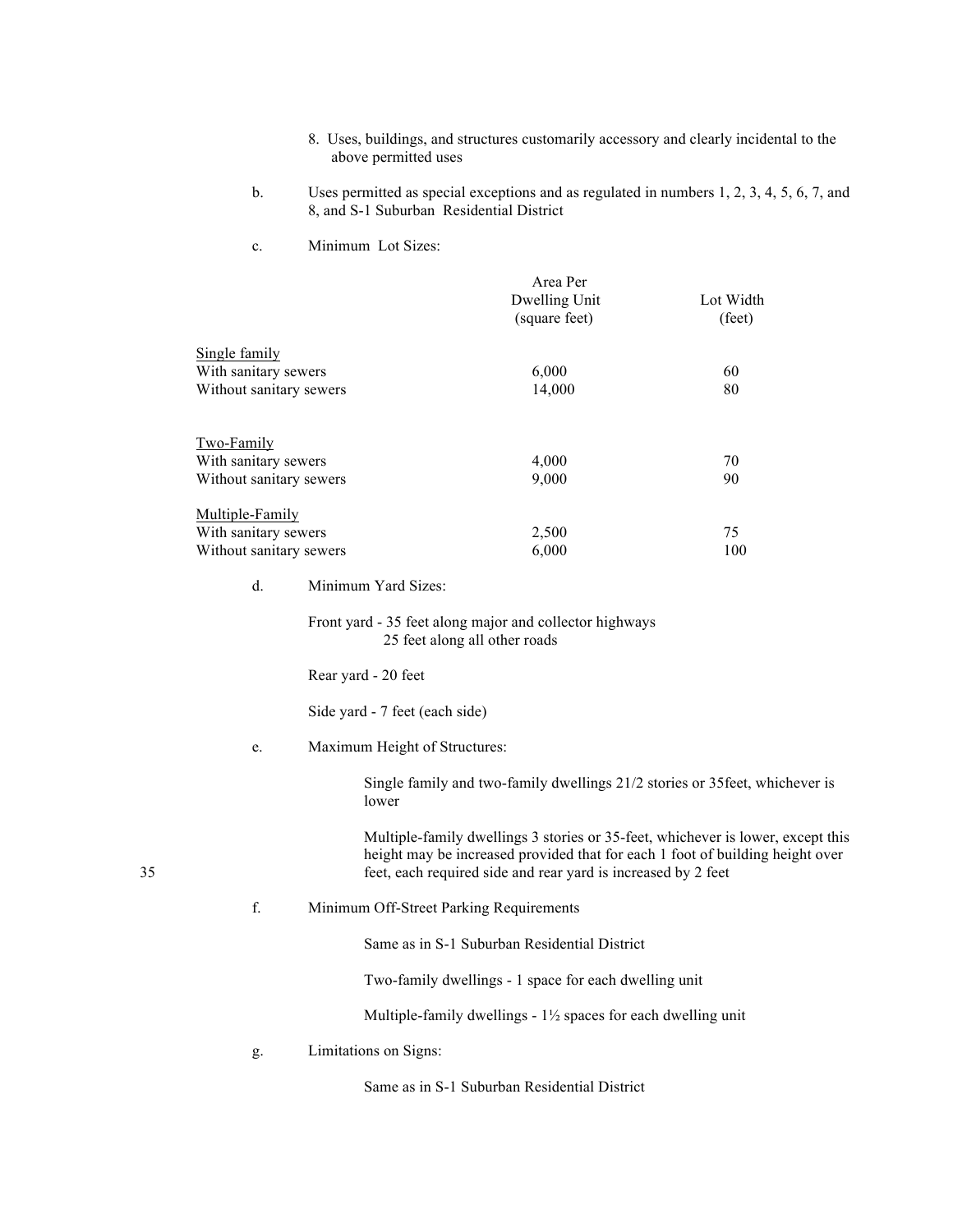#### Section 4 **L-1 LAKE RESORT DISTRICT**

- a. Permitted Uses and Structures:
	- 1. Single family dwellings, year round or seasonal
	- 2. Compact homes in accordance with Article 4, Section 13
	- 3. Mobile Homes
	- 4. Planned developments, residential, on tracts of land of 5 acres or more in accordance with Article 4, Section 13
	- 5. Agriculture, with the exception of a confined feeding operation
	- 6. Public parks, playgrounds, and recreation areas; public golf courses; and country clubs
	- 7. Churches and cemeteries
	- 8. Public elementary, junior high, and high schools
	- 9. Governmental and public utility uses
	- 10. Temporary buildings and structures incidental to construction work only for the period of such work
	- 11. Storage of a continually unoccupied recreational vehicle in a private garage or rear or side yard
	- 12. Uses, buildings and structures customarily accessory and clearly incidental to the above permitted uses
- b. Uses Permitted As Special Exceptions by Board of Zoning Appeals:
	- 1. Home occupations
	- 2. Clubs and Lodges, non-profit
	- 3. Recreational Vehicle Parks, in accordance with Article 4, Section 14
	- 4. Public and private recreational camps such as Boy Scouts, school-related, and religious groups
	- 5. Businesses catering to marine activities, such as commercial boat docks, boat service areas, marine equipment stores, boat storage yards, and bait and tackle shops
	- 6. Uses, buildings and structures customarily accessory and clearly incidental to the above uses
- c. Minimum Lot Sizes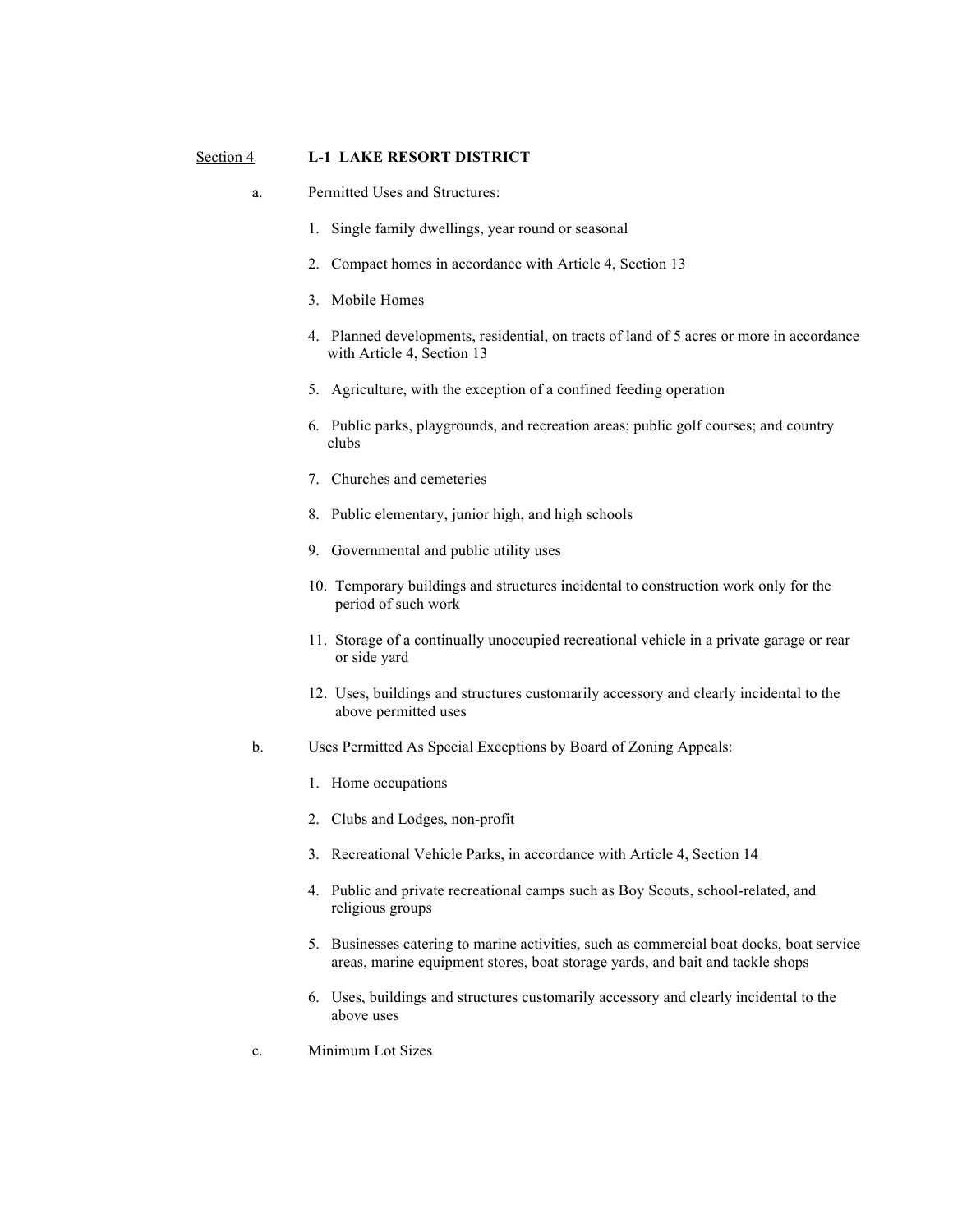|           |    |                                                                                           | Area per<br><b>Dwelling Unit</b>                                          | <b>Lot Width</b>                                                                                                                                          |
|-----------|----|-------------------------------------------------------------------------------------------|---------------------------------------------------------------------------|-----------------------------------------------------------------------------------------------------------------------------------------------------------|
|           |    | With sanitary sewers<br>Without sanitary sewers                                           | $6,000$ sq ft<br>$\frac{1}{2}$ acre                                       | $60$ ft<br>$100$ ft                                                                                                                                       |
|           | d. | Minimum Yard Sizes:                                                                       |                                                                           |                                                                                                                                                           |
|           |    | With sanitary sewers:<br>Front and rear yards - 20 feet<br>Side yards<br>February 2, 1971 |                                                                           | - 7 feet each side for any lot less than minimum size<br>recorded in the Office of the Recorder prior to the adoption of this ordinance,                  |
|           |    | Without sanitary sewers:                                                                  |                                                                           |                                                                                                                                                           |
|           |    | Front and rear yards - 40 feet<br>Side yards                                              | Recorder prior to the adoption of this ordinance, February 2, 1971        | - 10 feet each side for lots minimum size or larger, and 5<br>feet each side for lots less than minimum size recorded in the Office of the                |
|           | e. | Maximum Height of Structures:                                                             | $2\frac{1}{2}$ stories or 35 feet, whichever is lower                     |                                                                                                                                                           |
|           | f. | Minimum off-street parking requirements:                                                  |                                                                           |                                                                                                                                                           |
|           |    |                                                                                           | Same as in U-1 Urban Residential District                                 |                                                                                                                                                           |
|           |    |                                                                                           |                                                                           | Other permitted or special exception uses - spaces as determined by the board                                                                             |
|           | g. | Limitations on Signs:                                                                     |                                                                           |                                                                                                                                                           |
|           |    |                                                                                           | Same as in U-1 Urban Residential District                                 |                                                                                                                                                           |
| shielded  |    | from residences and the street                                                            | provided they have constant illumination and all direct rays of light are | Businesses catering to marine activities - business signs as permitted and<br>regulated in numbers (a), (c), (d), and (f), B-1 General Business District, |
| Section 5 |    | <b>GENERAL BUSINESS DISTRICT</b>                                                          |                                                                           |                                                                                                                                                           |
|           | a. | Permitted Uses and Structures                                                             |                                                                           |                                                                                                                                                           |
|           |    | 1. Retail businesses and customary accessory service activities                           |                                                                           |                                                                                                                                                           |
|           |    | 2. Personal, business, financial, and professional services                               |                                                                           |                                                                                                                                                           |
|           |    | 3. Governmental and public utility uses                                                   |                                                                           |                                                                                                                                                           |
|           |    | 4. A dwelling unit or lodging room as an accessory use in the principal building          |                                                                           |                                                                                                                                                           |
|           |    | period of such work                                                                       |                                                                           | 5. Temporary buildings and structures incidental to construction work only for the                                                                        |
|           |    |                                                                                           | accordance with Article 4, Section 19 of this ordinance                   | 6. Planned developments, business, on tracts of land of 4 acres or more in area in                                                                        |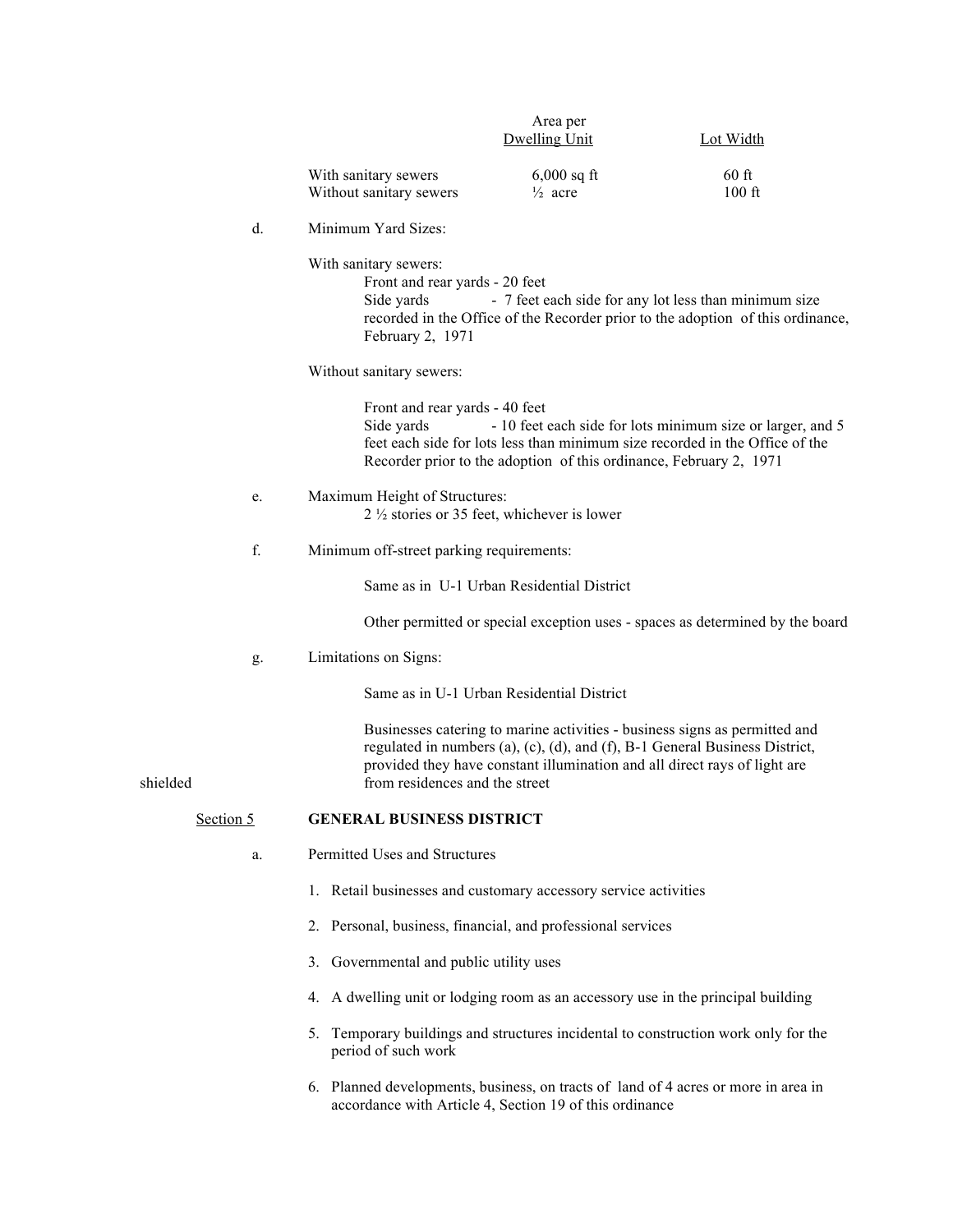- 7. Recreational vehicle parks in accordance with the minimum requirements of Article 4, Section 14
- 8. Amusement establishments such as bowling alleys, pool halls, dance halls, amusement parks, and other outdoor amusement facilities
- 9. Automobile service stations; boat sales, rentals, storage and repair; greenhouses, retail; machinery sales; monument sales; motor vehicle sales; plumbing and heating showrooms and shops; restaurants and taverns; second-hand stores and rummage shops, excluding building materials or salvage goods; theaters, indoor; trailer sales and rental, for use with private passenger cars; mobile home sales; and drive-in food establishments
- 10. Animal hospitals; auction rooms; blue-printing and Photostatting establishments; cartage and express facilities; frozen food lockers; motels; laboratories, medical and dental; launderettes; model homes or garage displays; schools, music, dance, trade or business; undertaking establishments; and farm service centers
- 11. Clubs and lodges, non-profit; convention and meeting halls; charitable institutions; and parking lots, open and other than accessory and subject to the provisions of Article 4, Section 17 of this ordinance
- 12. Building material sales, retail, but not including processing or manufacture of millwork; contractors or construction offices and shops, without outside storage; dry cleaning establishments; fuel and ice sales provided liquid fuels in excess of 120 gallons are stored in underground tanks; garages for storage, repair, and servicing of motor vehicles; printing; publishing; radar installations and towers; and storage, warehousing and wholesale establishments
- 13. Storage of a continually unoccupied mobile home or recreational vehicle
- 14. Uses, buildings, and structures customarily accessory and clearly incidental to the above permitted uses when located on the same lot as the principal use
- b. Uses Permitted as special exceptions by Board of Zoning Appeals:
	- 1. Theaters, drive-in provided vehicular entrance and exit points are on thoroughfares located within a business or manufacturing district; no building or structure shall be set back from property line or a residence district boundary line less than 40 feet; artificial lighting shall be arranged so that direct rays of light shall not beam upon adjoining properties and streets; and off-street reservoir parking spaces are installed, equal in number to 10 percent of the vehicle capacity of the theater
	- 2. Highway maintenance garages and yards
	- 3. Uses, buildings, and structures customarily accessory and clearly incidental to the above permitted uses when located on the same lot as the principal use
- c. Minimum Lot Size:

None Required

d. Minimum Yard sizes:

Front yard - 25 feet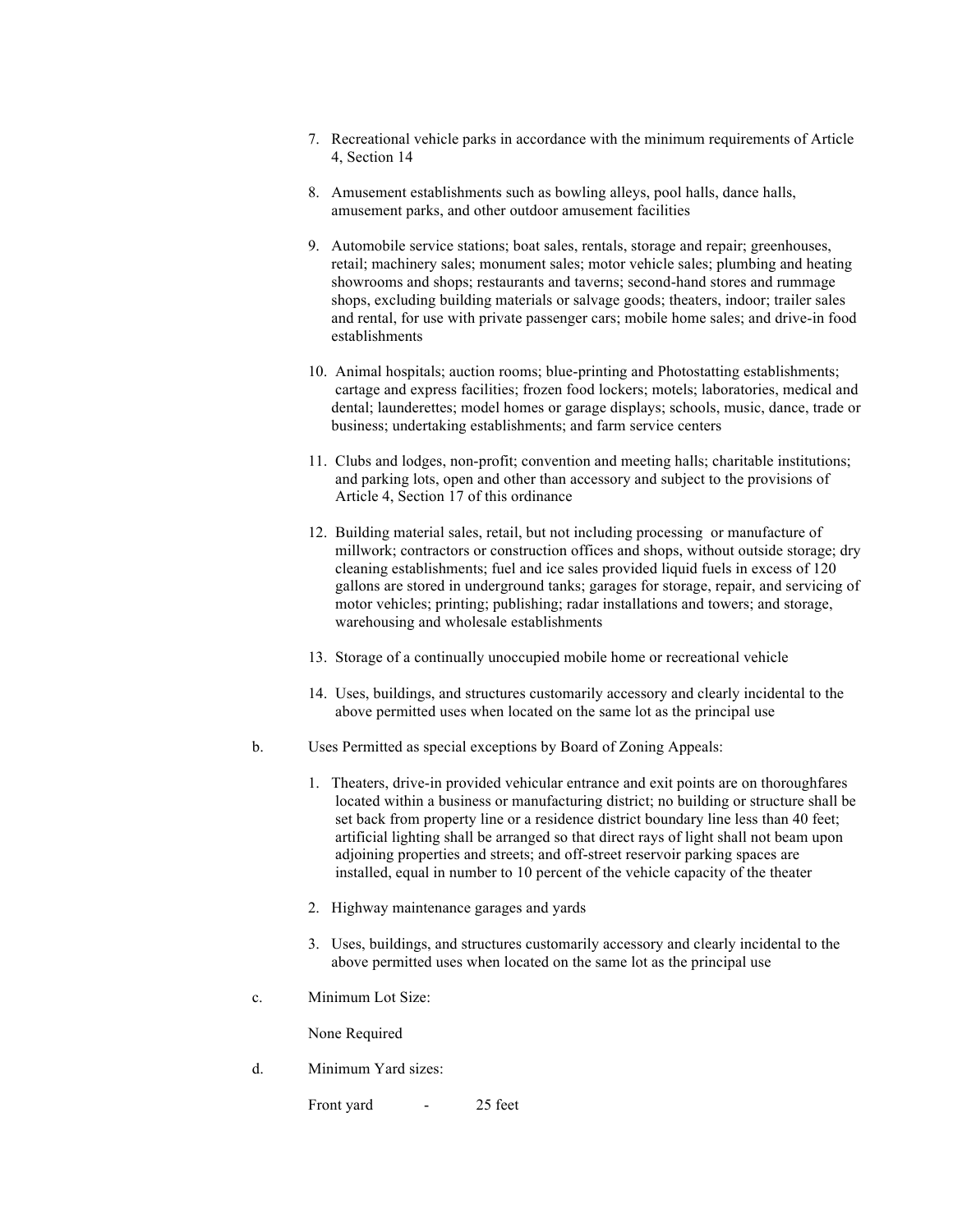|   |             | Rear yard                     | 20 feet                                                                                                                                                                                                        |
|---|-------------|-------------------------------|----------------------------------------------------------------------------------------------------------------------------------------------------------------------------------------------------------------|
|   |             | Side yards                    | Not required along an interior lot line, but if provided, shall<br>less than 5 feet                                                                                                                            |
|   |             | Transitional yards -          | Along a side lot line which coincides with a side or rear lot<br>of a lot in a residence district, a yard shall be provided equal<br>in width to the side yard required for a lot in the residence<br>district |
|   | e.          | Maximum Height of Structures: |                                                                                                                                                                                                                |
|   |             | Three stories or 45 feet      |                                                                                                                                                                                                                |
|   | $\mathbf f$ |                               | Minimum off-street parking and loading requirements                                                                                                                                                            |
|   |             | 1. Off-street parking         |                                                                                                                                                                                                                |
|   |             |                               | Same as U-1 Urban Residential District                                                                                                                                                                         |
|   |             |                               | Private clubs and lodges - 1 space for each lodging room and 1 space for each 6<br>seats in accordance with design capacity of the main meeting room                                                           |
|   |             |                               | Motels - 1 space for each dwelling unit                                                                                                                                                                        |
| 2 |             | capacity                      | Schools - commercial or trade and music, dance or business - 1 space for each<br>employees, plus 1 space for each 5 students based on the maximum design                                                       |
|   |             |                               | Bowling alleys - 7 spaces for each alley, plus such additional space as as may<br>be required herein for affiliated uses                                                                                       |
|   |             |                               | Gymnasiums. health salons, swimming pools, skating rinks, and dance halls,<br>commercial - 1 space for each 3 persons based upon maximum design capacity,<br>plus 1 space for each 3 employees                 |
|   |             | service stall                 | Automobile service stations - 1 space for each employee, plus 2 spaces for each                                                                                                                                |
|   |             | r area                        | Motor vehicle sales and wholesale stores - 1 space for each 400 square feet of                                                                                                                                 |
|   |             |                               | Undertaking establishments - 8 spaces for each chapel or parlor, plus one space<br>for each funeral vehicle maintained on the premises                                                                         |
|   |             | capacity of the auto laundry  | Auto laundries - 1 space for each 3 employees, plus 1 space for the owner or<br>manager and reservoir parking spaces equal in number to 5 times the maximum                                                    |
|   |             | premises                      | Warehouse, storage, and mail order establishments - 1 space for each 2<br>employees based upon the maximum number of persons employed on the                                                                   |
|   |             |                               | Cartage, express, parcel delivery and freight terminal establishments - 1 space<br>for each 2 employees based upon the maximum number of persons employed                                                      |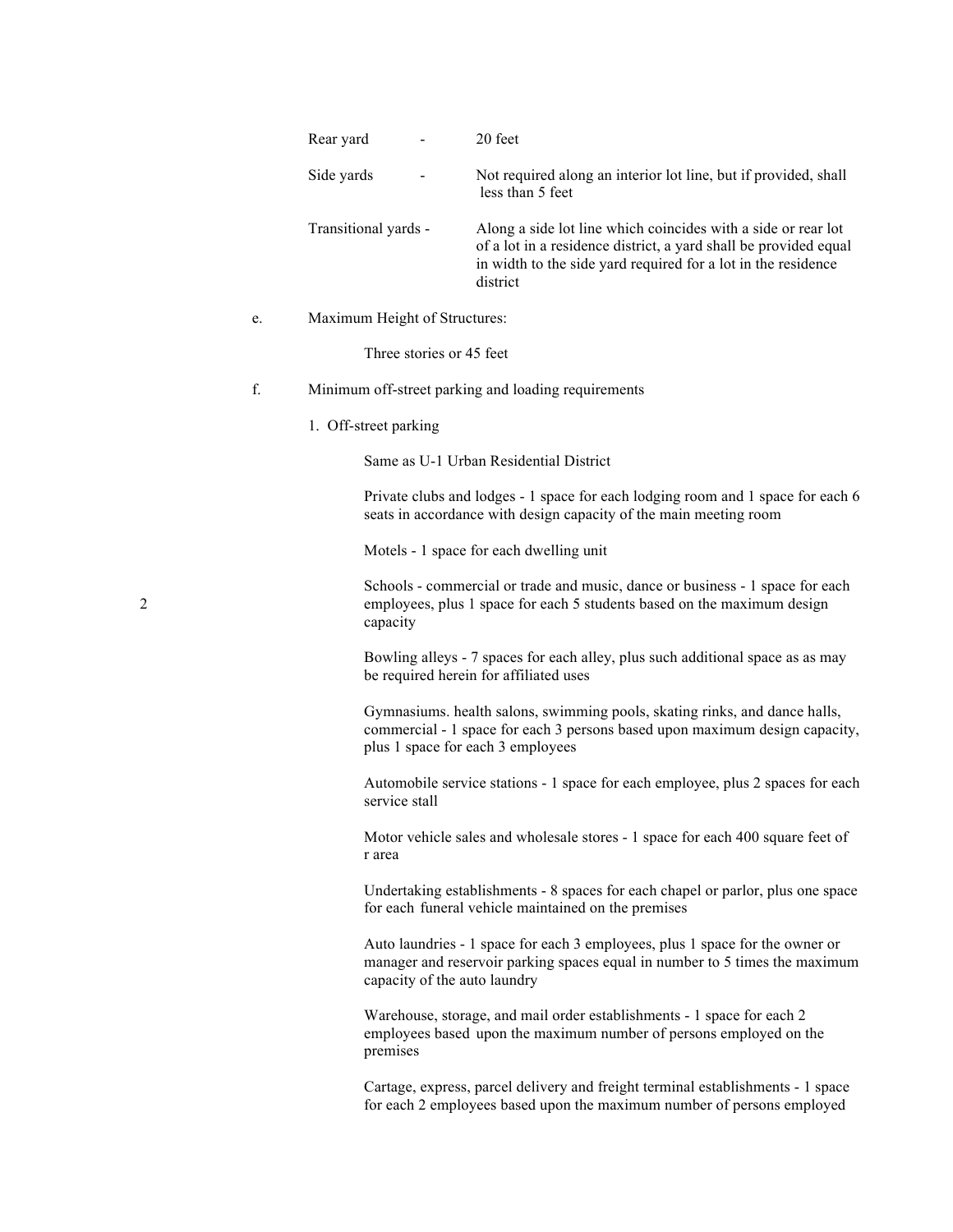on the premises, plus pace for each vehicle maintained on the premises

Medical and dental clinics - 3 spaces for each examining or treatment room, plus 1 for each doctor and each employee in the building

Restaurants and taverns - 1 space for each 3 persons based upon the maximum number of persons that can be accommodated at the same time in accordance with design capacity

Banks - 1 space for each 300 square feet of floor area

Business, professional, and public administration or service office buildings - 1 space for each 500 square feet of floor area

Furniture and appliance stores - 1 space for each 400 square feet of floor area

Other business and commercial establishments - 1 space for each 300 square feet of gross floor area

Other permitted or special exception uses - spaces as determined by the Board

# 2. Off-Street Loading and Unloading

| Use                               | Gross Floor area                                                                                                                                                                                                          | No of Berths                                                               |
|-----------------------------------|---------------------------------------------------------------------------------------------------------------------------------------------------------------------------------------------------------------------------|----------------------------------------------------------------------------|
| Business or commercial<br>uses    | 5,000 to $10,000$ sq ft<br>10,000 to 25,000 sq ft<br>25,000 to 40, 000 sq ft<br>40,000 to 100,000 sq ft<br>Each additional 200,000 sq ft<br>or fraction thereof over 100,000 sq ft                                        | 1(10x25)<br>2(10x25' each)<br>2(10x50' each)<br>3(10x50' each)<br>1(10x50) |
| Planned developments,<br>business |                                                                                                                                                                                                                           | The total of the<br>required berths<br>for each<br>individual use          |
| g.                                | Limitations on Signs. For each use intended to be read from off the premises<br>shall be permitted except in accordance with the following provisions:                                                                    |                                                                            |
|                                   | a. The gross surface area in square feet of all signs on a lot shall not exceed 6<br>times the lineal feet of frontage of the lot. Each side of the lot which<br>adjoins a street shall be considered a separate frontage |                                                                            |
|                                   | b. The gross surface of all advertising signs shall not exceed one-half the gross<br>surface area of all signs permitted on a lot. Each side of the lot which<br>adjoins a street shall be considered a separate frontage |                                                                            |
|                                   | c. A business sign when affixed to a building shall not project therefrom more<br>than 8 feet. A business sign not affixed to a building shall be no nearer than<br>5 feet to a street right-of-way line                  |                                                                            |

d. A business sign affixed to a building shall project no higher than 6 feet above building height. A business sign not affixed to a building shall project no higher than 30 feet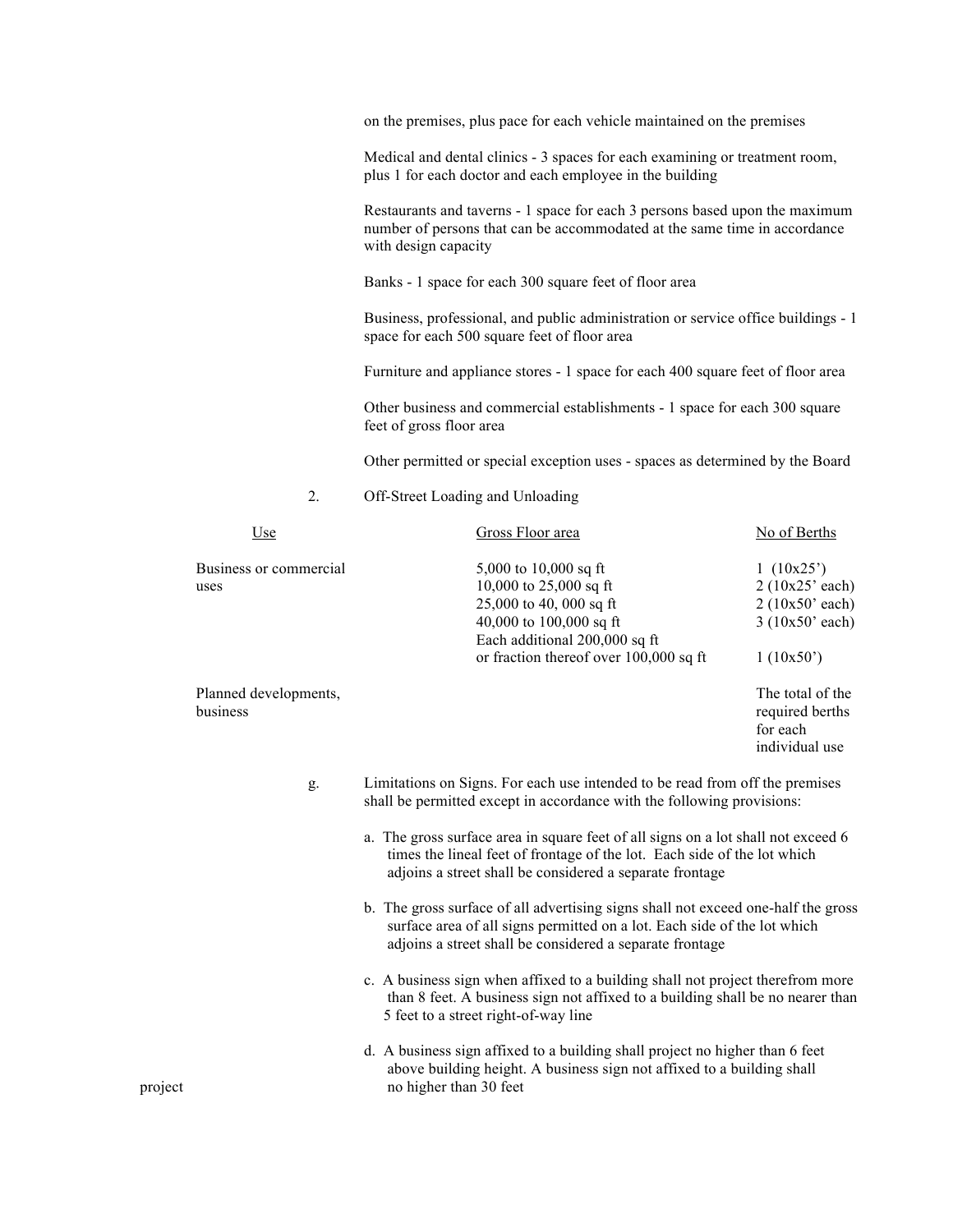- e. Advertising signs affixed to a building wall shall not project therefrom more than 2 feet, nor project higher than the building height. Free standing advertising signs shall be located no closer than 40 feet to a street right-of way line, 5 feet to a side lot line, and 100 feet to a residence district boundary line, nor project higher than 20 feet above the mean elevation of the finiahed grade of the adjoining ground or pavement
- f. Any sign not affixed to a building and located within 3 feet of a driveway or parking area or within 50 feet of the intersection of two or more streets shall have its lowest elevation at least 9 feet above the mean elevation of the finished grade of the adjoining ground or pavement
- g. Signs may have constant or flashing illumination, provided that where a sign is illuminated by light reflected upon it direct rays of light shall be shielded from residential buildings and the street

#### Section 6 **B-2 LOCAL BUSINESS DISTRICT**

- a. Permitted Uses and Structures
	- 1. The uses permitted and as regulated in numbers 1, 2, 3, 4, 5, 6, 8, 9, and 13, B-1 General Business District and the following uses:
	- 2. Garages for storage, repair, and servicing of motor vehicles, providing such work is conducted within a completely enclosed building
	- 3. Clubs and lodges, non-profit; motel
	- 4. Parking lots, open and other than accessory and subject to the provisions of Article 4, Section 17 of this ordinance
	- 5. Uses, buildings, and structures customarily accessory and clearly incidental to the above permitted uses when located on the same lot as the principal use
- b. Uses permitted as special exceptions by the Board of Zoning Appeals:
	- 1. Undertaking establishment
	- 2. Veterinary hospital, excluding kennels
	- 3. Uses, buildings, and structures customarily accessory and clearly incidental to the above permitted uses when located on the same lot as the principal use
- c. Minimum Lot Size:

None required

d. Minimum Yard Sizes:

Same as in B-1 General Business District

f. Maximum Height of Structures:

Three stories or 45 feet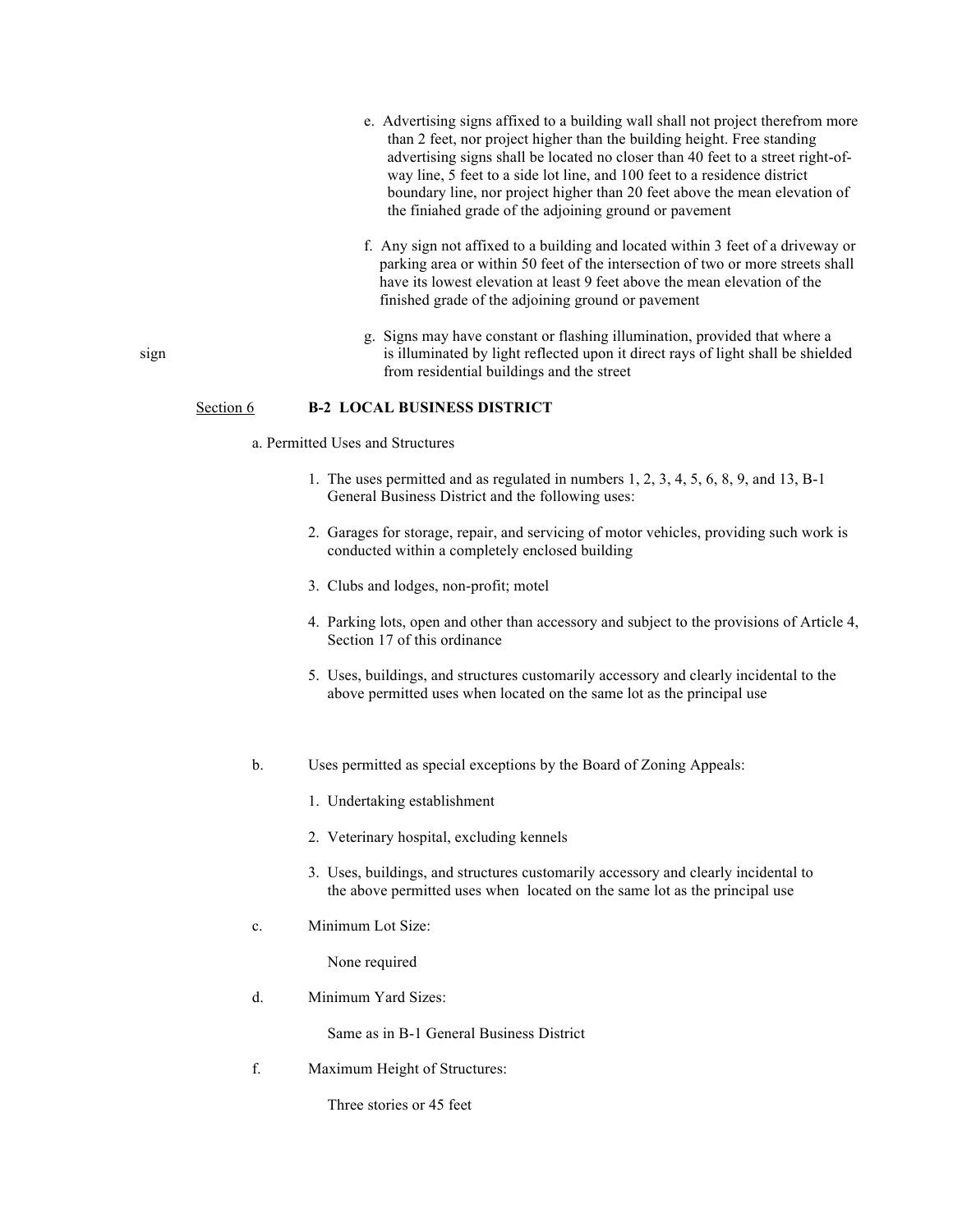#### g. Limitations on Signs:

 Business signs as permitted and regulated in numbers (a), (c), (d), (f), and (g), B-1 General Business District, provided they have constant illumination and all direct rays of light are shielded from residences and the street

#### Section 7 **I-1 INDUSTRIAL DISTRICT**

### a. Permitted uses and Structures:

1. The following uses provided the principal use is conducted within a completely enclosed building and conforms to the performance standards and general requirements of Article 4, Section 21 of this ordinance

> Light manufacturing, including processing, refining, fabricating, assembling, cleaning, testing or repairing of goods, materials, or products

Engineering or research laboratories, vocational or industrial training facilities, data processing or analysis

Wholesaling, warehousing, packaging, storage or distribution facilities

General offices associated with an industrial use, including service facilities for employees or guests

- 2. Agriculture, as permitted and regulated in the A Agriculture District
- 3. Electric and telephone substations and distribution centers; filtration plant, pumping station and water reservoir; public or package treatment plants; fire stations; telephone exchange; radio and television transmitting or relay stations; antenna towers; and other similar governmental and public utility service uses
- 4. Planned Developments, manufacturing, on tracts of land of 20 acres or more in area in accordance with Article 4, Section 19
- 5. Uses, buildings, and structures customarily accessory and clearly incidental to the above permitted uses when located on the same lot as the principal use, including recreational areas for employees, and lodging facilities for owners, guards, or caretakers
- b. Uses Permitted as Special Exceptions by Board of Zoning Appeals
	- 1. Storage and use of explosive materials
	- 2. Trucking terminals
	- 3. Uses, buildings, and structures customarily accessory and clearly incidental to the above uses
- c. Minimum Lot size:

| Lot Area -  | $20,000$ square feet |
|-------------|----------------------|
| Lot Width - | $100$ feet           |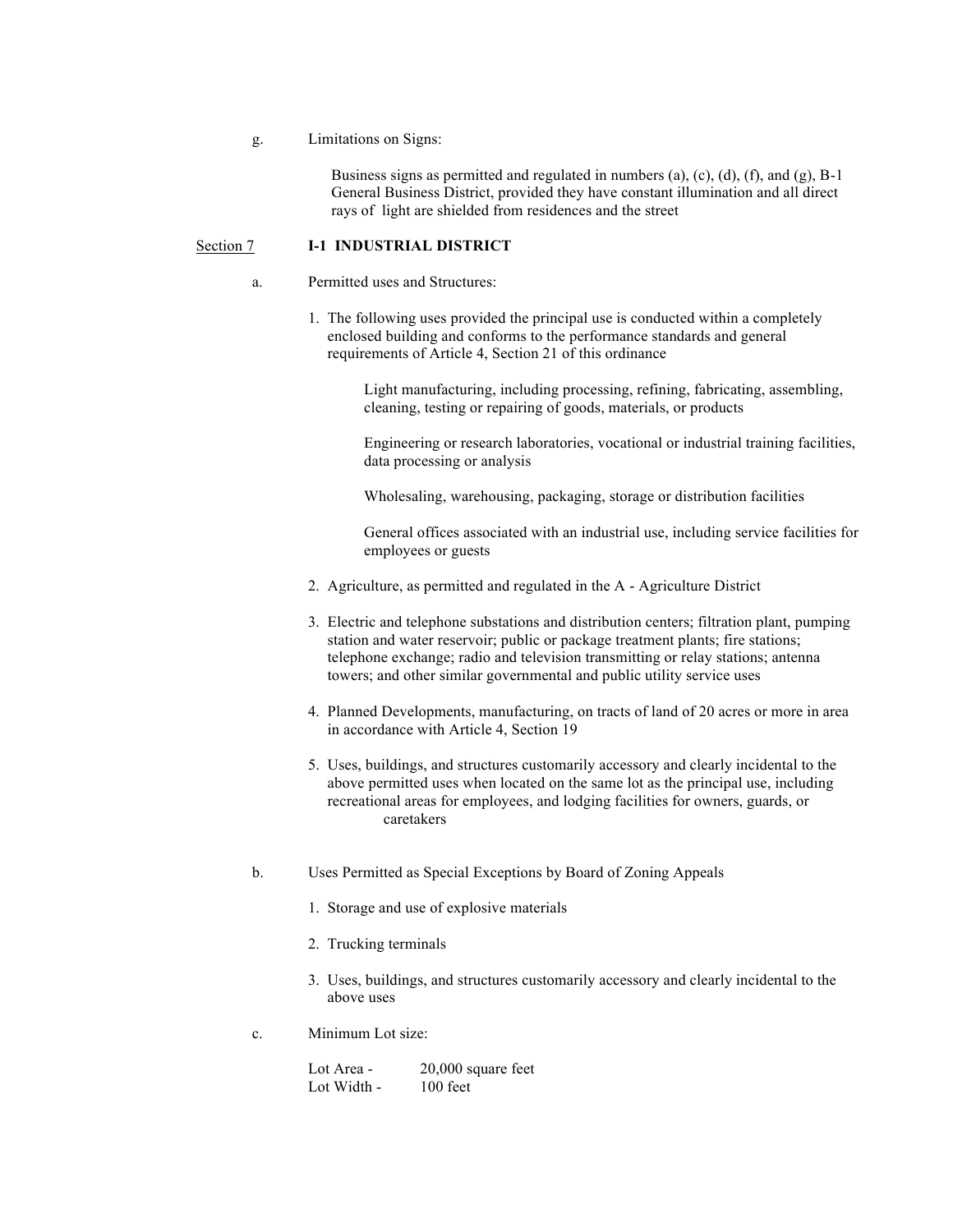|      | d. | Minimum Yard Sizes:         |                                                                                                                                                                                                                                                                            |
|------|----|-----------------------------|----------------------------------------------------------------------------------------------------------------------------------------------------------------------------------------------------------------------------------------------------------------------------|
|      |    | Front Yard -<br>Rear Yard - | 50 feet<br>30 feet, except when abutting a railroad right-of-way                                                                                                                                                                                                           |
|      |    | Side Yards -                | 15 feet (each side) when adjoining an interior lot line; 25 feet when<br>adjoining a street; and 50 feet where a side lot line coincides with a<br>side or rear lot line in an adjacent Residential or Business District                                                   |
|      | e. |                             | Maximum Height of Structures:                                                                                                                                                                                                                                              |
|      | f. | 45 feet                     | Minimum Off-Street Parking and Loading Requirements:                                                                                                                                                                                                                       |
|      |    | 1. Off-Street Parking       |                                                                                                                                                                                                                                                                            |
|      |    |                             | Same as in B-1 General Business District                                                                                                                                                                                                                                   |
| each |    |                             | Manufacturing, fabricating, processing, assembly, disassembly, cleaning,<br>servicing, testing or repairing of materials, goods, or products - 1 space for<br>3 employees based upon the working period when the maximum number of<br>persons are employed on the premises |

2. Off-Street Loading and Unloading

Same as in B-1 General Business District

|      | <u>Use</u><br>Any manufacturing,<br>Fabricating, processing,<br>cleaning, servicing, testing,<br>repair, or storage of<br>materials, goods, or products |                                    | General Floor Area<br>5,000 to 40,000 sq. ft.<br>40,000 to 100,000 sq. ft.<br>Each additional 100,000 sq. ft.<br>or fraction thereof                            | No. of berths<br>$\bf{l}$<br>$\overline{2}$<br>1                                      |
|------|---------------------------------------------------------------------------------------------------------------------------------------------------------|------------------------------------|-----------------------------------------------------------------------------------------------------------------------------------------------------------------|---------------------------------------------------------------------------------------|
|      | Planned developments,<br>industrial                                                                                                                     |                                    |                                                                                                                                                                 | The total of the<br>required berths for<br>each individual use                        |
|      | g.                                                                                                                                                      |                                    | shall be permitted except in accordance with the following provisions:                                                                                          | Limitations on Signs. For each use no sign intwended to be read from off the premises |
|      |                                                                                                                                                         | <b>Business District</b>           |                                                                                                                                                                 | 1. Business signs and advertising signs as permitted and regulated in the B-1 General |
|      |                                                                                                                                                         |                                    | 2. For industrial parks - 1 additional sign on each street frontage - other than those<br>regulated in '1' above, shall be permitted, subject to the following: |                                                                                       |
| name |                                                                                                                                                         |                                    | Such sign shall advertise only the name and location of such park, and the<br>and type of business of each occupant of the park                                 |                                                                                       |
|      |                                                                                                                                                         | lineal feet of frontage of the lot |                                                                                                                                                                 | The gross area in square feet of the additional sign shall not exceed 3 times the     |

Such a sign shall be set back at least 15 feet from the front lot line of such park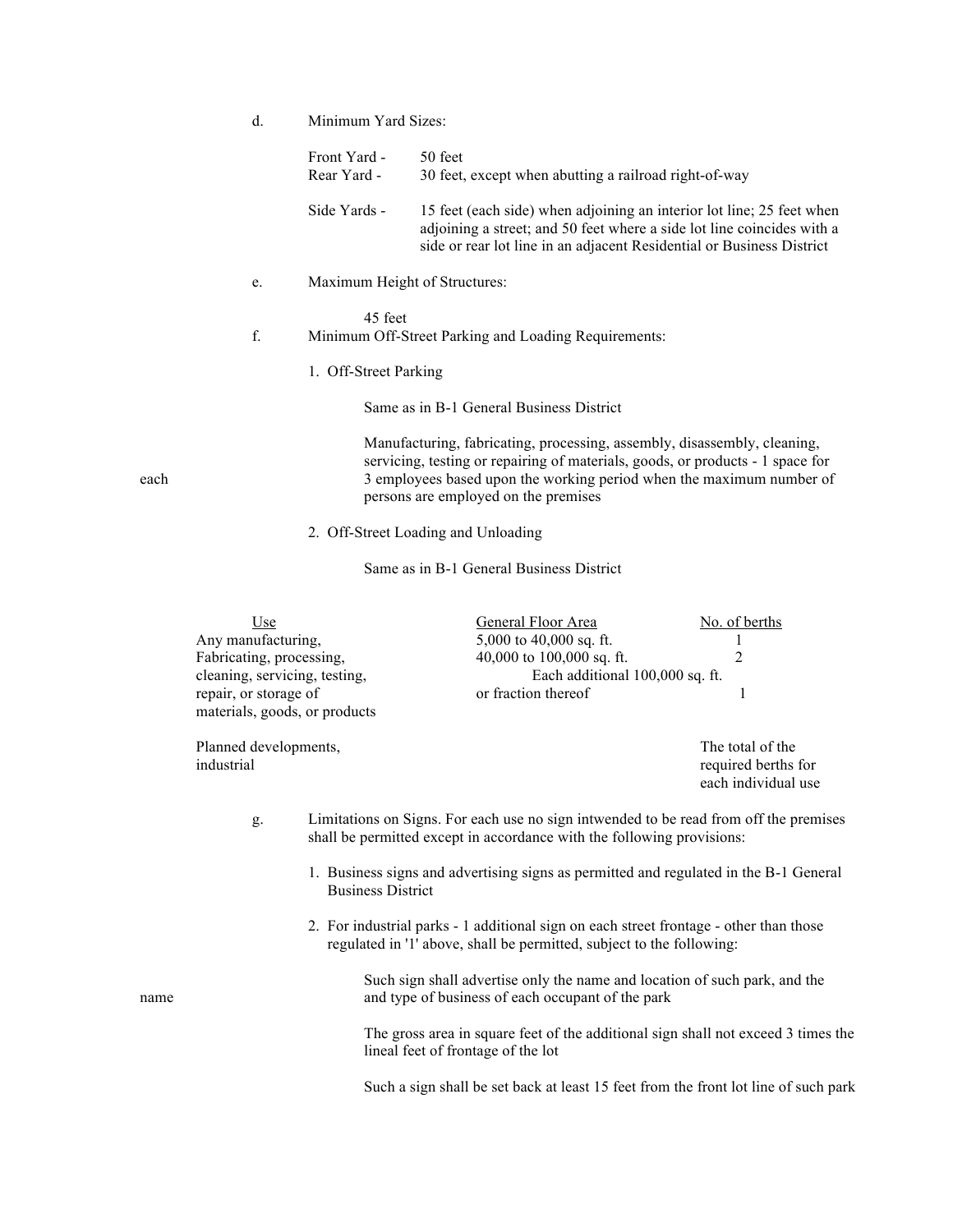No sign shall project higher than 30 feet above curb level

## Section 8 **I-2 INDUSTRIAL DISTRICT**

- a. Permitted Uses and Structures
	- 1. The uses permitted in the I-1 Industrial District and the following uses provided they conform to the performance standards and general requirements of Article \$, Section 21 of this ordinance.
	- 2. Bakery, secondary food processing, milk processing, manufacture and bottling of dairy products and beverages.
	- 3. Manufacture and assembly of glass, plastic, paper, cloth, jewelry, and leather products.
	- 4. Manufacture of colors, dye, paint, and other coatings (excluding tar products).
	- 5. Machine, welding, tool and dye shops; electroplating operations.
	- 6. Manufacture of pharmaceutical, biological, medical, cosmetic, and candy products.
	- 7. Manufacture and assembly of optical goods, musical and recording instruments, office machinery, electrical and mechanical goods, and farm machinery.
- 8. Manufacture and assembly of marine, office, and household furniture and appliances; communication and automobile equipment; air conditioning, heating and refrigeration equipment.
	- 9. Can and container manufacture and processing and milling of forest products.
	- 10. Canning, bottling, processing and packaging of food and beverages; grain elevators; grain processing and starch manufacture.
	- 11. Dyeing and cleaning works; and services such as freight movers, communication and canteen operations.
	- 12. Upholstering and feather goods manufacture.
	- 13. Trucking terminals.
	- 14. Vehicle and implement repair and painting shops.
	- 15. Lumber yards, building materials, millwork, storage and sale; contractor's storage yard.

#### b. Uses permitted as Special Exceptions by Board of Zoning Appeals, provided they conform to the performance standards and general requirements of Article 4, Section 21.

- 1. Storage, use, or manufacture of explosive materials.
- 2. Creosote manufacturing and treatment.
- 3. Bulk storage of petroleum products.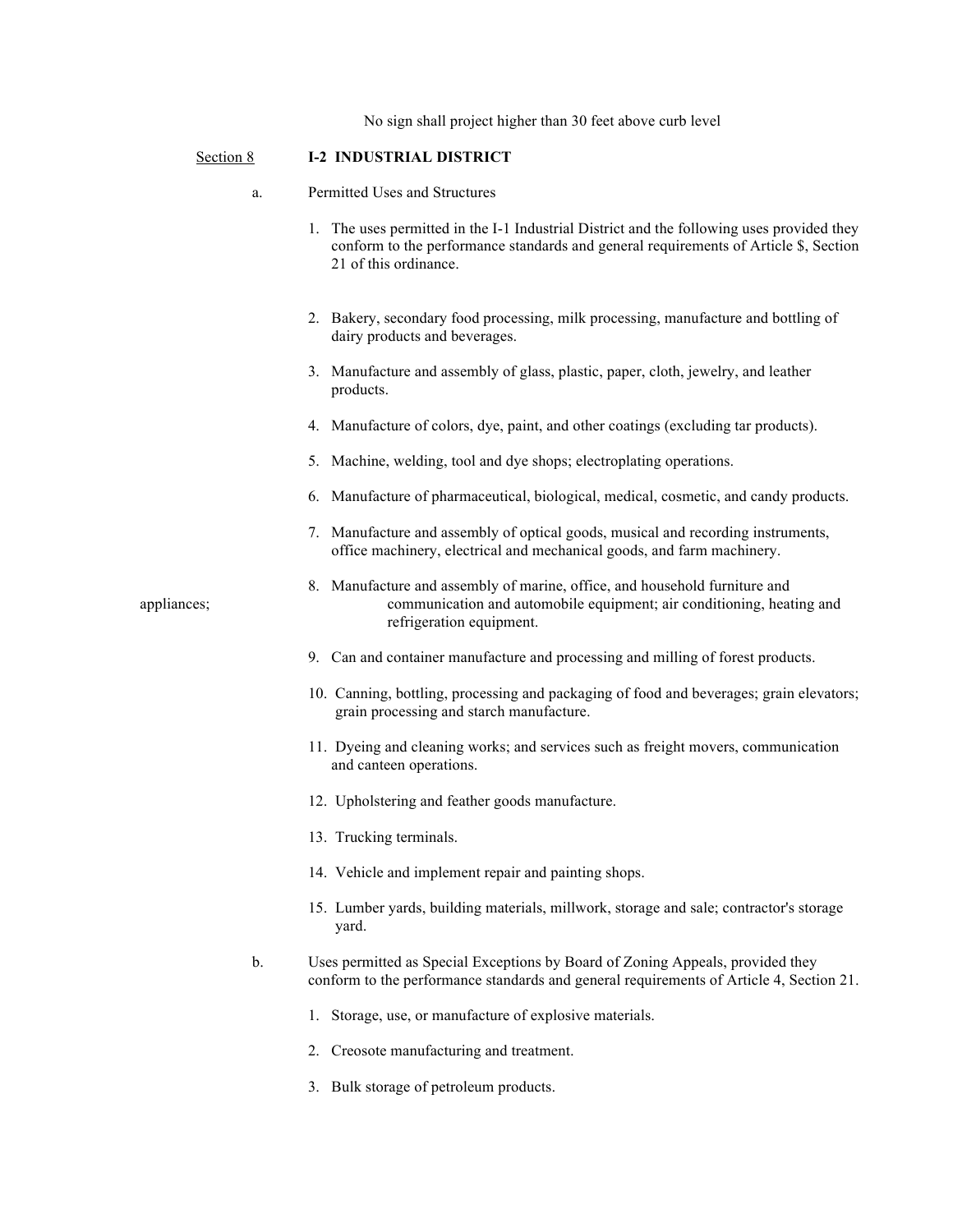- 4. Foundries, smelting operations, metal foraging, rolling and stamping plants.
- 5. Manufacture of detergents and soaps.
- 6. Monument works and stone cutting.
- 7. Concrete mixing, production of concrete blocks, cinder blocks and similar building materials.
- 8. Cement, lime, and gypsum manufacturing; oil processing, refining and manufacturing.
- 9. Fat rendering and fertilizer manufacturing; stock yards, slaughtering, and allied food processing, refining and manufacturing.
- 10. Tar, tar paper, and tar products manufacturing and processing; manufacture of matches and fire works.
- 11. Production of emulsified asphalt and asphaltic concrete paving .
- 12. Manufacture of chemicals and gases, poisons and insecticides.
- 13. Storage or processing of salvage, scrap, or junk.
- 14. Uses, buildings, and structures customarily accessory and clearly incidental to the above uses,
- c. Minimum Lot Size:

Lot Area - 1acre Lot Width - 150 feet

d. Minimum Yard Sizes:

| Front vard | $\sim$ | 40 feet                                     |
|------------|--------|---------------------------------------------|
| Rear Yard  | $\sim$ | Same as in I-1 Industrial District.         |
| Side Yards |        | (each side) Same as in Industrial District. |

e. Maximum Height of Structures:

Same as I-1 Industrial District.

f. Minimum Off-Street Parking and Loading Requirements:

Same as I-1 Industrial District.

g. Limitations on Signs:

Business and advertising signs as permitted and regulated in the I-1 Industrial District.

## **ARTICLE 4. SUPPLEMENTARY DISTRICT REGULATIONS**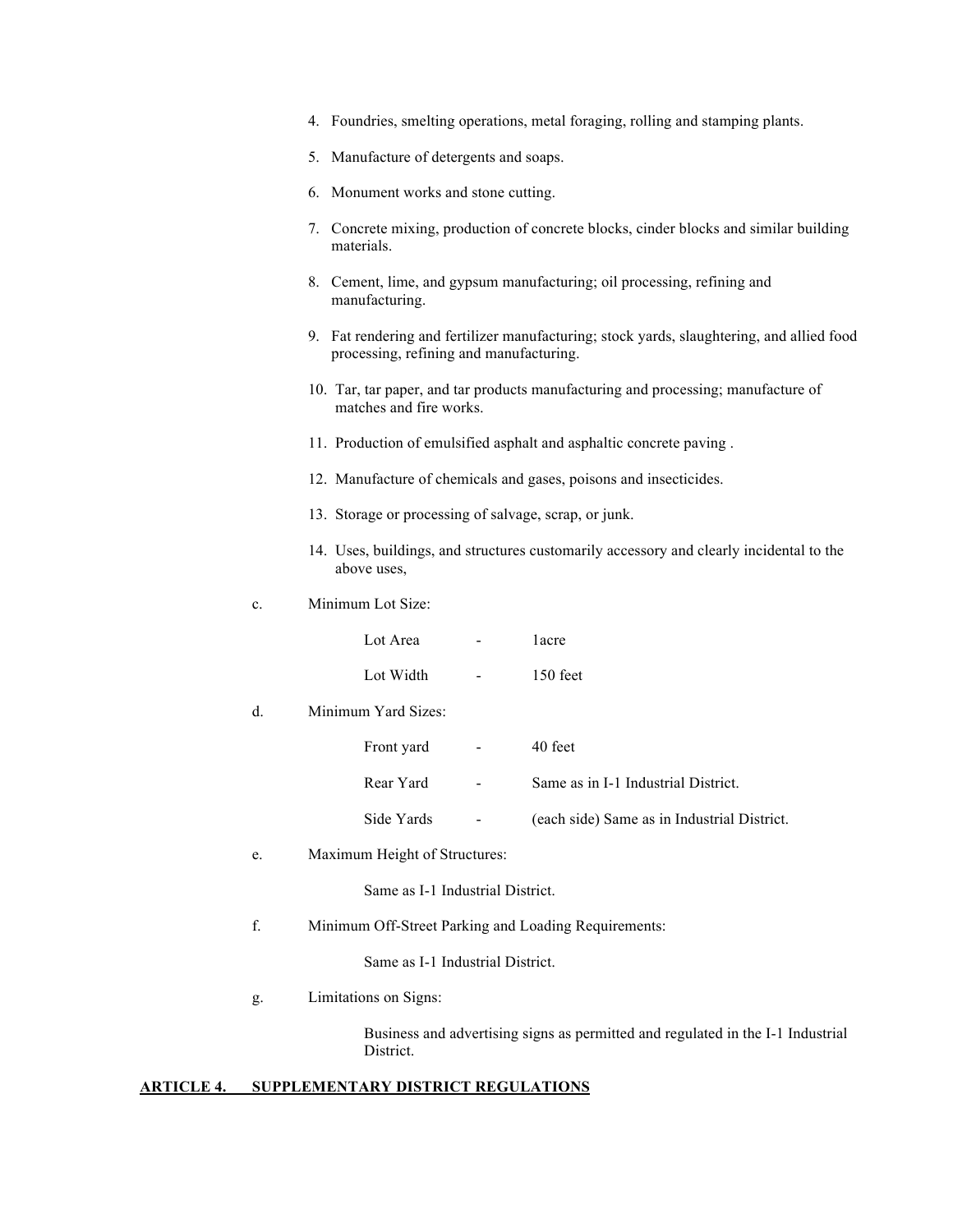- Section 1. BUILDINGS ON A LOT. Except as otherwise provided, every building hereafter erected or structurally altered to provide dwelling units shall be located on a lot and in no case shall there be more than one such building on a lot.
- Section 2. DIVISION OF LOTS. No lot improved with a building or buildings shall hereafter be divided into two or more lots and no portion of any such improved lot shall be sold, unless all improved lots resulting from each division or sale shall conform with all of the bulk regulations of the zoning districts in which the property is located.
- Section 3. ACCESS TO PUBLIC STREET. Each principal building hereafter erected shall be on a lot which adjoins a public street or a permanent easement of access, at least 20 feet wide, connecting to a public street.
	- Section 4. ACCESS TO BUSINESS OR INDUSTRIAL DISTRICTS. No land which is located in a residence district shall be used for driveway or vehicular access purposes to ay land which is located in a business or industrial district.
- Section 5. VISUAL CLEARANCE ON CORNER LOTS. On a corner lot in any residential district nothing shall be erected, placed, planted, or allowed to grow in such a manner as to materially impede vision between a height of two and a half  $(2 \frac{1}{2})$  and 10 feet above the centerline grades of the intersecting streets, in the area bounded by the street right-ofway lines of the corner lot and a line adjoining two points on the street right-of-way lines 35 feet from the point of their intersection.
	- Section 6. FENCES, WALLS AND HEDGES. Fences, walls, and hedges may be permitted in any required yard, or along the edge of any yard, provided all other provisions of this ordinance are complied with.
	- Section 7 ACCESSORY BUILDINGS, STRUCTURES, AND USES.
- a. Notwithstanding other provisions of this ordinance, walks, driveways, curbs, retaining walls, lattice-work screens, trees, shrubs, flowers, plants, mail boxes, name plates, lamp posts, bird baths, benches, and structures of a like nature are permitted in any required front, side or rear yard provided they are no closer than five feet to any property line.
	- b. Accessory buildings, structures, and uses, other than those set forth in (a) shall be permitted in any required rear yard provided they are located no closer than five feet to any property line.
	- c. No accessory building or structure shall be constructed on any lot prior to the time of construction of the principal building to which it is accessory.
	- Section 8 HEIGHT MODIFICATION. Church spires, belfries, and domes, silos, monuments, water towers, chimneys, smoke stacks, flag poles, television and radio towers, masts and aerials, cooling towers, elevator bulkheads, scenery lofts, tanks, skylights or mechanical appurtenances necessary to the building may be erected above the height limits herein specified, provided that no permit shall be issued to erect, alter or add to the height of any structure which falls within any of the categories as follows:
- 1. Any construction or alteration of more than 200' above ground level at its site, provided that within two miles of any public use airport, the height shall be not more than 125' above ground level at its site.
	- 2. Any construction or alteration of greater than an imaginary surface extending outward and upward of a slope of 100' outward to 1' (one foot) upward for a horizontal distance of 20,000' from the nearest public point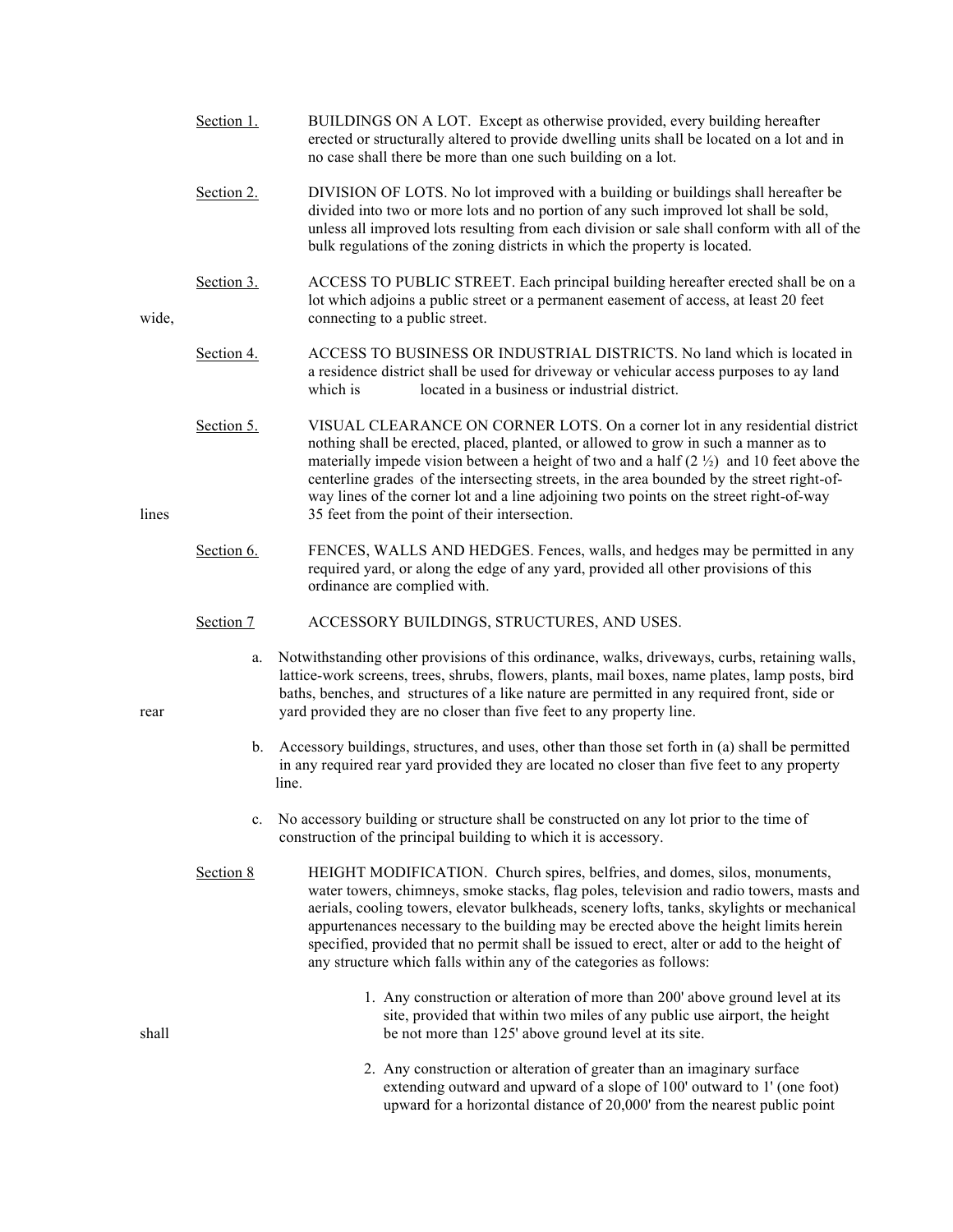of the nearest runway or federally approved proposed runway at any public use airport and of a width starting at 250' either side of the extended center line of the runway and widening by one (1) foot for each five (5) feet distance from the runway up to a maximum of 20,000' from the runway or federally approved proposed runway of a public use airport.

| Section 9                | FRONT YARDS. Where 25 percent or more of the lots on one side of the street within<br>a block or within a distance of 1800 feet, whichever is less, are occupied by buildings<br>on the effective date of this ordinance, no building or other structure shall be erected,<br>reconstructed, altered, or moved so as to project closer to the right-of-way line of the<br>street on which it faces than the average building setback line established by such<br>buildings. Where no front yard has been thus established, the front yard requirements set<br>forth in the Schedule of District Regulations shall be complied with. |
|--------------------------|-------------------------------------------------------------------------------------------------------------------------------------------------------------------------------------------------------------------------------------------------------------------------------------------------------------------------------------------------------------------------------------------------------------------------------------------------------------------------------------------------------------------------------------------------------------------------------------------------------------------------------------|
| Section 10               | PROJECTIONS INTO YARDS. Every part of a required yard shall be open and<br>unobstructed except for accessory buildings and uses.                                                                                                                                                                                                                                                                                                                                                                                                                                                                                                    |
| Section 11               | SIGNS. Signs erected by governmental agencies are exempt from the regulations set<br>forth under Limitations on Signs in the Schedule of District Regulations.                                                                                                                                                                                                                                                                                                                                                                                                                                                                      |
| Section 12.              | MOBILE HOMES IN AGRICULTURE DISTRICTS. The zoning administrator may<br>permit mobile homes in Agricultural Districts subject to the following conditions:<br>a. Each mobile home shall be located on a lot and shall be the only principal<br>building on the lot.                                                                                                                                                                                                                                                                                                                                                                  |
| with.                    | b. The minimum lot size, minimum yard sizes, and other single-family<br>dwelling requirements of the Agricultural District are complied                                                                                                                                                                                                                                                                                                                                                                                                                                                                                             |
|                          | c. Each mobile home shall contain a flush toilet, sleeping accomodations, a tub<br>or shower bath, kitchen facilities and plumbing and electrical connections<br>designed for and attached to appropriate external systems.                                                                                                                                                                                                                                                                                                                                                                                                         |
| furniture,<br>stored on  | d. Personal goods and articles, other than cars, fuel tanks, boats, lawn<br>and other similar items too large to reasonably enclose, shall be<br>the mobile home lot only in a completely enclosed structured.                                                                                                                                                                                                                                                                                                                                                                                                                      |
|                          | e. All health and sanitary regulations of the county and the Indiana State Board<br>of Health are complied with.                                                                                                                                                                                                                                                                                                                                                                                                                                                                                                                    |
|                          | f. A temporary permit is issued for a mobile home subject to the termination<br>under the condition established in paragraph 'g' below.                                                                                                                                                                                                                                                                                                                                                                                                                                                                                             |
|                          | g. When the area within which the lot is located is rezoned to a Residential,<br>Business, or Industrial District, the mobile home shall be removed from the<br>new district within 90 days after the rezoning.                                                                                                                                                                                                                                                                                                                                                                                                                     |
| Section 13.<br>following | COMPACT HOMES. In any district in which compact homes are permitted, the<br>minimum requirements shall apply:                                                                                                                                                                                                                                                                                                                                                                                                                                                                                                                       |
|                          | a. Each compact home shall be located on a lot and shall be the only principal building<br>on the lot.                                                                                                                                                                                                                                                                                                                                                                                                                                                                                                                              |
|                          | b. A compact home shall comply with the minimum lot size, minimum yard sizes, and<br>other single-family dwelling requirements of the district in which it is located.                                                                                                                                                                                                                                                                                                                                                                                                                                                              |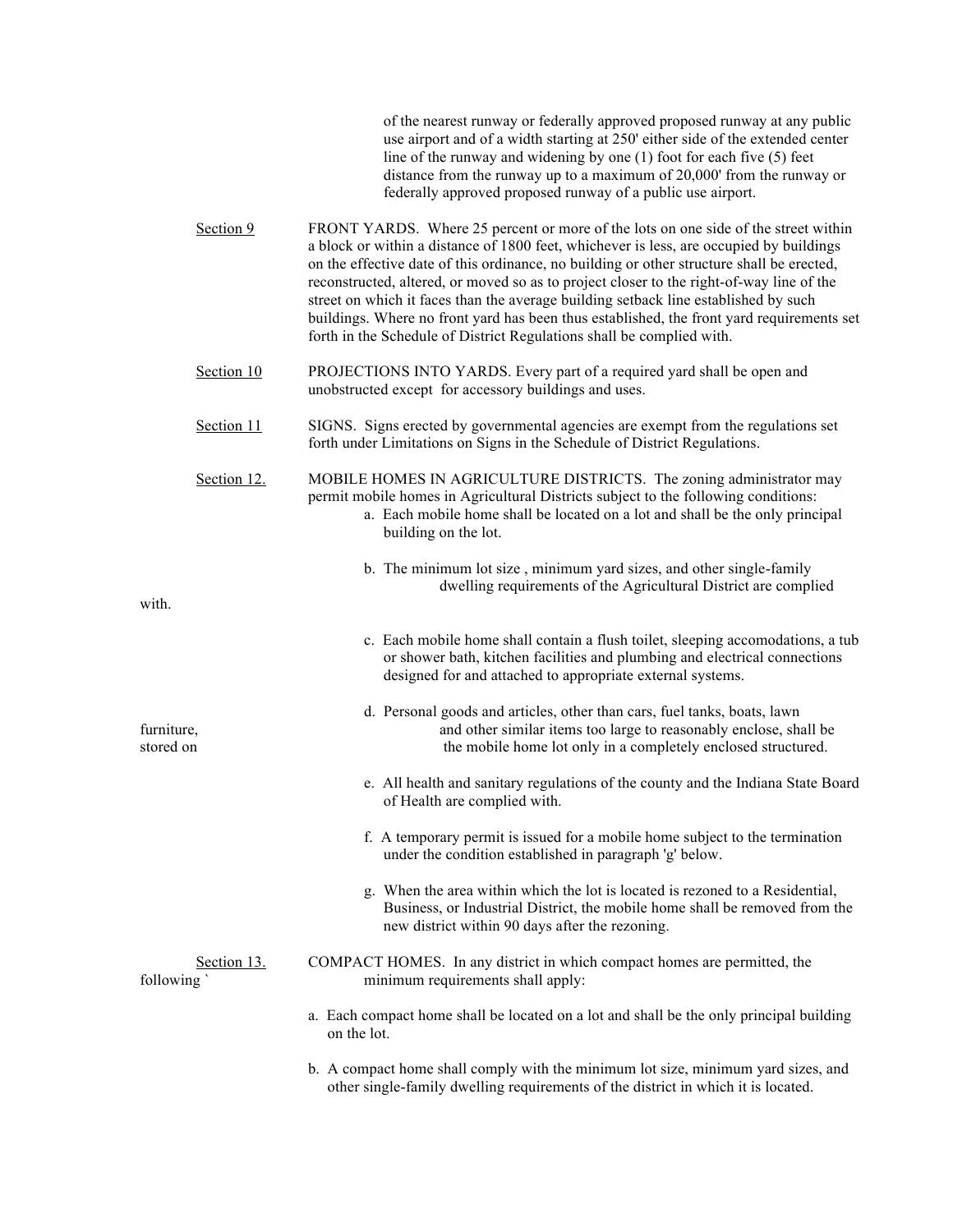- c. The wheels shall be removed from each compact home.
- d. All compact homes shall be supported under all exterior walls by a permanent foundation completely enclosing the undercarriage as approved by the Zoning Administrator.
- e. Each compact home shall be oriented on the lot in such manner as is most compatible with other dwellings in the immediate neighborhood.
- Section 14. RECREATIONAL VEHICLE PARKS. In any district in which Recreational Vehicle Parks are permitted the following requirements shall apply:
	- a. Recreational Vehicle Parks shall have direct access to a public street with sufficient frontage thereon for the proper construction of entrances and exits. Such entrances and exits shall be designed for the safe movement of recreational vehicles into and out of the park.
	- b. Conditions of soil, groundwater level, drainage, geologic structure and topography shall not create hazards to the park site or to the health and safety of occupants, nor shall the site be subject to the hazards of objectionable smoke, odor, or noise, or the possibility of subsidence, sudden flooding or severe erosion.
	- c. The density of a park shall not exceed 17 recreational vehicle spaces per acre of gross site area.
	- d. Recreational vehicles shall be separated from each other and from other park buildings or structures by at least 10 feet.
	- e. In addition to complying with any required side or rear yard provisions of the district in which the park is located: (1) No recreational vehicle space shall be nearer than 50 feet to the right-of-way line of a major or collector highway or nearer than 25 feet to the right-of-way line of other streets; and (2) Where the boundary line of a recreational vehicle park coincides with that of a residential district other than along

thoroughfare or alley, a yard of at least 25 feet in width shall be required.

- f. At least one centrally located recreation area equal in size to 8 percent of the gross park area shall be provided in each recreational vehicle park. Streets, parking areas and park service facility areas shall not be included in the required recreational area.
- g. In Agricultural Districts, food stores, restaurants, sporting goods, laundromats, dry cleaning pick-up stations and similar convenience and service shops shall be permitted in recreational vehicle parks containing 50 or more spaces provided: (1) such shops and the parking areas required by their use shall not occupy more than 10 percent of the total area of the park; (2) the use of such shops shall be solely by the occupants of the park; and (3) such shops shall be so located or designed within the park to present no visible evidence of their commercial nature to persons outside the park.
- h. Management offices and storage, playground and picnic equipment, sanitation and laundry facilities, informational signs and other structures customarily incidental to a recreational vehicle park shall be permitted as accessory uses.
- i. A dense greenbelt of evergreen trees and/or shrubs, not less than 3 feet high after one full growing season and which at maturity is not less than 10 feet high, shall be located and effectively maintained at all times along al park boundary lines where

a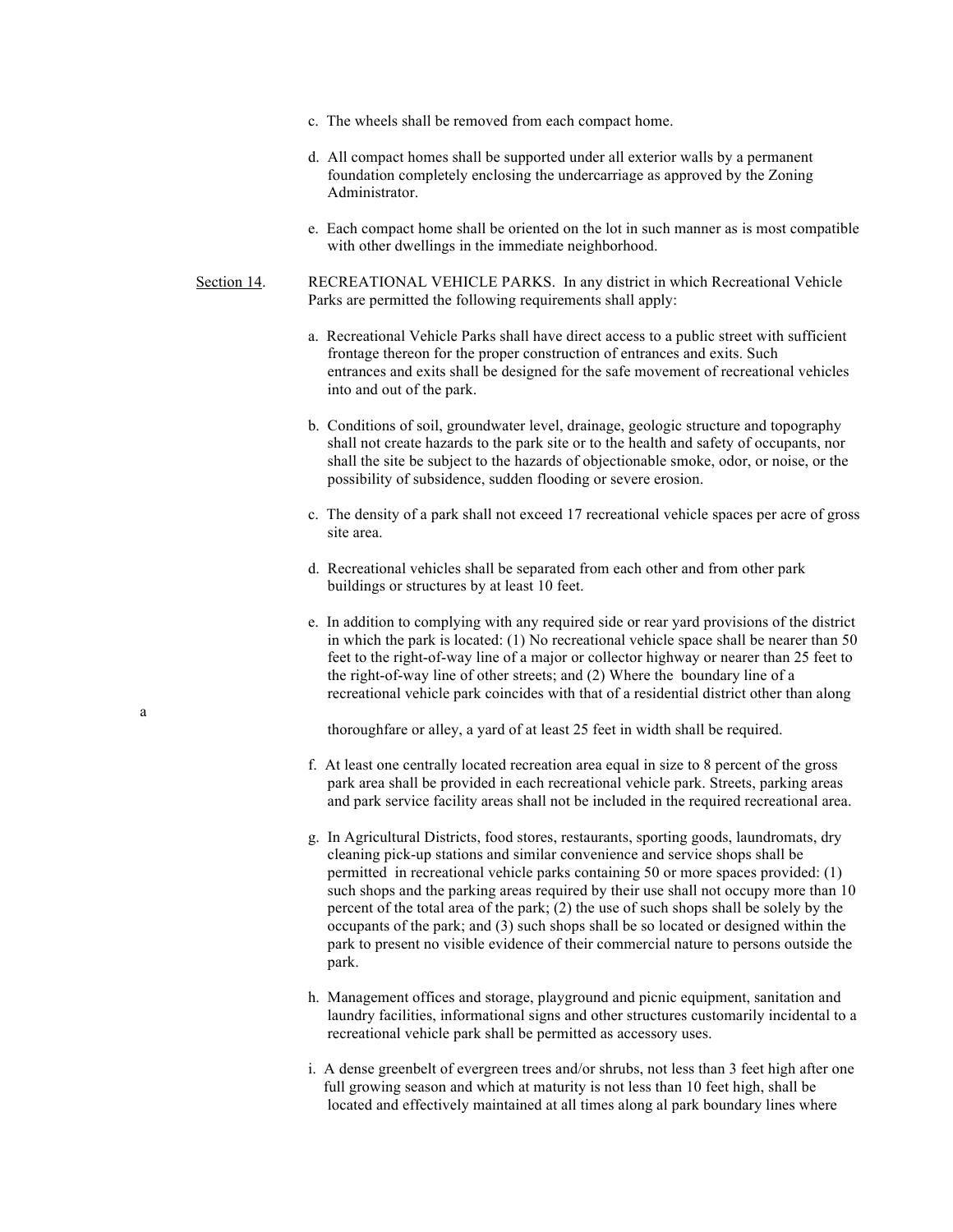deemed necessary by the Board of Zoning Appeals to protect occupants from adverse influences outside the park or nearby neighbors from adverse effects of the park.

- j. Recreational vehicle spaces shall be rented by the day or week only and each recreational vehicle occupying a space shall remain in the same park no longer than 120 days.
- Section 14.1 MANUFACTURED HOMES. The establishment, location and use of manufactured homes as scattered-site residences shall be permitted in any zone permitting installation of a dwelling unit subject to requirements and limitations applying generally to such residential use in the district and provided such homes shall meet the following requirements and limitations:
	- a. The home shall meet all requirements applicable to single-family dwellings ansd possess all necessary improvement location, building and occupancy permits and other certifications required by the code.
	- b. The home shall meet the minimum square footage requirements for the appropriate zone.
	- c. The home shall be attached and anchored to a permanent foundation in conformance with the regulations in the Indiana One and Two Family Dwelling Code and with manufacturer's installation specifications.
	- d. The home shall be covered with an exterior material customarily used on site built residential dwellings and such material shall extend over the top of the foundation.
	- e. The home shall have a roof composed of a material customarily used on site built residential dwellings, such as asbestos, fiberglass, shake, asphalt or tile, which shall be installed onto a surface appropriately pitched for the materials used.
- Section 15 MOBILE HOME PARKS. In any district in which Mobile Home Parks are permitted, the following minimum requirements shall apply:
	- a. The minimum area of a mobile home park shall be 2 acres.
	- b. No mobile home site shall be rented in any park except for periods of 30 days or longer.
- c. No mobile home shall be nearer than 100 feet to the right-of-way line of any Major or Collector Highway.
	- d. A dense greenbelt of evergreen trees and/or shrubs, not less than 3 feet high after one full growing season and which at maturity is not less than 10 feet high, shall be located and effectively maintained at all times along all park boundary lines where deemed necessary by the Board of Zoning Appeals.
	- e. Each park shall provide a recreational area or areas equal in size to at least 8 percent of the area of the park. Streets, parking areas, and park service facility areas shall not included in the required recreational area.
	- f. Coin-operated laundries, laundry and dry-cleaning pick up stations and other commercial convenience establishments may be permitted in mobile home parks provided: (1) they are subordinate to the residential character of the park; (2) they are located, designed and intended to serve only the needs of the persons in the park; (3)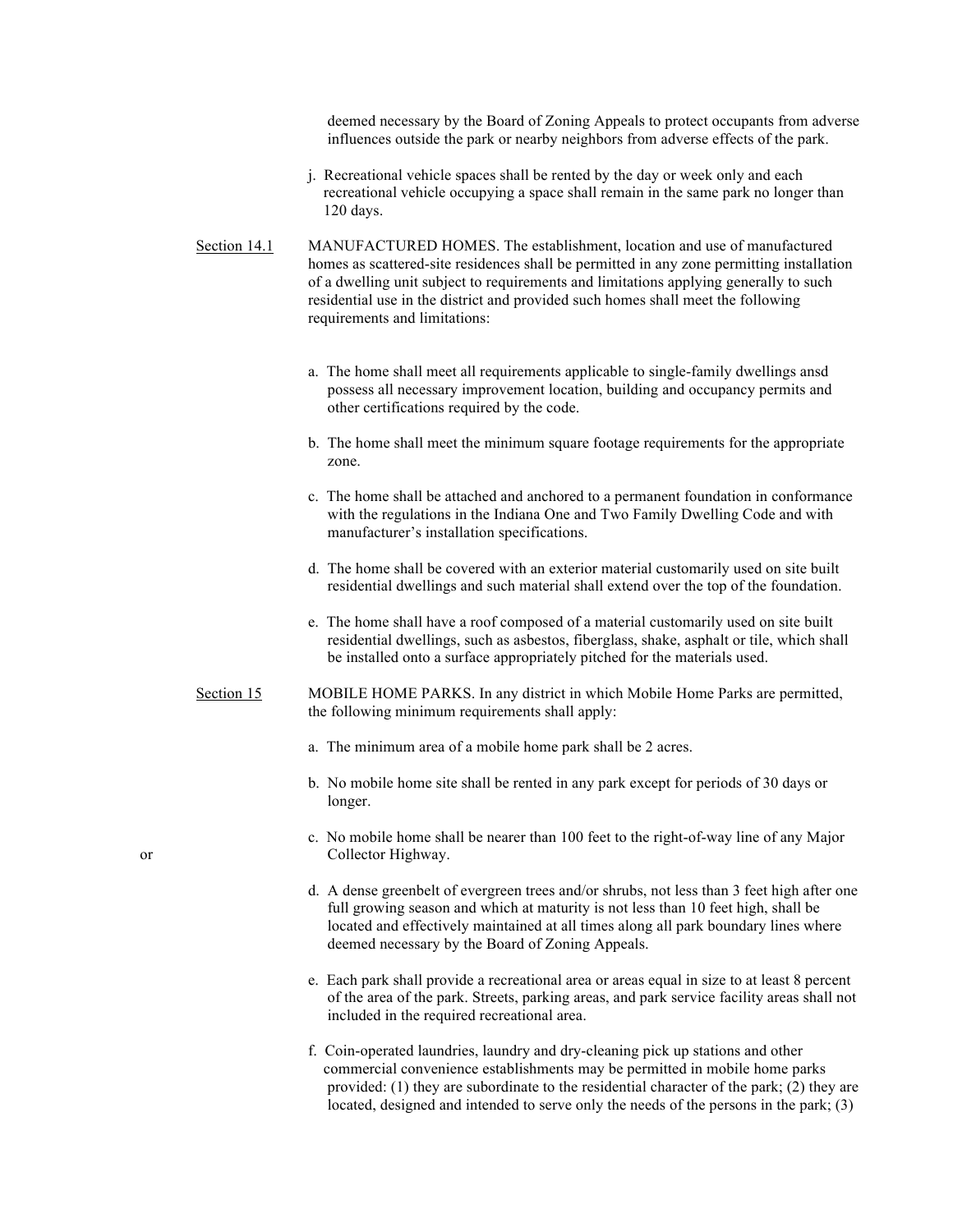|          |            | the establishments and the parking areas related to their use shall not occupy more<br>than 10 percent of the total area of the park; and (4) the establishments shall present<br>no visible evidence of their commercial nature to areas outside the park.                                                                                  |
|----------|------------|----------------------------------------------------------------------------------------------------------------------------------------------------------------------------------------------------------------------------------------------------------------------------------------------------------------------------------------------|
|          |            | g. Each park shall provide either one central waterproof structure available to all mobile<br>home sites or a single waterproof structure for each mobile home site suitable for<br>storage of goods and the usual effects of persons occupying the park.                                                                                    |
|          |            | h. All exterior park lights shall be so located and shielded as to prevent direct<br>illumination of any areas outside the park.                                                                                                                                                                                                             |
|          |            | i. Mobile home sites shall be a minimum width of 40 feet.                                                                                                                                                                                                                                                                                    |
|          |            | j. Each mobile home site shall have a minimum width of 40 feet.                                                                                                                                                                                                                                                                              |
|          |            | k. The minimum distance between a mobile home and another mobile home or structure<br>shall be located at least 10 feet from the greenbelt.                                                                                                                                                                                                  |
|          |            | 1. Each mobile home site shall be provided with a stand consisting of either a solid<br>concrete slab or two concrete ribbons of a thickness and size adequate to support the<br>maximum anticipated loads during all seasons. When concrete ribbons are used, the<br>area between the ribbons shall be filled with a layer of crushed rock. |
| such     | Section 16 | TEMPORARY USES OF LAND OR STRUCTURES. A permit for temporary uses<br>as carnivals, revival meetings and uses of a similar nature may be issued by the Zoning<br>Administrator provided the following conditions are adhered to:                                                                                                              |
|          |            | a. The use is, in fact, temporary and will terminate at a specific time.                                                                                                                                                                                                                                                                     |
|          |            | b. The proposed site is adequate size to accommodate the use without creating<br>congestion in the streets or inadequate circulation for fire and other emergency<br>vehicles.                                                                                                                                                               |
|          |            | c. Adequate parking, both off-street and on-street, is available within 1,400 feet of the<br>proposed site.                                                                                                                                                                                                                                  |
|          |            | d. Outdoor lighting will be shielded or directed away from adjoining residential<br>property and streets.                                                                                                                                                                                                                                    |
|          |            | e. The sign regulations of Article 3, Schedule of District Regulations for the district in<br>which such temporary use is located shall be observed.                                                                                                                                                                                         |
|          | Section 17 | OFF-STREET PARKING. The off-street parking provisions of this ordinance shall<br>apply as follows:                                                                                                                                                                                                                                           |
| section. |            | a. all buildings and structures erected and all uses of land established after the adoption<br>of this ordinance shall be provided with off-street parking and loading spaces as set<br>forth for each district in Article 3-Schedule of District Regulations and in this                                                                    |
|          |            | b. When the intensity of use of any building, structure, or premises is increased by<br>additional dwelling units, floor area, seating capacity, or employment, off-street<br>parking and loading spaces shall be provided for such increase in intensity of use.                                                                            |
|          |            | c. Accessory off-street parking facilities in existence on the effective date of this<br>ordinance and located on the same lot as the building or use served shall not hereafter                                                                                                                                                             |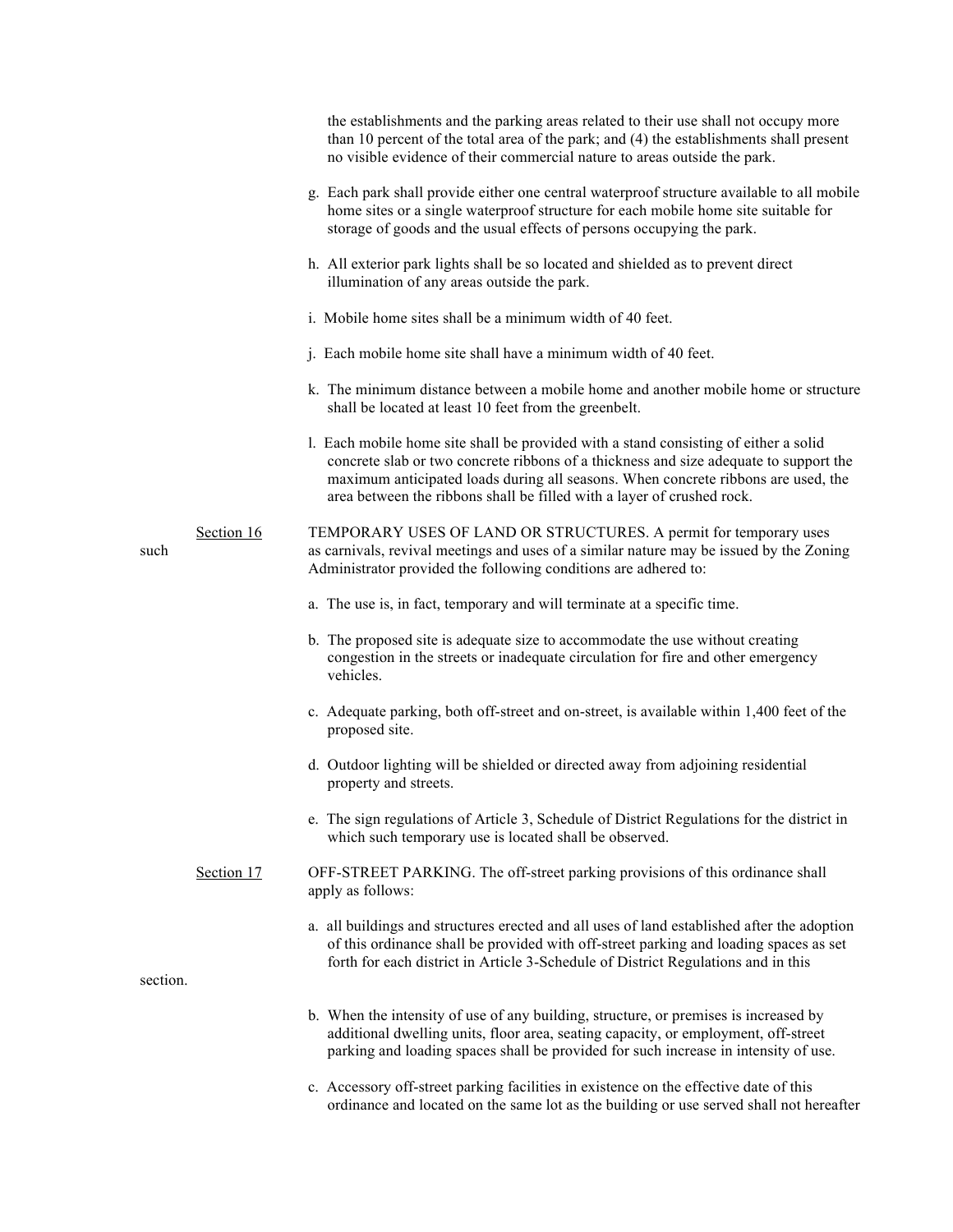|          |            | be reduced below, or if already less than, shall not be further reduced below the<br>requirements for a similar new building or use under the provisions of this ordinance.                                                                                                                                                                                  |
|----------|------------|--------------------------------------------------------------------------------------------------------------------------------------------------------------------------------------------------------------------------------------------------------------------------------------------------------------------------------------------------------------|
|          |            | d. All off-street parking spaces required by this ordinance shall be provided on the same<br>lot with the building, structure, or use unless the Board of Zoning Appeals approves a<br>detached location.                                                                                                                                                    |
|          |            | e. A required off-street parking space shall be at least nine (9) feet in width and twenty<br>(20) feet in length, exclusive of access drives or aisles, ramps, columns, or office or<br>work areas.                                                                                                                                                         |
|          |            | f. Off-street parking spaces may be located in any yard except a front yard and a side<br>yard adjoining a street.                                                                                                                                                                                                                                           |
|          |            | g. The required off-street parking spaces for any number of separate buildings,<br>structures, or uses may be provided collectively on one lot providing the total number<br>of such spaces shall not be less than the sum of requirements for the various<br>individual buildings, structures, or uses computed separately in accordance with<br>Article 3. |
|          |            | h. When two or more uses are located within the same building or structure, the off-<br>street parking spaces equal in number to the sum of the separate requirements for<br>each use shall be provided.                                                                                                                                                     |
| used     |            | i. All off-street parking areas required by this ordinance shall be used only for the<br>parking of vehicles of occupants, patrons, visitors, or employees and shall not be<br>for any kind of loading, sales, servicing, or continuous storage of a vehicle for more<br>than forty-eight (48) hours.                                                        |
|          |            | j. Every parcel of land hereafter used as a public or private off-street parking area<br>capable of accommodating five (5) or more vehicles shall be developed and<br>maintained in accordance with the following requirements:                                                                                                                              |
| access   |            | 1. Each required off-street parking space shall have direct access to an aisle or<br>driveway and all required off-street parking areas shall have vehicular<br>to a street or alley so designed to minimize interference with pedestrian and<br>traffic movement.                                                                                           |
| provided |            | 2. All required off-street parking areas shall be paved with bituminous,<br>concrete, or other all-weather, dust-proof surfacing and shall be<br>with bumper guards or barrier curbs when needed.                                                                                                                                                            |
|          |            | 3. Any lighting used to illuminate a required off-street parking area shall be<br>shielded from residential properties.                                                                                                                                                                                                                                      |
|          |            | 4. All open off-street parking areas shall be effectively screened on each side<br>adjoining or fronting on any property situated in a Residential District, or<br>any institutional premises by a wall, fence, or densely planted compact<br>hedge, not less than five $(5)$ feet nor more than eight $(8)$ feet in height.                                 |
|          | Section 18 | OFF-STREET LOADING The off-street loading provisions of this ordinance<br>shall apply as follows:                                                                                                                                                                                                                                                            |

a. All required loading berths shall be located on the same lot as the use served. No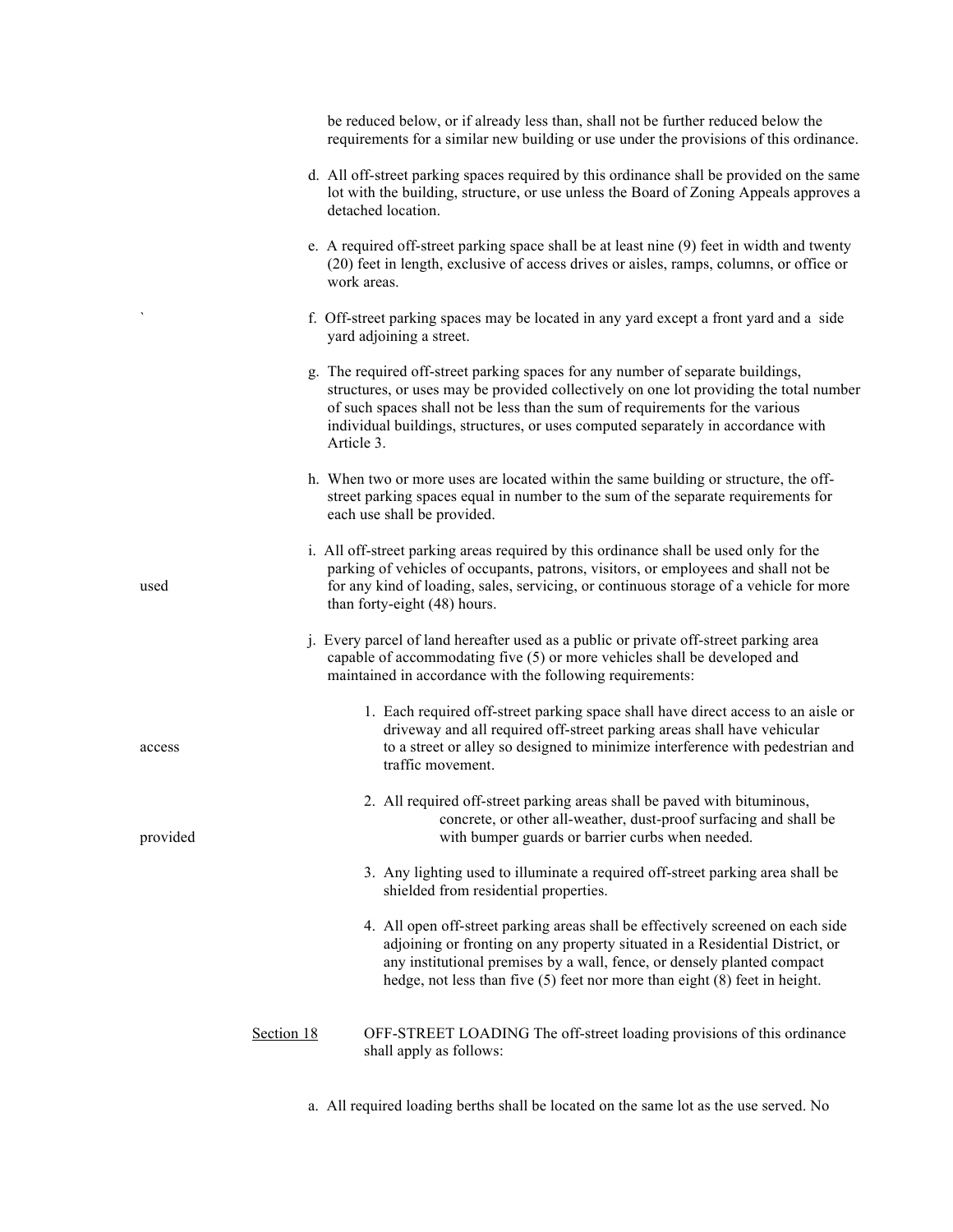| front      | permitted or required loading berth shall be located within forty (40) feet of the<br>nearest point of intersection of any two streets. No loading berth shall be located<br>or side yard.                                                                                                                                                                                                                               |
|------------|--------------------------------------------------------------------------------------------------------------------------------------------------------------------------------------------------------------------------------------------------------------------------------------------------------------------------------------------------------------------------------------------------------------------------|
|            | b. Unless otherwise specified, a required off-street loading berth shall be at least ten<br>$(10)$ feet in width by at least fifty $(50)$ feet in length, exclusive of aisle and<br>maneuvering space, and shall have a vertical clearance of at least 14 (14) feet.                                                                                                                                                     |
| pavement   | c. All open off-street loading berths shall be improved with a cement concrete<br>or a comparable hard surface pavement.                                                                                                                                                                                                                                                                                                 |
|            | d. No motor vehicle repair work or service of any kind shall be permitted in conjunction<br>with loading facilities.                                                                                                                                                                                                                                                                                                     |
| to         | e. Space allocated to any off-street loading berth shall not, while so allocated, be used<br>satisfy the space requirements for any off-street parking facilities or portions portion<br>thereof.                                                                                                                                                                                                                        |
|            | f. Uses for which off-street loading space is required herein, nut which are located in<br>buildings of less floor area than the minimum prescribed for such required facilities,<br>shall be provided with adequate receiving facilities, accessible by motor vehicle, off<br>any adjacent alley, service drive, or open space on the same lot.                                                                         |
| Section 19 | PLANNED UNIT DEVELOPMENTS The Plan Commission may authorize the unified<br>development of tracts of land when such tracts: (a) are to be developed by a single<br>owner or a group of owners acting jointly; (b) meet the minimum acreage requirements<br>set forth for Planned Developments in Article 3, Schedule of District Regulations; and<br>(c) are located in an S-1, U-1, L-1, B-1, B-2, I-1, or I-2 District. |
|            | In exercising this authority, the Commission may vary the strict application of the<br>district regulations within the planned development on the basis of an approved and<br>recorded plan and program for development as follows:                                                                                                                                                                                      |
|            | a. Use Exceptions: The Commission may permit in the planned development, and for<br>the duration of such development, specified uses not permitted by the use<br>regulations of the district in which said development is located, provided that the<br>Commission shall find:                                                                                                                                           |
|            | 1. that the uses permitted by such exception are necessary or desirable and                                                                                                                                                                                                                                                                                                                                              |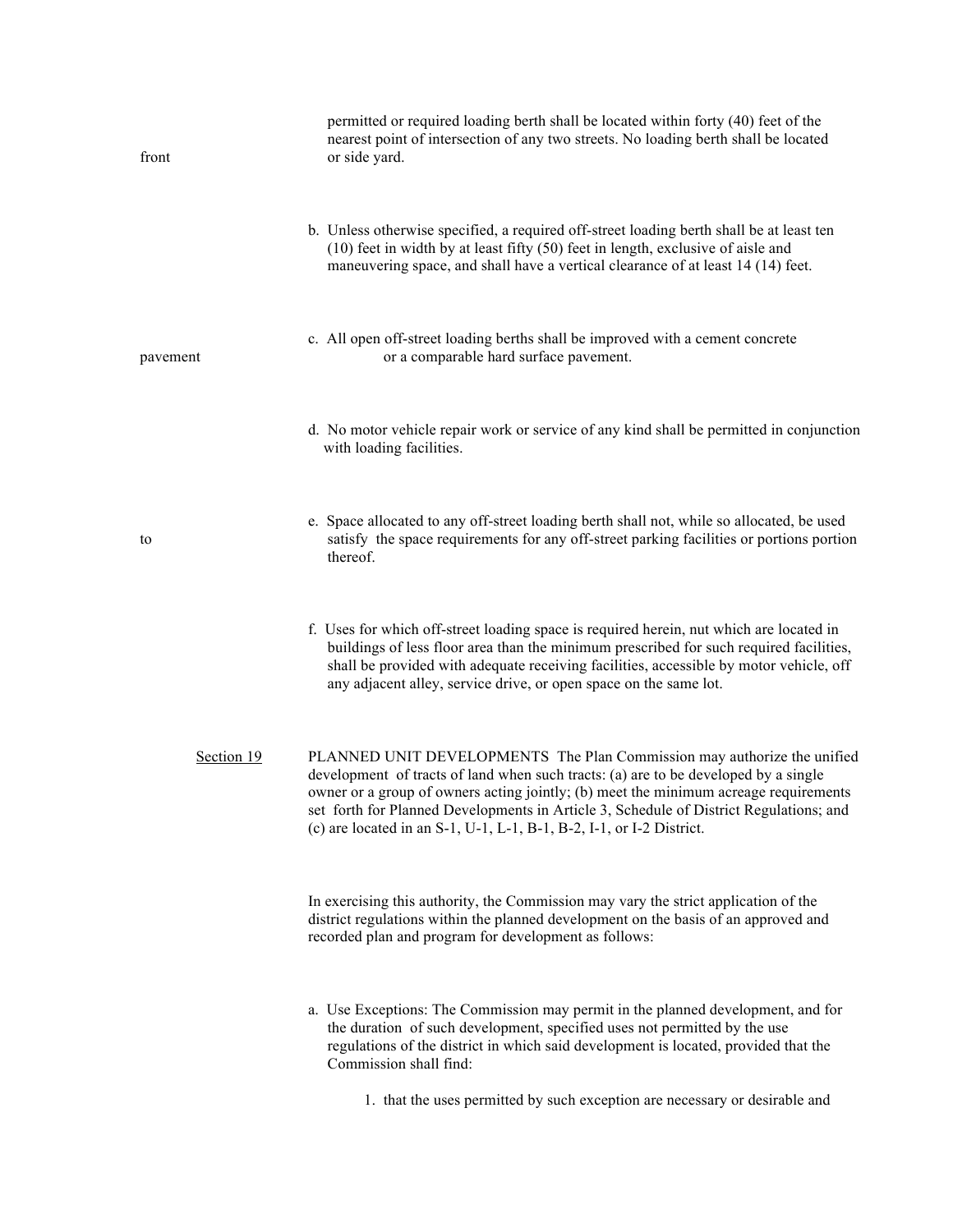are appropriate with respect to the primary purpose of the development;

- 2. that any business or manufacturing uses permitted by such exception are not of such a nature or so located as to create a detrimental influence on surrounding residential areas, both within and outside of the planned development;
- 3. that not more than twenty (20) percent of the ground area or of the gross floor area of such development shall be devoted to the uses permitted by such exception; and
- 4. that in a manufacturing planned development, such additional uses allowed by exception shall conform with the performance standards set forth herein, applicable to the industrial district where the development is located.
- b. Bulk Regulation Exceptions. The Commission may permit exceptions to the applicable bulk regulations of this ordinance within the boundaries of planned developments, provided that the Commission shall find:
	- 1. that such exception shall be solely for the purpose of promoting an integrated site plan no less beneficial to the residents or occupants of such development as well as the neighboring property, than would be obtained under the bulk regulations of this ordinance for buildings developed on separate lots;
	- 2. that the minimum lot area per dwelling unit and the minimum lot width requirements of this ordinance may be reduced by the Plan Commission in any development containing residential uses, and that permanent open space or land, in an amount equivalent to that by which each residential lot or building site has been diminished under this provision, shall be provided in addition to the amount of public open space required by the subdivision regulations;
	- 3. that the average density of dwelling units in the total unit plan shall not be higher than that permitted in the district in which the plan is located;
	- 4. that along the periphery of such planned developments, yards shall be provided as required by the regulations of the district in which said development is located.

The proponent of a Planned Development Permit shall submit an application for permit to the secretary of the Plan Commission together with a plat of the area involved in the application which shall show at the following within the planned development area and within thre4e hundred (300) feet thereof.

- a. Existing Conditions
	- 1. Accurate boundaries of the planned development area.
	- 2. Existing zoning.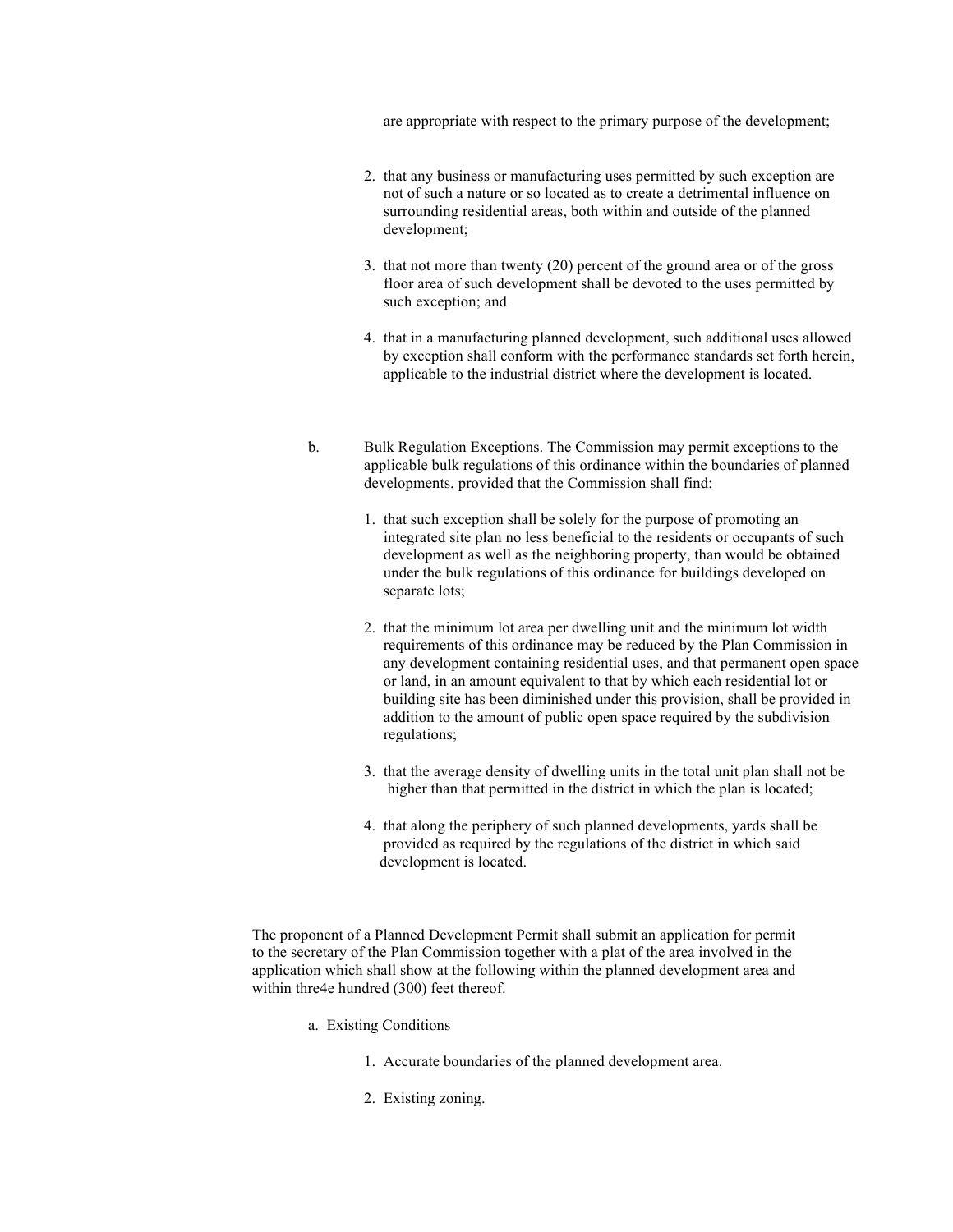- 3. Rights-of-way of existing streets, roads, and easements.
- 4. existing water, sewer, electrical, and other utility lines, facilities and easements.
- 5. Existing buildings and structures and land and building use.
- 6. Topography at a contour interval of five (5) feet or less and other physical features such as streams, drainage ways, and other water areas, and wooded areas.
- b. Proposed Future Conditions. The proponent of a planned development shall also submit as part of the application, a plat or plan of development showing within the planned development area and within three hundred (300) feet thereof the following:
	- 1. Proposed zoning.
	- 2. Final grade and topography at a contour interval of five (5) feet or less and all proposals for surface drainage including addition, alteration or relocation of streams, other drainage ways, lakes and other water areas.
	- 3. Abandonment or relocation of existing utility lines and provision of new water, sewer, electrical and other utility lines and easements.
	- 4. Location and height of proposed buildings and building groups and the proposed use of each.
	- 5. Proposed street and lot layout including right-of-way and pavement shoeing the abandonment or relocation of existing streets and alleys and the provision of new streets, alleys and easements for pedestrian and vehicular access; also the location; capacity and proposed access and circulation of off-street parking areas.
	- 6. The location of proposed parks, playfields, schools and other common or public open space.
	- 7. Proposed points of ingress and egress for the planned development.
- c. Additional Information. The proponent of a Planned Development shall also submit:
	- 1. Evidence of financial ability to carry out such development.
	- 2. Copies of proposed agreements for permanent unified control such as deed restrictions, covenants or other instruments by which development, improvements or uses are regulated or limited.
	- 3. A realistic timetable within which the improvements contained in the planned development proposal can reasonably be expected to be completed.

The proposed planned development shall conform to the procedures and standards for subdivision approval as set forth in the Subdivision Control Ordinance.

The Commission shall review the proposed planned development. Following review, the Commission may approve or reject the proposal. In rejecting, the Commission may recommend modifications or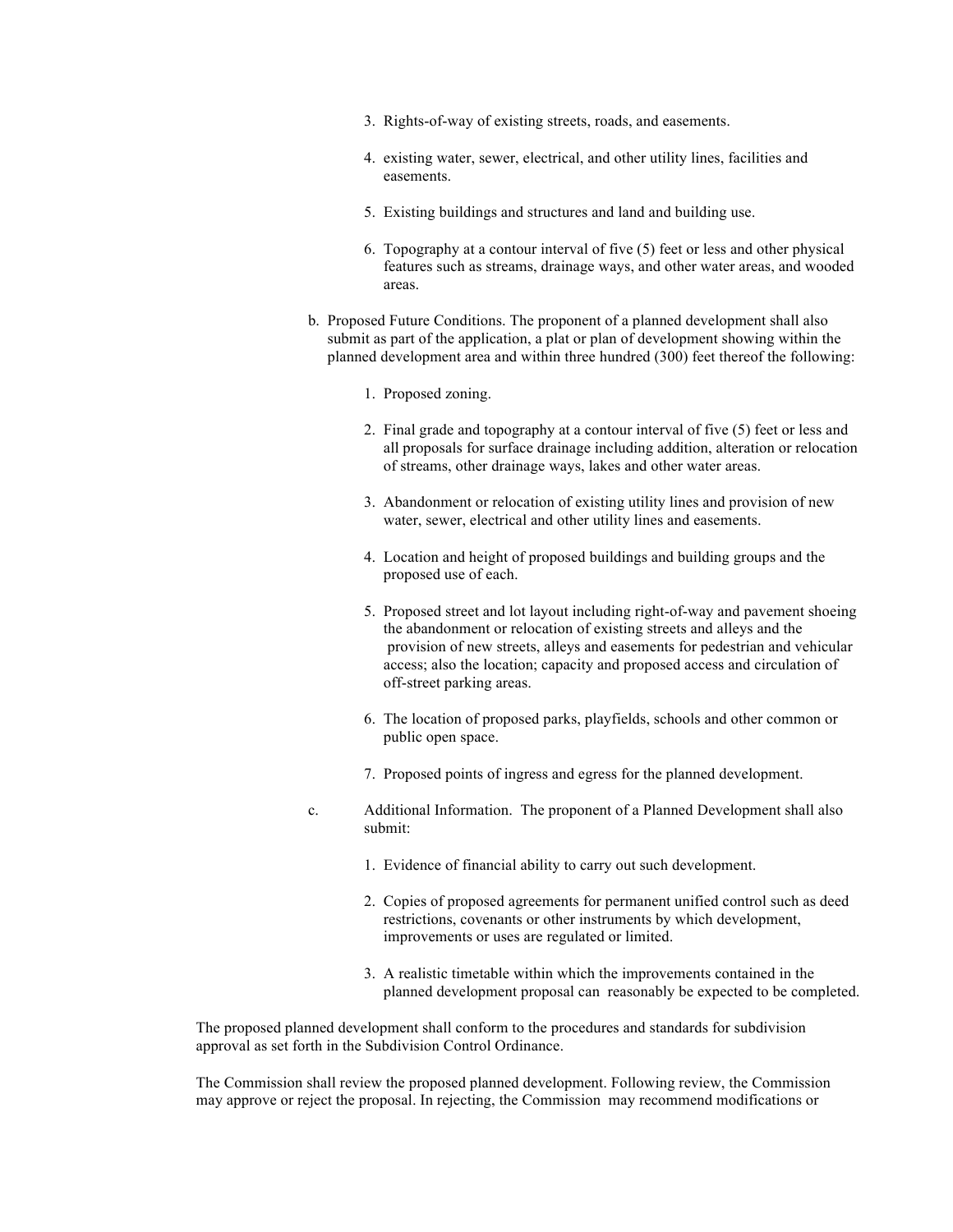changes in the planned development, which shall be a condition of subsequent approval. The effect of approval is as follows:

|                | a. APPEALS Any person, firm, corporation or department board or bureau of the city<br>aggrieved by the decision of the Area Plan Commission regarding a Planned Unit<br>Development, other than a recommendation as to rezoning an area to a PUD District,<br>may appeal that decision to the Carroll County Circuit Court or any of the Carroll<br>County Superior Courts in the manner provided by statute.                                                                                    |
|----------------|--------------------------------------------------------------------------------------------------------------------------------------------------------------------------------------------------------------------------------------------------------------------------------------------------------------------------------------------------------------------------------------------------------------------------------------------------------------------------------------------------|
| proposed<br>an | b. In the event that a change in zoning is necessary to carry out the planned<br>development, Commission approval shall constitute approval of a preliminary plat of<br>the development and a favorable recommendation to the Board of County<br>for the rezoning of the Planned Development area or areas<br>Commissioners<br>for rezoning. Final plat approval, in this case, is effective upon adoption of<br>ordinance by the Board of County Commissioners approving the proposed rezoning. |

Upon final approval of a planned development , it shall be recorded in the office of the recorder and shall be binding upon the applicants and owners of all areas contained within the planned development, their successors, heirs, and assigns and shall limit and control the issuance and validity of all Certificates of Occupancy, Improvement Location Permits, construction or reconstruction, location, or relocation, use and activity in all land, buildings and structures located within the planned development area.

Any proposed modifications or amendments to the approved and recorded planned development shall be referred to the Commission and may be approved in the same manner as the original approval of the planned development and through the same procedures.

Failure of the applicant to develop a planned development reasonably within the time schedule submitted and approved as a part of the planned development program, or failure to develop in accordance with the approved and recorded plan shall void the permit for a planned development.

Section 2 FLOOD HAZARD AREAS. Flood hazard areas are shown on the zoning maps. An Improvement Location Permit for a use or structure, including filling and construction of other improvement intended to reduce the danger of flood, otherwise permitted on a lot located in a zoning district, but within the Flood Hazard Area shall not be issued unless and until the Zoning Administrator:

> a. Receives a written report from the Flood Control and Water Resources Commission, based upon a thorough study of the land, use, or structure involved which determines (1) that the proposed use, structure or fill would not impede the flow of water or increase flood heights, and (2) the proposed use ofstructure would not endanger life or property.

 The request for a written report from the Flood Control and Water Resources q Commission shall be made by the Zoning Administrator. A scale drawing identifying the location, dimensions and elevations related t6o USGS datum of the land for which the Improvement Location Permit is sought shall be a part of the request and shall be provided the Zonong Administrator by the applicant for such permit.

- b. Finds that buildings and structures proposed to be located in the Flood Hazard Area are designed, constructed, and placed on the lot so as to create minimum obstruction to the flow of water.
- c. Finds that the foundations of all proposed buildings and structures are designed to withstand flood conditions at the site.
- d. Finds that all buildings and structures proposed to be located in the Flood Hazard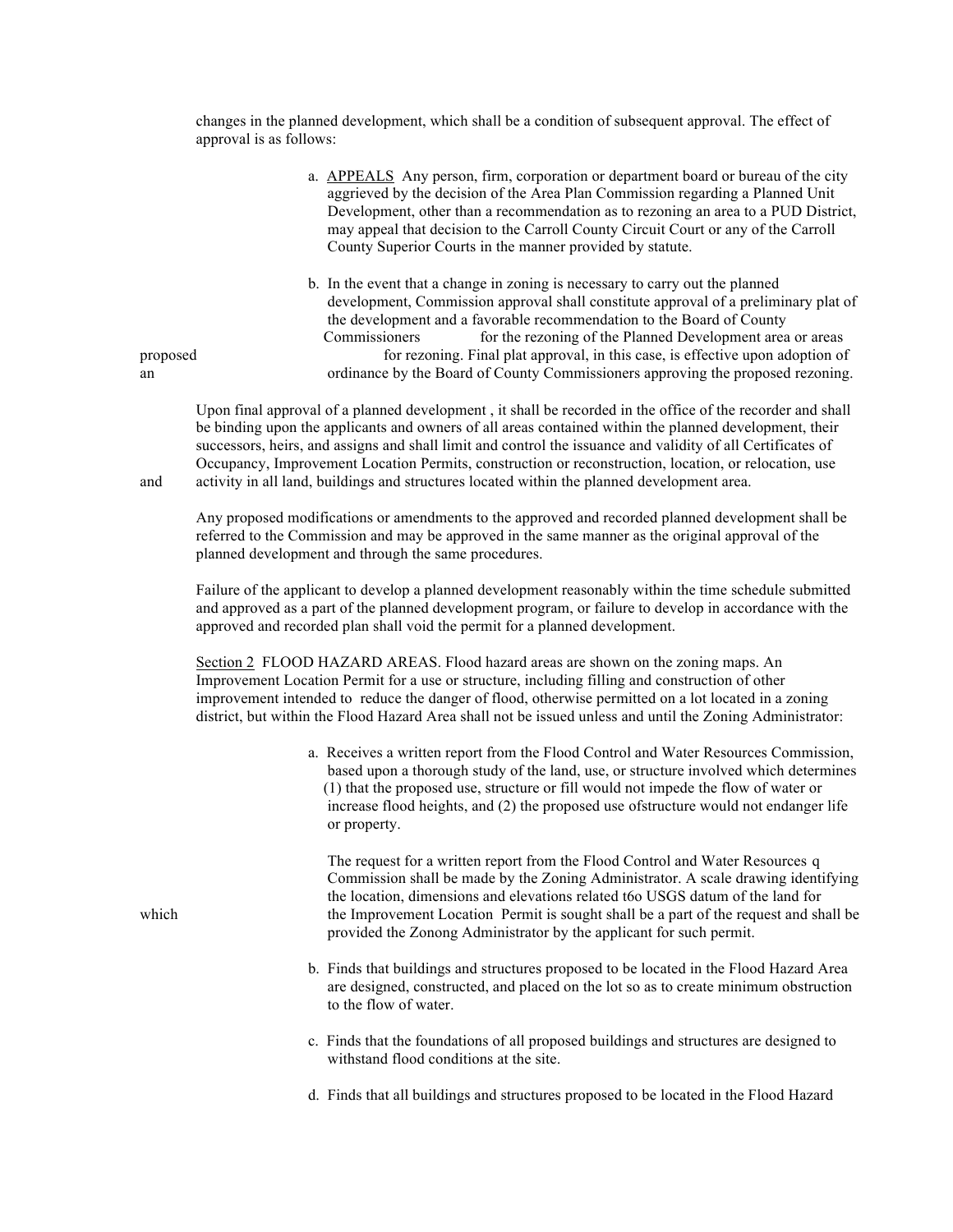| than         |                                                                                                                                                                                                                                                                         |       | wastes stored outside a building will have a specific gravity substantially heavier<br>water or will be otherwise secured against flooding away.                                                                                                                                                                                                                                                                                                            |  |  |  |
|--------------|-------------------------------------------------------------------------------------------------------------------------------------------------------------------------------------------------------------------------------------------------------------------------|-------|-------------------------------------------------------------------------------------------------------------------------------------------------------------------------------------------------------------------------------------------------------------------------------------------------------------------------------------------------------------------------------------------------------------------------------------------------------------|--|--|--|
|              |                                                                                                                                                                                                                                                                         |       | The boundaries of the Flood Hazard Area are based upon the extent of flood plains as identified by soils in<br>the Soil Survey of Carroll County, Indiana.                                                                                                                                                                                                                                                                                                  |  |  |  |
| Section 20.1 | SCENIC AREA Scenic creek or river areas are shown on zoning maps. An improvement permit<br>for a use or structure otherwise permitted on a lot in a zoning district, but within the scenic area<br>shall not be issued unless and until the Zoning Administrator finds: |       |                                                                                                                                                                                                                                                                                                                                                                                                                                                             |  |  |  |
|              |                                                                                                                                                                                                                                                                         |       | a. that the use applied for is of a private landowner's property for temporary, non-<br>commercial, personal camping usage to be totally removed at the end of the May 1<br>through October 31 season;                                                                                                                                                                                                                                                      |  |  |  |
|              |                                                                                                                                                                                                                                                                         |       | b. that it is an improvement invisible within the scenic area from the water's edge at<br>normal level between May 1 and October 15, or which will not detrimentally affect<br>the natural and scenic features of the area; and                                                                                                                                                                                                                             |  |  |  |
|              |                                                                                                                                                                                                                                                                         |       | c. that there will be no complete removal of natural vegetation or clear-cutting of timber<br>within the scenic area.                                                                                                                                                                                                                                                                                                                                       |  |  |  |
| Section 21   | <b>DISTRICTS</b>                                                                                                                                                                                                                                                        |       | PERFORMANCE STANDARSDS and GENERAL REQUIREMENTS FOR INDUSTRIAL                                                                                                                                                                                                                                                                                                                                                                                              |  |  |  |
|              |                                                                                                                                                                                                                                                                         | a.    | The storage or manufacture of materials or products which decompose by<br>detonation are permitted only when specifically approved by the Board of<br>Zoning Appeals. Storage or manufacture of such materials shall not be located<br>within 1,000 feet of the boundary line of any zoning district.                                                                                                                                                       |  |  |  |
|              |                                                                                                                                                                                                                                                                         | b.    | Any use, hereafter established in an Industrial District requiring conformance<br>with performance standards, shall be operated in such a manner as to conform<br>with the regulations set forth in 'a' above; other provisions of this ordinance;<br>and applicable performance standards set forth below. No use lawfully<br>established on the effective date of this ordinance shall be so altered or<br>modified as to conflict with such regulations. |  |  |  |
|              | 1.                                                                                                                                                                                                                                                                      | Noise |                                                                                                                                                                                                                                                                                                                                                                                                                                                             |  |  |  |
|              |                                                                                                                                                                                                                                                                         | a.    | No use shall produce noise in such a manner as to be objectionable because of<br>volume, frequency, or beat. Said noise shall be muffled or otherwise provided,<br>however, fire sirens and related apparatus used solely for public purposes shall<br>be exempt from this requirement.                                                                                                                                                                     |  |  |  |
|              | 2.                                                                                                                                                                                                                                                                      |       | Vibration                                                                                                                                                                                                                                                                                                                                                                                                                                                   |  |  |  |
|              |                                                                                                                                                                                                                                                                         | a.    | No industrial operation or activity shall cause at any time or at any point along<br>the nearest adjacent lot line earthborn vibrations which are detectible without<br>the aid of instruments.                                                                                                                                                                                                                                                             |  |  |  |
|              | 3.                                                                                                                                                                                                                                                                      |       | Air Contaminants                                                                                                                                                                                                                                                                                                                                                                                                                                            |  |  |  |
|              |                                                                                                                                                                                                                                                                         | a.    | No person shall cause, let, permit, suffer, or allow to be discharged from any                                                                                                                                                                                                                                                                                                                                                                              |  |  |  |

Area will be securely anchored to the ground and that equipment, materials, and

a. No person shall cause, let, permit, suffer, or allow to be discharged from any air contaminant source whatsoever any air contaminant for more than three minutes in any hour at the emission point which is: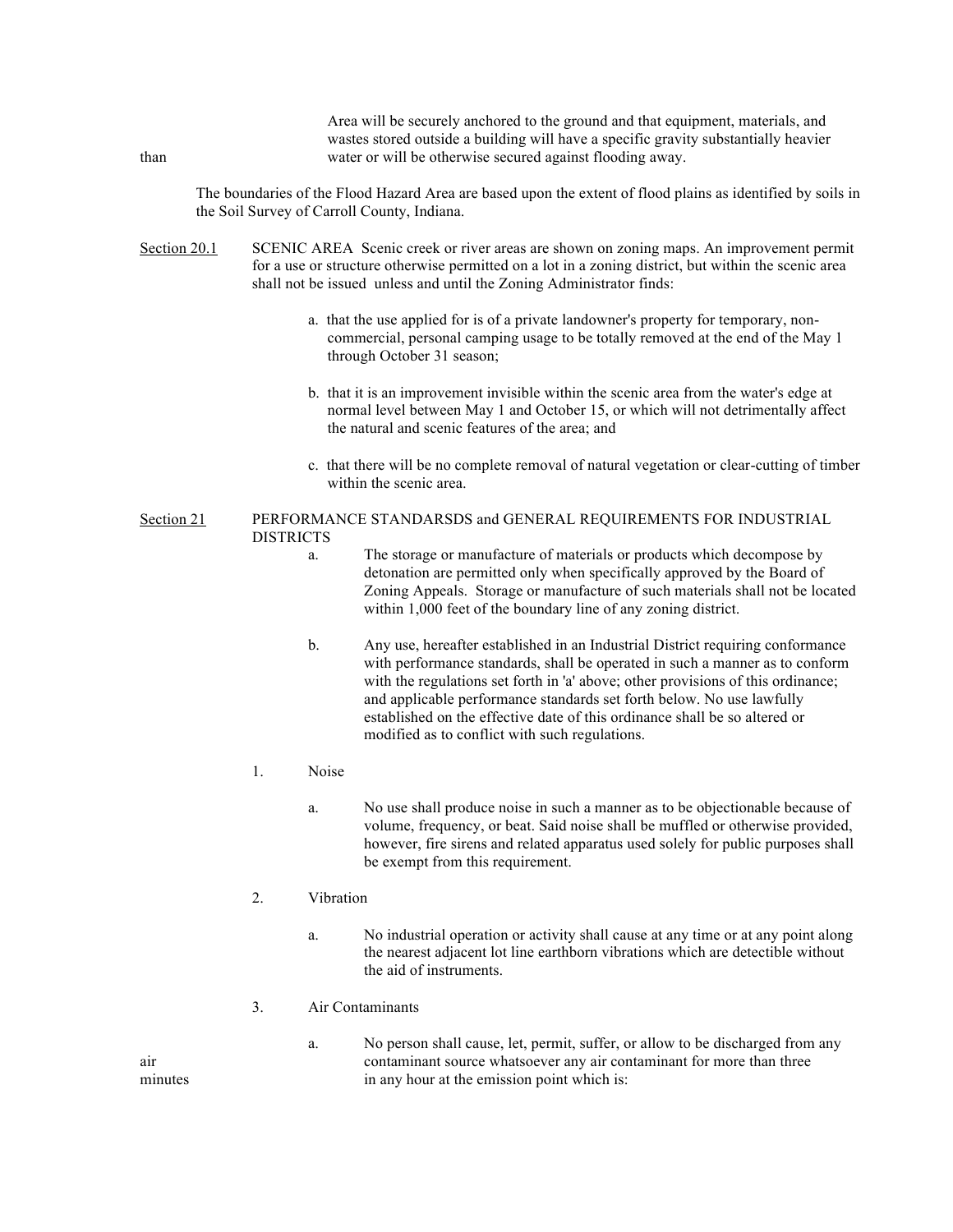|                                   |                       | 1.             | Greater than the density that is designated as No. 2 smoke on the<br>Ringelmann Chart as published in the U.S. Bureau of Mines<br>Information Circular 6888.                                                                                                                                                                                                                                                                                                                                                                                                                                                                                                          |
|-----------------------------------|-----------------------|----------------|-----------------------------------------------------------------------------------------------------------------------------------------------------------------------------------------------------------------------------------------------------------------------------------------------------------------------------------------------------------------------------------------------------------------------------------------------------------------------------------------------------------------------------------------------------------------------------------------------------------------------------------------------------------------------|
|                                   |                       | 2.             | Of such capacity as to obscure an observer's view to a degree equal to<br>or greater than does smoke described in '1' above.                                                                                                                                                                                                                                                                                                                                                                                                                                                                                                                                          |
|                                   |                       |                | The following exceptions to the above provisions of this Section shall be permitted:                                                                                                                                                                                                                                                                                                                                                                                                                                                                                                                                                                                  |
|                                   |                       | 1.             | Smoke the shade or appearance of which is equal to but not darker<br>than No. 3 of the Ringelmann Chart for a period or periods<br>aggregating six minutes in any one hour, when cleaning afire or when<br>building a new fire; or when breakdown of equipment occurs such as<br>to make it evident that the emission was not reasonably preventable;                                                                                                                                                                                                                                                                                                                 |
| failure<br>limitation<br>cause of |                       | 2.             | Where the presence of uncombined water is the only reason for<br>of an emission to meet the limitation of $3.(a) (2)$ above, such<br>shall not apply. The burden of proof that water is the only<br>violation shall rest with the person violating this ordinance.                                                                                                                                                                                                                                                                                                                                                                                                    |
|                                   | b.                    |                | The discharge into the outdoor atmosphere of air contaminants so as to cause<br>air pollution and create a public nuisance is contrary to the public policy of the<br>county and the provisions of this ordinance.                                                                                                                                                                                                                                                                                                                                                                                                                                                    |
| duration as<br>number             |                       |                | No use shall discharge from any air contaminant source whatsoever, air<br>contaminants in sufficient quantities and of such characteristics and<br>to cause injury, detriment, nuisance, or annoyance to any considerable<br>of persons or to the public or which endanger the comfort, repose, health, or<br>safety or any such persons or the public or which cause or have a natural<br>tendency to cause injury or damage to business or property. The escape of such<br>material in addition to constituting a violation of this ordinance is also declared<br>to be a public nuisance and action to abate the same may be taken by the<br>Zoning Administrator. |
|                                   | 4.                    | Glare and Heat |                                                                                                                                                                                                                                                                                                                                                                                                                                                                                                                                                                                                                                                                       |
| regard                            | a.                    |                | Any operation producing intense glare or heat shall be performed within a<br>completely enclosed building in such manner as not to create a public nuisance<br>or hazard along lot lines. Exposed sources of light shall be shielded so as not to<br>create a nuisance across lot lines. Determination of the nuisance factor in<br>to glare or heat intensity shall be made by the Zoning Administrator.                                                                                                                                                                                                                                                             |
| Section 22                        | <b>WASTE DISPOSAL</b> |                | Any person proposing waste treatment or disposal facilities or<br>planning a discharge of waste material into waters of the State of<br>Indiana shall have such facility or discharged approved by the Stream<br>Pollution Control Board.                                                                                                                                                                                                                                                                                                                                                                                                                             |
| <b>SECTION 23.</b>                |                       |                | CONFINED FEEDING OPERATION All confined feeding operations<br>(as defined by 327 IAC 16) must meet the following standards:                                                                                                                                                                                                                                                                                                                                                                                                                                                                                                                                           |
|                                   | a.                    |                | All structures shall be set back at least 100 feet from any<br>right-of-way line and/or property line.                                                                                                                                                                                                                                                                                                                                                                                                                                                                                                                                                                |
|                                   | b.                    |                | The outer perimeter of the confined feeding operation,<br>including structures, pens, lagoons, or lots, shall not be                                                                                                                                                                                                                                                                                                                                                                                                                                                                                                                                                  |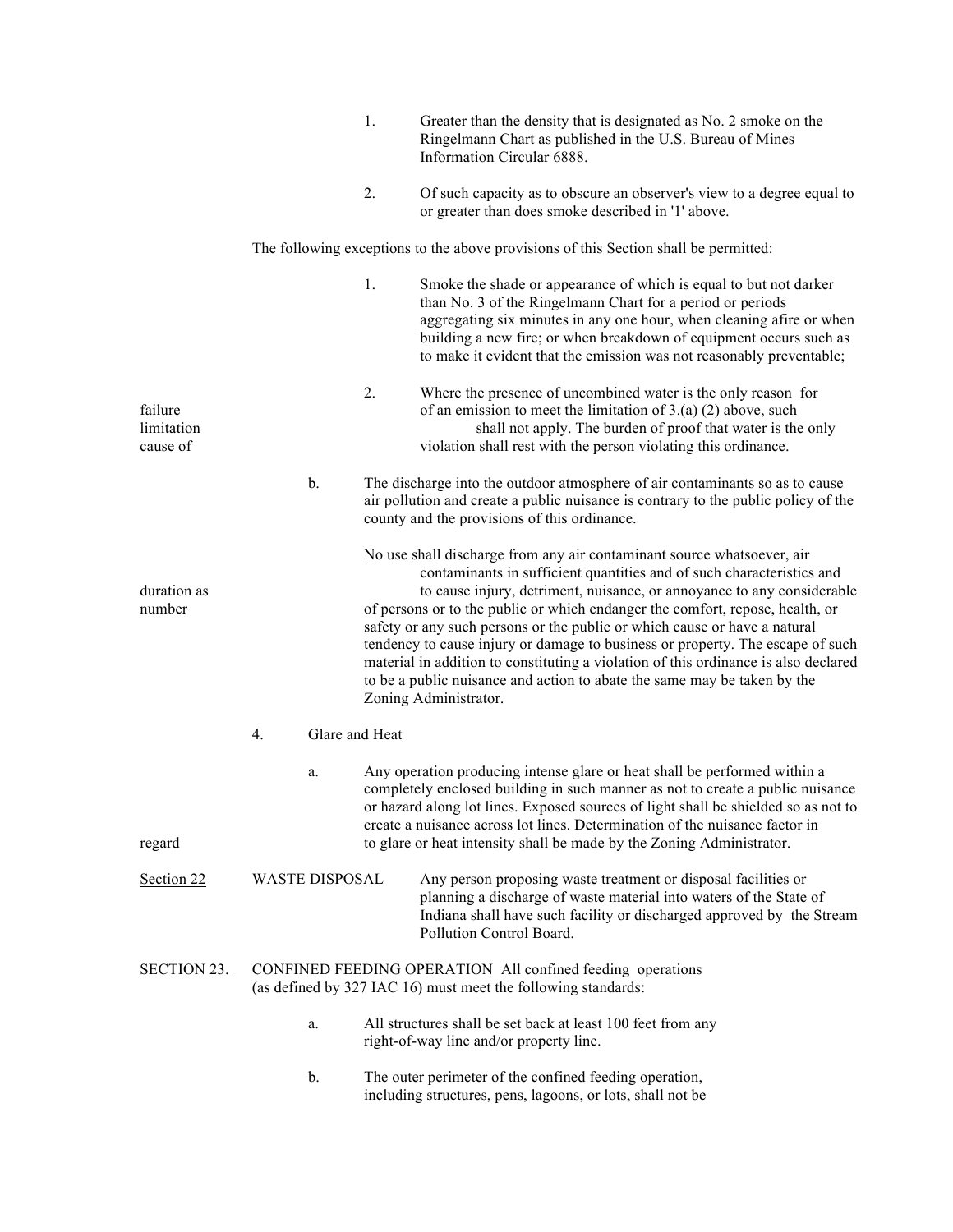located any closer than the following setbacks:

1. 800 feet from any residence, other than the farm operator or residences owned by the confined feeding operation. Residence is defined as the footprint of the residence or any accessory building located within 25 feet of the primary residence. 2. 1500 feet from any Residential Zoning District line, any church, school, public park, or any public building. 3. 3960 feet from the nearest boundary of any incorporated City or Town.

- c. Construction of a new residence not located on the same tract of land or residences not owned by the confined feeding operation must also be located a minimum of 800 feet from an existing confined feeding operation.
- d. An existing confined operation, which has an Indiana Department of Environmental Management confined feeding permit either obtained or applied for prior to the passage of this ordinance, be allowed to expand on the same parcel within the setbacks in effect at passage of this ordinance (100 feet from a street right-of-way line, 500 feet from a residential district boundary line, and 500 feet from a residential use other than that of the applicant).
- e. Any existing residence, platted subdivision, church, school, public park, or public building will be allowed to expand on the same parcel with the applicable setbacks for the zoning district in which it is located.
- f. PRE-APPLICATION PERMIT FOR CONFINED FEEDING OPERATIONS/CONFINED ANIMAL FEEDING OPERATIONS:

1. A pre-application permit for any confined feeding operations/confined animal feeding operations will be required. This permit will prevent, for 18 months, any property owner from obtaining a building permit for a structure to be built within the established set backs for a confined feeding operation.

2. Any property owner and/or resident within 2500 feet of the proposed new construction of confined feeding operation, will be notified by certified mail. This notification will be the responsibility of the owner of the confined feeding operation/confined animal feeding operation.

#### **ARTICLE 5**

## **Non-Conforming Lots, Non-Conforming Uses of Land, Non-Conforming Structures, and Non-Conforming Uses of Structures and Premises**

Section 1 BUILDINGS UNDER CONSTRUCTION. To avoid undo hardship, nothing in this ordinance all be deemed to require a change in the plans, construction or designated use of any building on which actual construction was lawfully begun prior to the effective date of adoption or amendment of this ordinance upon which actual building construction has been diligently carried on. Actual construction is defined to include the placing of construction materials in permanent position and fastened in a permanent manner; except that where demolition or removal of an existing building has been substantially begun preparatory to rebuilding, such demolition or removal shall be deemed to be actual construction, provided that work shall be diligently carried on until completion of the building involved.

Section 2 NON-CONFORMING LOTS OF RECORD. In any district in which single-family dwellings are permitted , notwithstanding limitations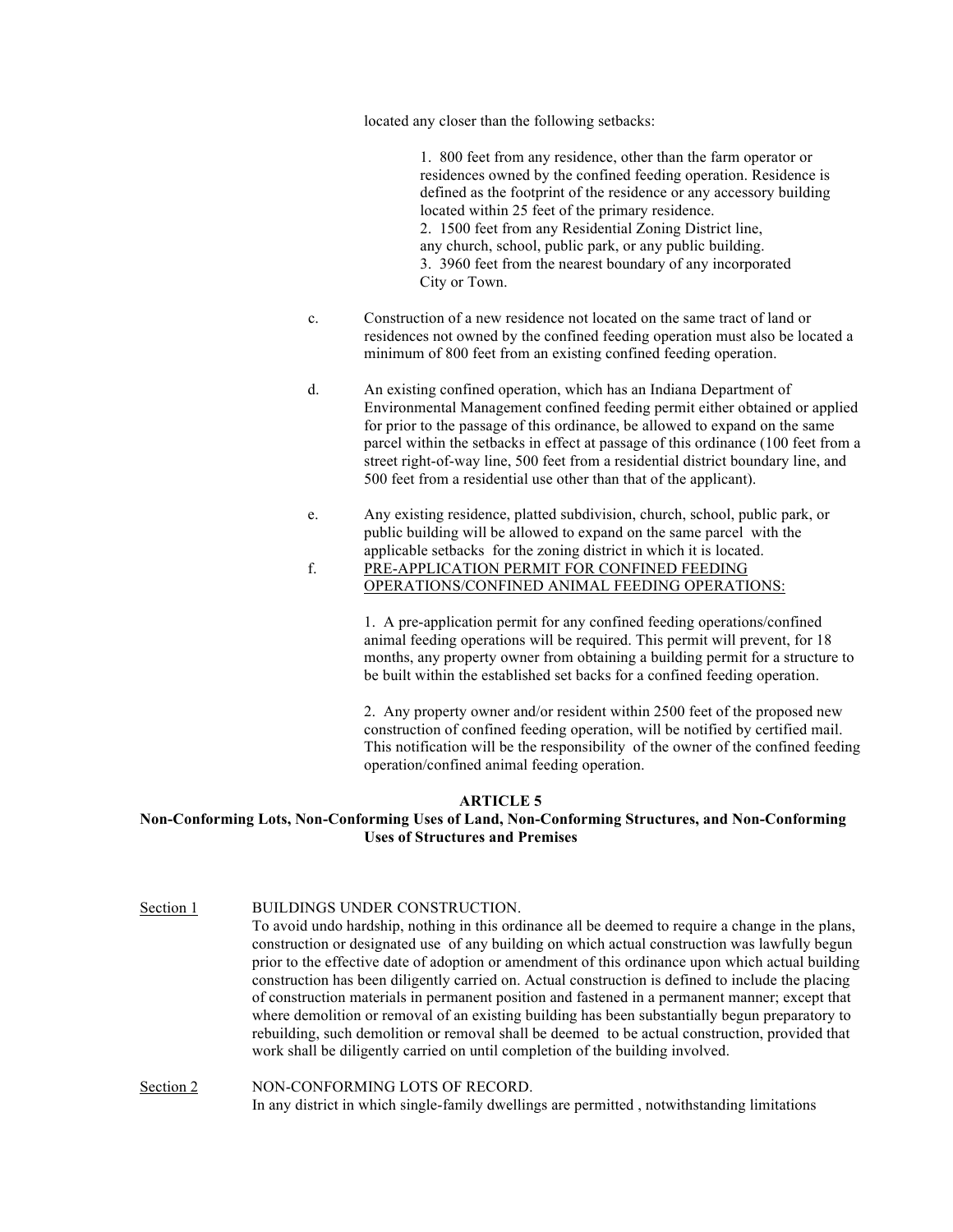imposed by other provisions of this ordinance, a single-family dwelling and customary accessory buildings may be erected on any single lot as shown in the records in the Office of the County Recorder on the effective date of adoption or amendment of this ordinance. Such lot must be in separate ownership and not of continuous frontage with other lots in the same ownership. This provision shall apply even though such lot fails to meet the requirements for area or width, or both, that are applicable in the district, provided that yard dimensions and other requirements not involving area or width, or both, of the lot shall conform to the regulations for the district in which such lot is located.

If two or more lots or combinations of lots and portions of lots with continuous frontage in single ownership are of record at the time of passage or amendment of this ordinance, and if all or part of the lots do not meet the requirements for lot width and area as established by this ordinance, the lands involved shall be considered to be an undivided parcel for the purposes of this ordinance, and no portion of said parcel shall be used which does not meet lot width and area requirements established by this ordinance, nor shall any division of the parcel be made which leaves a remaining lot width or area below the requirements stated in this ordinance.

#### Section 3 NON-CONFORMING USES OF LAND

If at the effective date of adoption or amendment of this ordinance, lawful use of land exists that is made no longer permissible under the terms of this ordinance as enacted or amended, such use may be continued subject to the following provisions:

- a. No non-conforming use shall be enlarged or increased, nor extended to occupy a greater area of land than was occupied at the effective date of adoption or amendment of this ordinance;
- b. No non-conforming use shall be moved in whole or in part to any other portion of the lot or parcel occupied by such use at the effective date of adoption or amendment of this ordinance;
- c. If any non-conforming use of land ceases for any reason for a period of more than six consecutive months, any subsequent use of such land shall conform to the regulations specified by this ordinance for the district in which the land is located.

### Section 4 NON-CONFORMING STRUCTURES

If a lawful structure exists at the effective date of adoption or amendment of this ordinance that could not be built under the terms of this ordinance that could not be built under the terms of this ordinance by reason of restrictions on area, height, yards, or other characteristics of the structure on its location on the lot, such structure may be continued subject to the following provisions:

- a. No non-conforming structure may be enlarged or altered in a way which increases its non-conformity;
- b. If a non-conforming structure is destroyed by any means to an extent of more than 60 percent of its replacement value at time of destruction, it may not be recopnstructed except in conformity with the provisions of this ordinance;
- c. If a non-conforming structure is moved for any reason for any distance whatever, it shall thereafter conform to the regulations for the district in which it is located after it is moved.

## Section 5 NON-CONFORMING USES OF STRUCTURES

If a lawful use of a structure, or of structure and premises in combination, exists at the effective the of the adoption or amendment of this ordinance, that would not be allowed in the district under the terms of this ordinance, that use may be continued subject to the following provisions: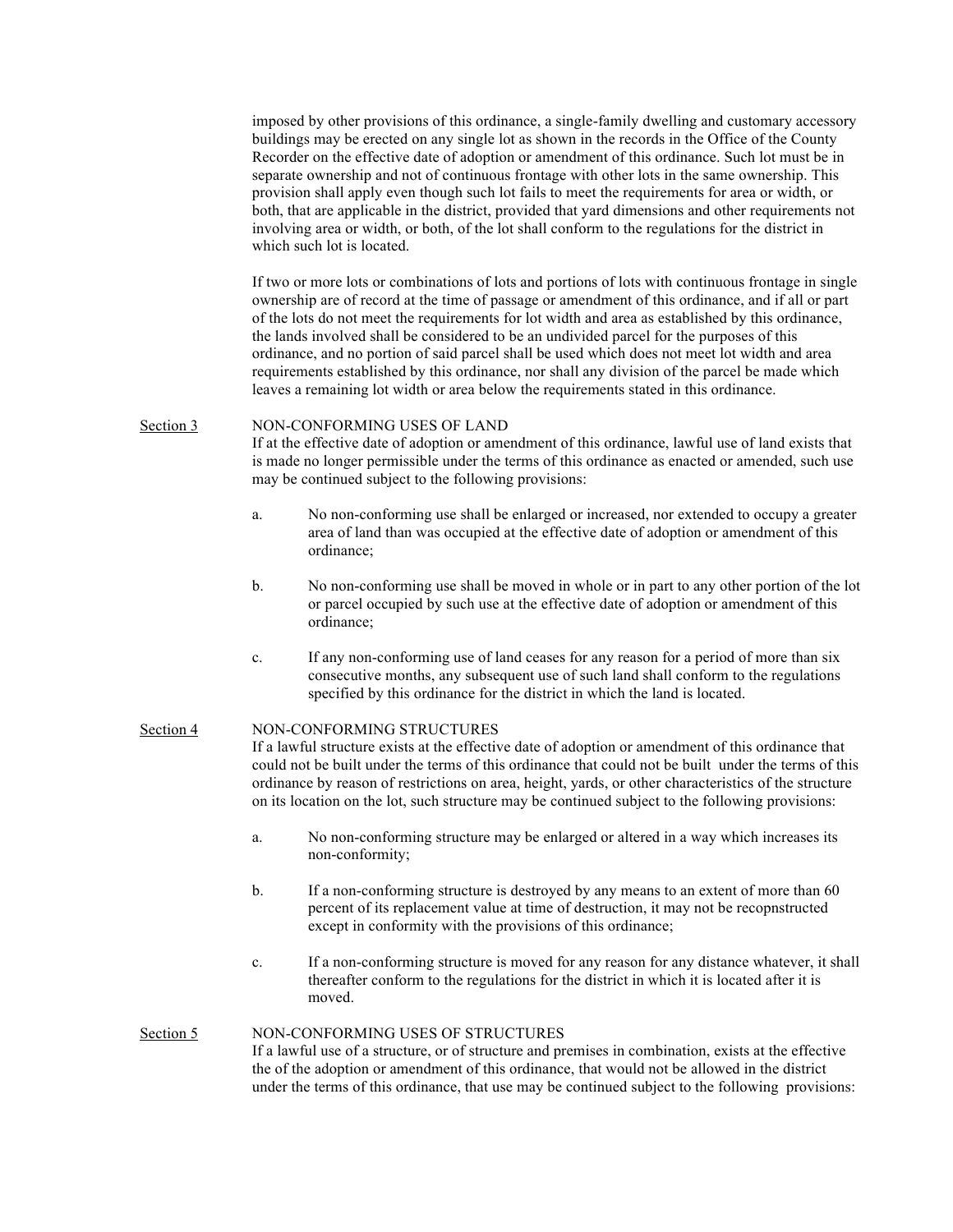a. No existing structure devoted to a use not permitted by this ordinance in the district in which it is located shall be enlarged, constructed, reconstructed, moved, or structurally altered except in changing the use of the structure to a use permitted in the district in which it is located; b. Any non-conforming use may be extended throughout any parts of a building which were manifestly arranged or designed for such use at the time of adoption or amendment of this ordinance, but no such use shall be extended to occupy any land outside such building; c. If no structural alterations are made, any non-conforming use of a structure, or structure and premises, may be changed to another non-conforming use provided that the Board of Zoning Appeals either by general rule or by making findings in the specific case, shall find that the proposed use is equally appropriate or more appropriate to the district than the existing non-conforming use. In permitting such change, the Board of Zoning Appeals may require appropriate conditions and safeguards in accord with the provisions of this ordinance. d. Any structure, or structures and land in combination, in or on which a non-conforming use is superceded by a permitted use, shall thereafter conform to the regulations for the district in which such structure is located and the non-conforming use may not thereafter be resumed; e. When a non-conforming use of a structure, or structure and premises in combination, is discontinued or abandoned for six (6) consecutive months, the structure, or structure and premises in combination, shall not the4reafter be used except in conformance with the regulations of the district in which it is located; f. Where non-conforming use status applies to a structure and premises in combination, removal or destruction of the structure shall eliminate the non-conforming status of the land. Section 6. REPAIRS AND MAINTENANCE. On any building devoted in whole or in part to any non-conforming use, work may be done on ordinary repairs, or on repair or replacement of non-bearing walls, fixtures, wiring or plumbing, to an extent not exceeding 10 percent of the current replacement value of the building, provided that the cubic content of the building as it existed at the time of passage or amendment of this ordinance shall not be increased. Nothing in this ordinance shall be deemed to prevent the strengthening or restoring to a safe condition of any building or part thereof declared to be unsafe by any official charged with protecting the public safety, upon order of such official.

## Article 6. ADMINISTRATION AND ENFORCEMENT - IMPROVEMENT LOCATION PERMITS AND CERTIFICATES OF OCCUPANCY.

- Section 1. Administration and Enforcement. The administration and enforcement of this ordinance is the responsibility of the Zoning Administrator appointed by the Area Plan **Commission**
- Section 2 Improvement Location Permit. No building or other structure may be erected, moved, or added to unless an improvement location permit has been issued by the Zoning Administrator in accordance with the provisions of this ordinance. A permit may be issued only if the building or structure for which the permit is sought will comply in all respects with this and all other applicable laws.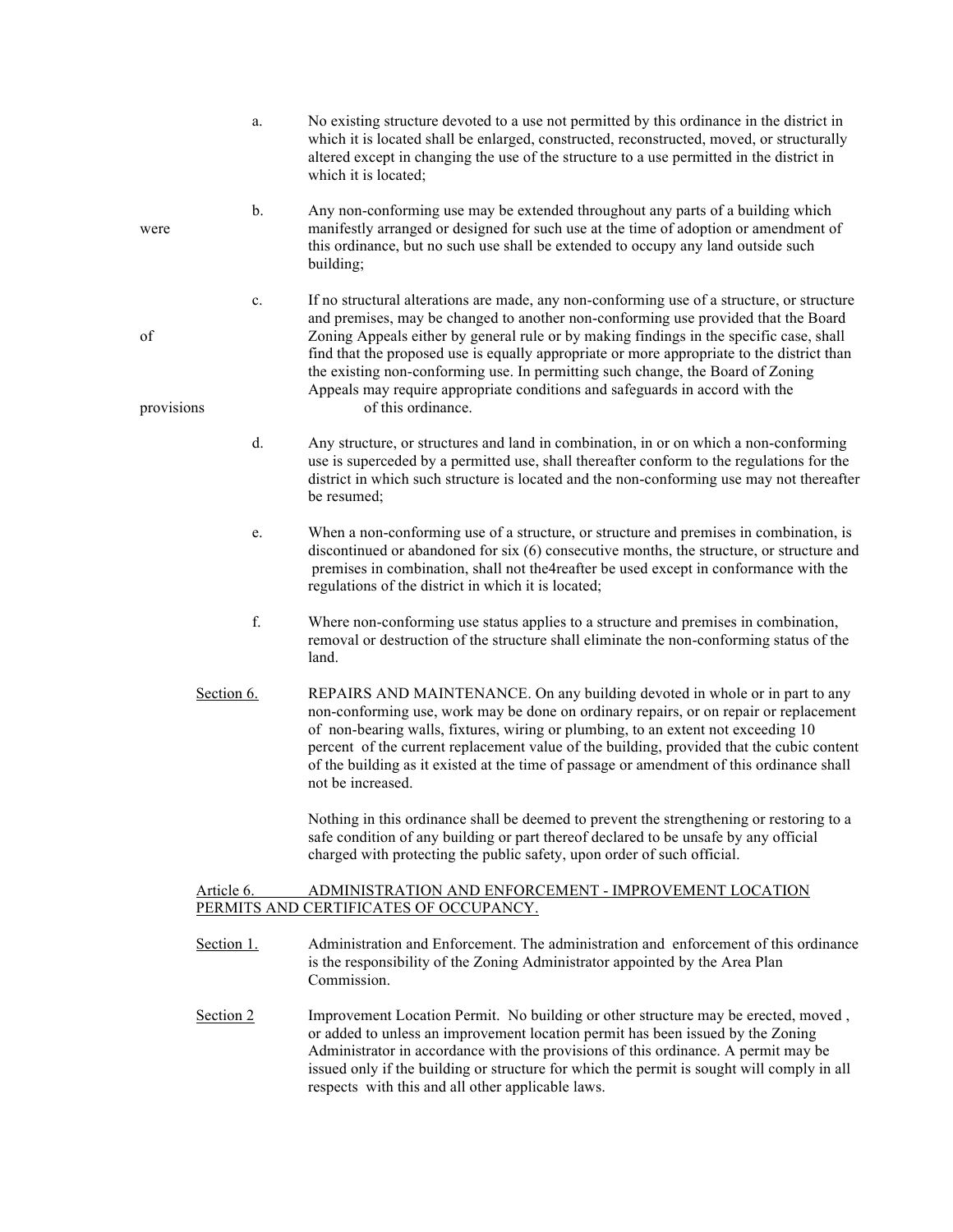|      | Section 3. | Application for Improvement Location Permit. Application for an improvement location<br>permit must be made in duplicate and accompanied by a scale drawing, showing the<br>dimensions and shape of the lot to be built upon; the size and location of existing<br>buildings; and the location and dimension of the proposed building or alteration. The<br>application must include any other information that is necessary for the administration<br>and enforcement of this ordinance, including but not limited to existing or proposed uses<br>of the building and land; the number of families, housekeeping units, or rental units the<br>building is designed to accommodate; and conditions existing on the lot. |
|------|------------|---------------------------------------------------------------------------------------------------------------------------------------------------------------------------------------------------------------------------------------------------------------------------------------------------------------------------------------------------------------------------------------------------------------------------------------------------------------------------------------------------------------------------------------------------------------------------------------------------------------------------------------------------------------------------------------------------------------------------|
|      |            | One copy of the application shall be returned to the applicant by the Zoning<br>Administrator after he has indicated his approval or disapproval on it. The second copy<br>similarly marked, shall be retained by the Z.A. If an application is not approved, the<br>Z.A. shall state the reasons for his action on the application.                                                                                                                                                                                                                                                                                                                                                                                      |
| post |            | If an application for an improvement location permit is approved, the applicant shall<br>the permit in a conspicuous location on the site of a new or altered building or structure,<br>or an addition, or a building or structure moved from another location.                                                                                                                                                                                                                                                                                                                                                                                                                                                           |
|      | Section 4. | Certificates of Occupancy for New, Altered, or Non-Conforming Uses. It is unlawful to<br>use or occupy or permit the use or occupancy of any building or premises, or both, or<br>part thereof hereafter created, erected, changed, converted, or wholly or partly altered or<br>enlarged in its use or structure until a Certificate of Occupancy has been issued by the<br>Z.A. stating that the proposed use of the building or land conforms to the requirements<br>of this ordinance.                                                                                                                                                                                                                                |
|      |            | A non-conforming structure or use may be maintained, renewed, changed, or extended<br>only after a Certificate of Occupancy has been issued by the Zoning Administrator<br>stating specifically how the non-conforming use differs from the provisions of this<br>ordinance.                                                                                                                                                                                                                                                                                                                                                                                                                                              |
| of   |            | A temporary Certificate of Occupancy may be issued for a period not exceeding six<br>months during alteration or partial occupancy of a building. The Zoning Administrator<br>may require as a condition precedent safeguards that will reasonably protect the safety<br>the occupants and the public.                                                                                                                                                                                                                                                                                                                                                                                                                    |
|      | Section 5  | Expiration of Improvement Location Permit. If the work described in an improvement<br>location permit has not been started within 90 days from the date it was issued, the<br>permit shall expire and written notice thereof shall be given to the persons affected.                                                                                                                                                                                                                                                                                                                                                                                                                                                      |
|      |            | If the work described in any improvement location permit has not been substantially<br>completed within two years of the date it was issued, the permit shall expire and written<br>notice thereof shall be given to the persons affected, together with notice that all work<br>shall cease until a new permit has been obtained.                                                                                                                                                                                                                                                                                                                                                                                        |
| the  | Section 6. | Construction and Use to be as Provided in Applications, Plans, Permits, and Certificates<br>of Occupancy. Improvement location permits or certificates of occupancy issued on the<br>basis of plans and applications approved by the Zoning Administrator authorize only<br>use, arrangement, and construction set forth in such approved plans and applications,<br>and no other use, arrangement, or construction.                                                                                                                                                                                                                                                                                                      |
|      | Section 7  | No permit shall be required for:                                                                                                                                                                                                                                                                                                                                                                                                                                                                                                                                                                                                                                                                                          |
|      |            | a. Routine maintenance, repair, or remodeling of existing structures not involving any change of<br>use, additional lot coverage, or building size.                                                                                                                                                                                                                                                                                                                                                                                                                                                                                                                                                                       |

b. Lot and yard improvements such as fences, drives, sidewalks, patios, retaining walls, play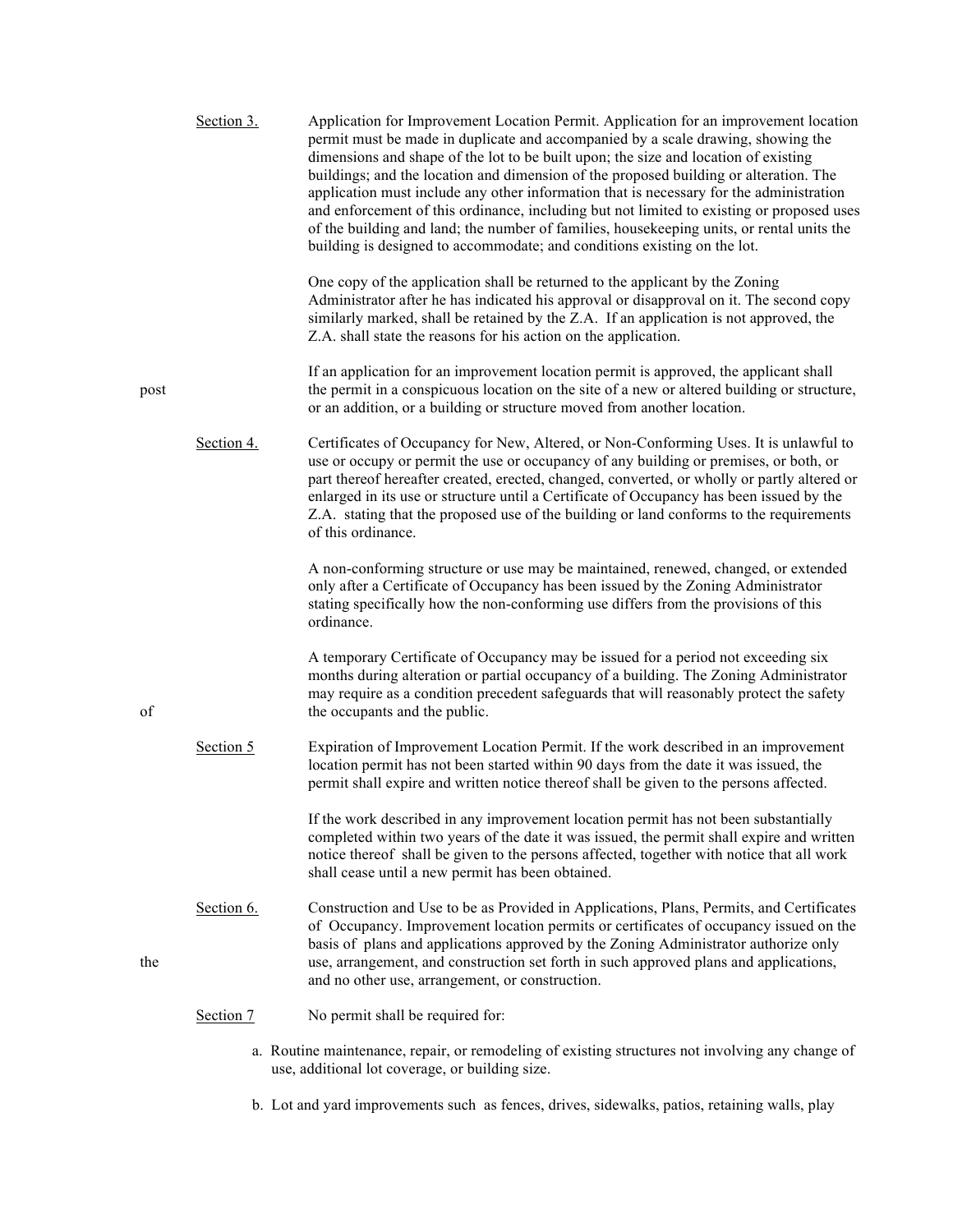|         | equipment, and landscaping provided they do not violate the requirements of Section 5, |
|---------|----------------------------------------------------------------------------------------|
| Article |                                                                                        |

c. Signs with a surface area of less than four square feet.

#### ARTICLE 7 BOARD OF ZONING APPEALS

- Section 1 Creation. There is hereby created a Board of Zoning Appeals consisting of five (5) members, who shall be appointed and serve in accordance with Chapter 138, Acts of 1957, General Assembly of the State of Indiana and all Acts amendatory thereto.
- Section 2 Rules and Procedures. The Board shall adopt such rules concerning the filing of appeals and applications for variances and exceptions, giving of notice and conduct of hearings as shall be necessary to carry out their duties.

The Board shall keep minutes of its proceedings, keep records of its examinations and other official actions and shall record the vote on all actions taken. All minutes and records shall be filed in the office of the Board and shall be a public record.

- Section 3 Powers and Duties. The Board of Zoning Appeals shall:
	- a. Hear and determine appeals from and review any order, requirement, decision, or determination made by the Zoning Administrator.
	- b. Permit and authorize special exceptions to the district regulations in the classes of cases or in particular situations specified in this ordinance.
		- 1. A written application for a special exception shall be filed with the Zoning Administrator. The application shall include a dimensioned sketch plan of the proposed special exception showing the existing condition, utility and street

facilities, and use of the proposed site and the adjoining properties, the boundaries of the proposed site and the dimensions, kind and location of improvements proposed for such site.

- 2. Prior to the hearing on the special exception by the Board, a copy of the application shall be forwarded to the Commission for its review as to the effect of the application upon the Development Plan of the county. The Commission may present its recommendations thereto the Board.
- 3. Before a Special Exception is granted, the Board shall find:
	- (a) that the special exception will not endanger the public health, safety, morals, comfort, or general welfare;
- (b) that the special exception will not be injurious to the use and enjoyment of other property in the vicinity nor diminish and impair property values within the neighborhood;
	- (c) that the special exception will not impede the normal and orderly development and improvement of the surrounding property for uses permitted in the district;
	- (d) that adequate utilities, access roads, drainage and other necessary facilities have been or are being provided;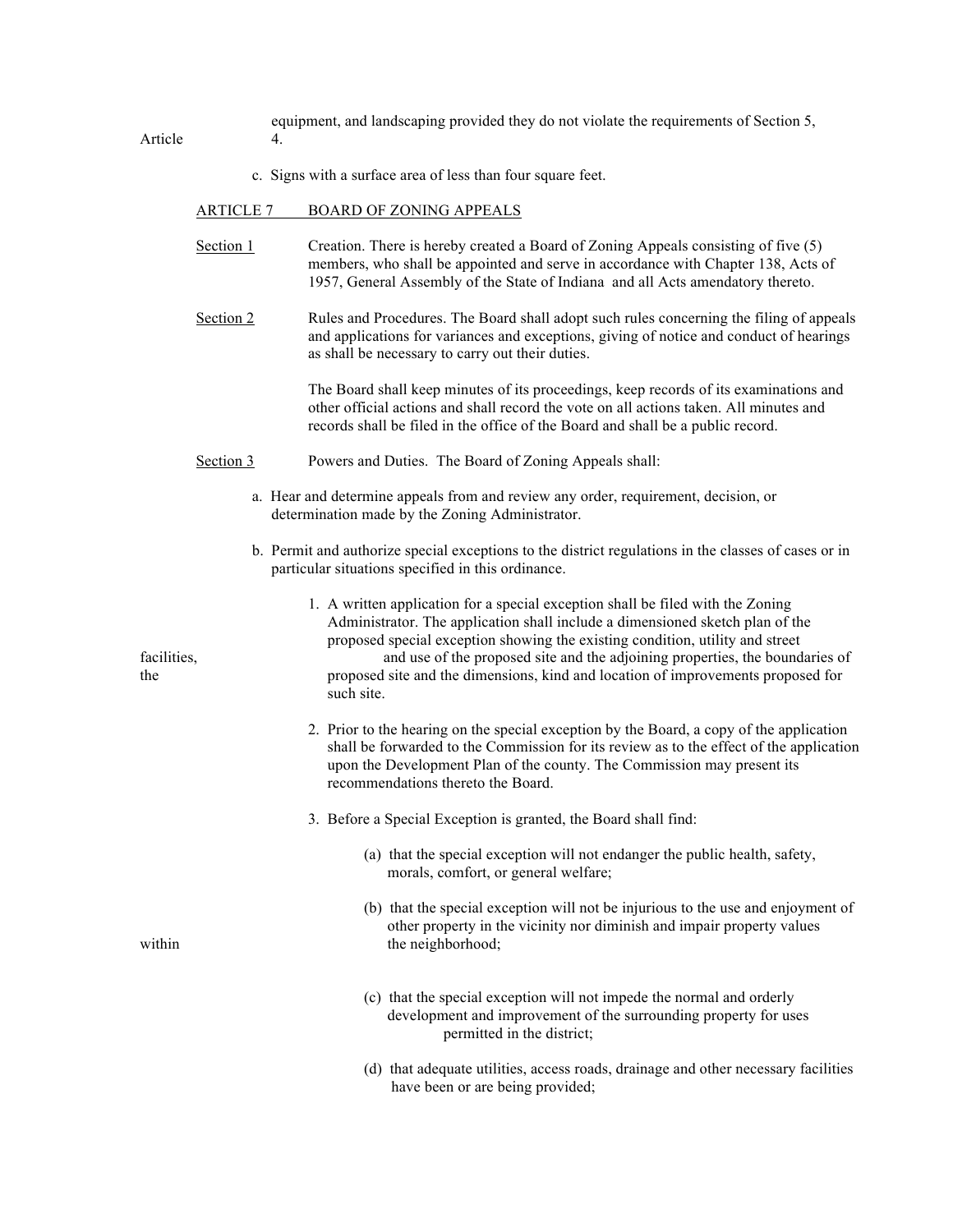- (e) that ingress and egress points are so designed as to minimize traffic congestion in the public streets.
- 4. In granting an authorization for a special exception the Board may prescribe a time limit as a condition within which the action for which the exception is requested shall be started or completed or both, and such additional conditions and safeguards it deems appropriate in order to achieve the intent of this ordinance. Failure to comply with such conditions, or the conditions applicable to each use, made a part of the terms under which the special exception is authorized, shall void the permit granted and is a violation of this ordinance.
- c. Authorize upon appeal in specific cases such variance from the terms of this ordinance that will not be contrary to the public interest, where, owing to special conditions, a literal enforcement of the provisions of this ordinance will result in unnecessary hardship, and so that the spirit of this ordinance shall be observed and substantial justice done.
	- 1. An appeal to the board requesting a variance shall demonstrate and the Board may approve such variance only upon its determination in writing that:
		- (a) The approval will not be injurious to the public health, safety, morals, and general welfare of the community;
		- (b) The use and value of the area adjacent to the property included in the variance will not be affected in a substantially adverse manner; and
		- (c) The strict application of the terms of the zoning ordinance will result in practical difficulties in the use of the property.
	- 2. No non-conforming use of neighboring land, structure, or buildings in the same district, and no permitted use of land, structures, or buildings in other districts shall be considered grounds for the issuance of a variance.
	- 3. In granting a variance the Board may prescribe such conditions and safeguards it deems appropriate in order to achieve the intent of this ordinance. Failure to comply with such conditions and safeguards, when made a part of the terms under which a variance is granted, shall void the variance granted and is a violation of this

ordinance.

- 4. Under no circumstances may the Board grant a variance to allow a use not permitted in Article 3 of this ordinance in the district involved.
- d. In exercising its powers, the Board may reverse or affirm, wholly or partly, or may modify the order, requirement, decision or determination appealed from, and to that end shall have all the powers of the Zoning Administrator.

#### ARTICLE 8 AMENDMENTS

The Board of County Commissioners may, from time to time, amend, supplement, or change the regulations and districts fixed by this ordinance. Any such amendments, supplements, or changes shall only be made in accordance with the provisions of Chapter 138 of the Acts of the Indiana General Assembly 1957 as amended.

A proposed ordinance for the amendment or repeal of the zoning ordinance to rezone an area or to change the regulations must be referred to the Area Plan Commission for consideration and report before any final action is taken by a legislative body. On receiving or initiating such change, the Commission shall, within thirty (30) days, hold a public hearing and publish notice at least ten (10) days before such hearing. The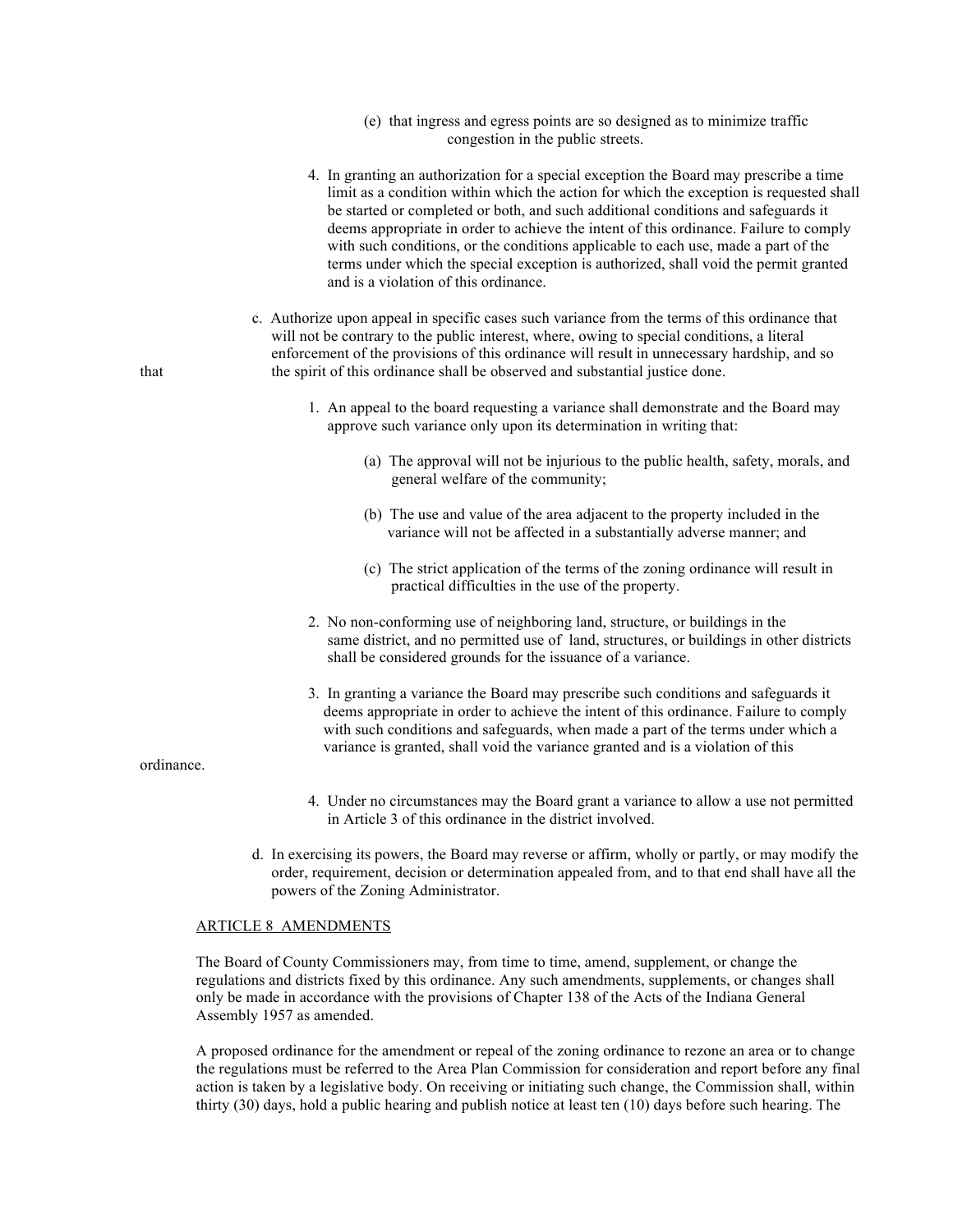applicant for rezoning shall post a sign provided by the Administrator and place it on the property at least ten (10) days before the hearing, so as to give reasonable notice to neighboring landowners of the proceedings.

#### ARTICLE 9. FEES AND EXPENSES FOR NOTICE

Section 1. Applications and petitions filed pursuant to the provisions of this Ordinance shall be accompanied by a filing fee. Such fees shall be set by the Area Plan Commission, and approved by the County Commissioners.

A schedule of fees shall be kept on file in the office of the Zoning Administrator.

Section 2 The applicant shall bear the expense of any notice required to be published.

#### ARTICLE 10. ENFORCEMENT

- Section 1. Violations of a Common Nuisance. Any building or structure erected, raised, or converted or land or premises used in violation of any provision of this Ordinance is hereby declared to be a common nuisance and the owner of the building or structure, land or premises liable for maintaining a common nuisance.
- Section 2. Injunction. The Commission, the Board, or the Zoning Administrator may institute a suit for injunction in the Circuit Court of the County to restrain an individual or a governmental unit from violating the provisions of this Ordinance. The Commission or the Board may also institute a suit for a mandatory injunction directing an individual or

governmental unit to remove a structure erected in violation of the provisions of this Ordinance.

Section 3. Penalty. A person who violates any provision of this Ordinance shall be guilty of a Class C Infraction, and upon conviction, shall be fined not more than five hundred dollars (\$500). Each day that a violation is permitted to exist is a separate offense.

## ARTICLE 11. DEFINITIONS

For the purpose of this Ordinance, the following terms have the meanings indicated below:

The present tense includes the future tense.

The singular number includes the plural and the plural includes the singular.

The word "shall" is mandatory; the word "may" is permissive.

The word "used" includes "designed" or "intended to be used."

Any words not defined as follows shall be construed in their general accepted meanings as defined by Webster's Dictionary.

Accessory Building, Structure or Use - One which (a) is subordinate to and serves a principal building or principal use; (b) is subordinate in area, extent, or purpose to the principal building or principal use

served;

a

(c) contributes to the comfort, convenience, or necessity of occupants of the principal building or principal use served; and (d) is located on the same lot as the principal building or principal use served, with the single exception of such accessory off-street parking facilities as are permitted to locate elsewhere than on the same lot with the building or use served.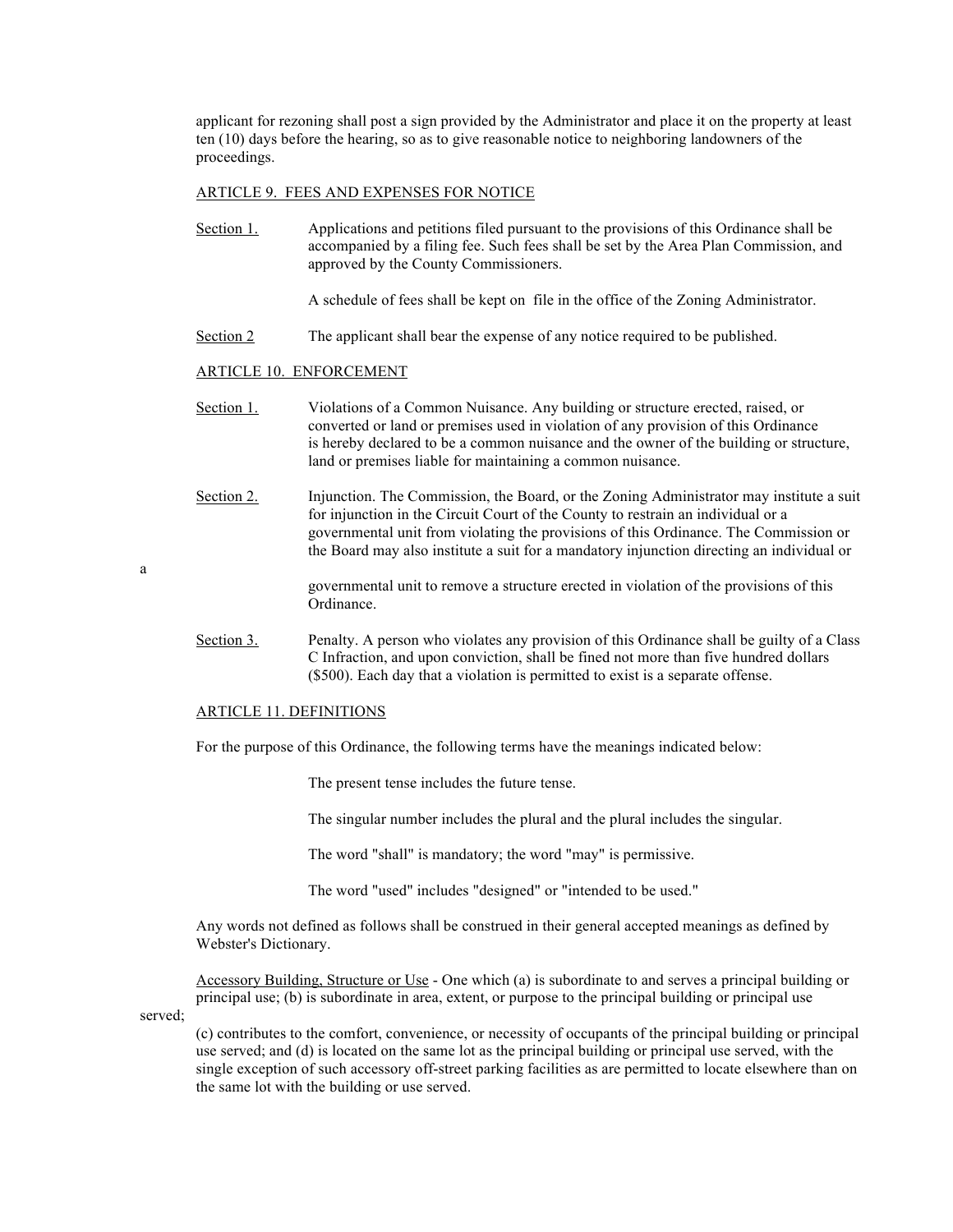Agriculture - The use of a tract of land for agricultural purposes, including farming, dairying, pasturage, apiculture, horticulture, floriculture, viticulture, and animal and poultry husbandry, and the necessary uses of tenant housing and for packing, treating, or storing the produce; provided, however that the operation of any such accessory uses shall be secondary to that of the normal agricultural activities.

Air Contaminant - Dust, fumes, gas, mist, smoke, or vapor, or any combination thereof.

Air Contaminant Source - Any and all sources of emission of air contaminants, whether privately owned or operated. Without limiting the generality of the foregoing, this term includes all types of business, commercial and industrial plants, works, shops and stores; heating and power plants and stations; buildings and other structures of all types, including single and multiple-family residences, apartments, houses, office buildings, hotels, restaurants, schools, hospitals, churches, and other institutional buildings; automobiles, trucks, tractors, buses, and other motor vehicles; garages and vending and service locations and stations; railroad locomotives; ships, boats and other waterborne craft; portable fuel-burning equipment; incinerators of all types indoor and outdoor; refuse dumps and piles; and all stack and other chimney outlets from any of the foregoing.

Air Pollution - Presence in the outdoor atmosphere of one or more air contaminants in sufficient quantities and of such characteristics and duration as to be injurius to human, plant or animal life, to property, or which unreasonably interfere with the comfortable enjoyment of life and property.

Alley - A public right-of-way which normally affords a secondary means of access to abutting property.

Block - A tract of land bounded by streets, or by a street or streets and any combination of boundary lines of public or institutionally-owned lands, railroad rights-of-way, rivers and lakes, and other lines of demarcation..

Board - The Area Board of Zoning Appeals of Carroll County.

Building - A structure built for the support, enclosure, shelter, or protection of persons, animals, chattels, or moveable property of any kind, and which is permanently affixed to the land.

Building Height - The vertical distance from the curb level to the highest point of the underside of the ceiling beams in the case of a flat roof; to the deck line of a mansard roof; and to the mean level of the underside of the rafters between the eaves and the ridge of a gable, hip, or gambrel roof.

Bulk - The term used to indicate the size and setbacks of buildings or structures and the location of same with respect to one another, and includes the following: (a) size and height of buildings; (b) location of exterior walls at all levels in relation to lot lines, streets, or to other buildings; (c) gross floor area of buildings in relation to lot area; (d) all open spaces allocated to buildings; and (e) amount of lot area and lot width provided per dwelling unit.

Business - An occupation, employment, or enterprise which occupies time, attention, labor, and materials; or wherein merchandise is exhibited or sold, or where services are offered.

Commission - Carroll County area Plan Commission.

Compact Home - A portable structure, designed for year-round living, 14 or more feet wide and 700 or more square feet, excluding tipouts and expando rooms, with the four outside walls supported by a permanent foundation.

Confined Feeding - The confined feeding of animals for foods, fur, or pleasure purposes in lots, pens, ponds, sheds, or buildings where all food supplied to the animals by means other than grazing.

Confined Feeding Operation - Shall mean (1) any confined feeding of 300 or more cattle, 500 or more swine or sheep and 30,000 or more fowl; or (2) any animal feeding operation utilizing a waste lagoon or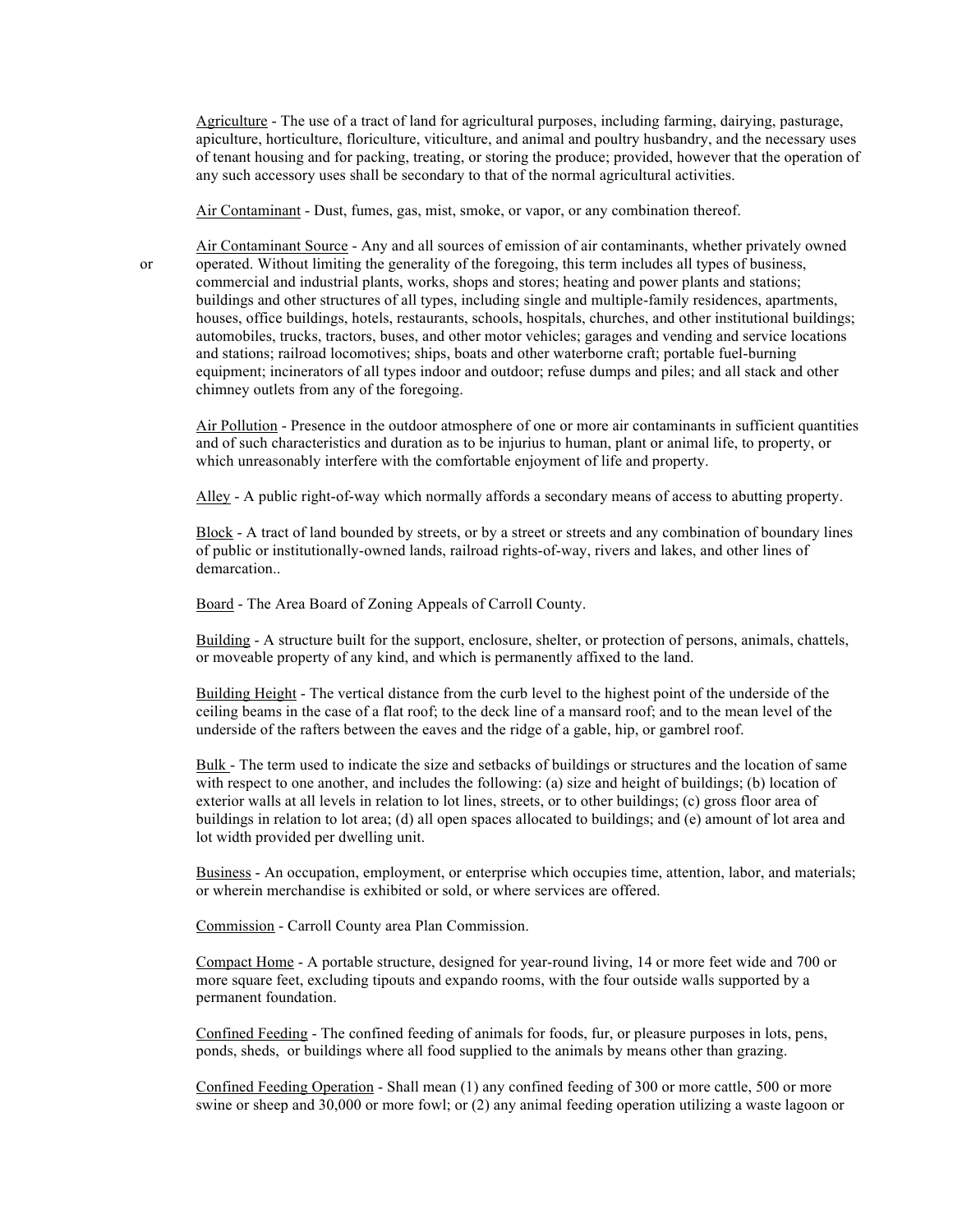holding pit; or (3) any animal feeding operation where the operator elects to come under the Act; or (4) any animal feeding operation as amended, and any valid regulations thereof as determined by the Stream Pollution Control Board.

Confined Feeding Operator - An individual, a corporation, a group of individuals, joint ventures, a partnership, or any other business entity having charge or control of one or more confined feeding installations.

Curb Level - The level of the established curb in front of the building measured at the center of such front. Where no curb level has been established, the pavement elevation at the street centerline similarly measured, or the mean elevation of the finished grade of the surface of the ground or pavement immediately adjacent to a building shall be considered the "curb level."

Dusts - Minute solid particles released into the air by natural forces or by mechanical processes such as crushing, grinding, milling, dulling, demolishing, shoveling, conveying, bagging, sweeping, etc.

Dwelling - A permanent building, or portion thereof, but not a mobile home, designed or used exclusively for residential occupancy, including single-family dwellings, two-family dwellings, and multiple-family dwellings, but not including hotels, motels, or lodging houses.

Dwelling Unit - One or more rooms which are arranged, designed, or used as living quarters for one

family

only. Individual bathrooms are not necessarily provided, but complete single kitchen facilities, permanently installed, shall be included for each "dwelling unit."

Dwelling, Single-Family - A dwelling containing one dwelling unit only.

Dwelling, Two-Family - A dwelling containing two dwelling units only.

Dwelling, Multiple-Family - A dwelling or portion thereof, containing three or more dwelling units.

Family - One or more persons each related to the other by blood, marriage, or adoption, or a group of not more than three persons not all so related, together with his or their domestic servant, maintaining a common household in a dwelling unit. A family may include not more than two roomers, boarders, or permanent guests - whether or not gratuitous.

Floor Area of a Building - (For determining off-street parking and loading requirements.) The sum of the gross horizontal areas of the several floors of the building, or portion thereof, devoted to a specific use, including accessory storage areas located within selling or workingb space such as counters, racks, or closets; and any basement floor area devoted to retailing activities, to the production or processing of goods, or to business or professional offices.

Fumes - Minute solid particles generated by the condensation of vapors from solid matter after volatilization from the molten state, or may be generated by sublimation, distillation, calcination, or chemical reaction, when these processes create air-borne particles.

Garage, Private - An accessory building or an accessory portion of the principal building, including a carport, which is intended for and used for storing the private passenger vehicles of the family or families resident upon the premises.

Gas - An aeriform fluid having neither independent shape nor volume, but tending to expand indefinitely.

Governmental and Public Utility Uses - Electric and telephone substations and distributions centers; filtration plant, pumping station and water resevoir; public or package treatment plants; fire stations; telephone exchange; radio and television transmitting or relay stations; antenna towers and other similar governmental and public utility service uses.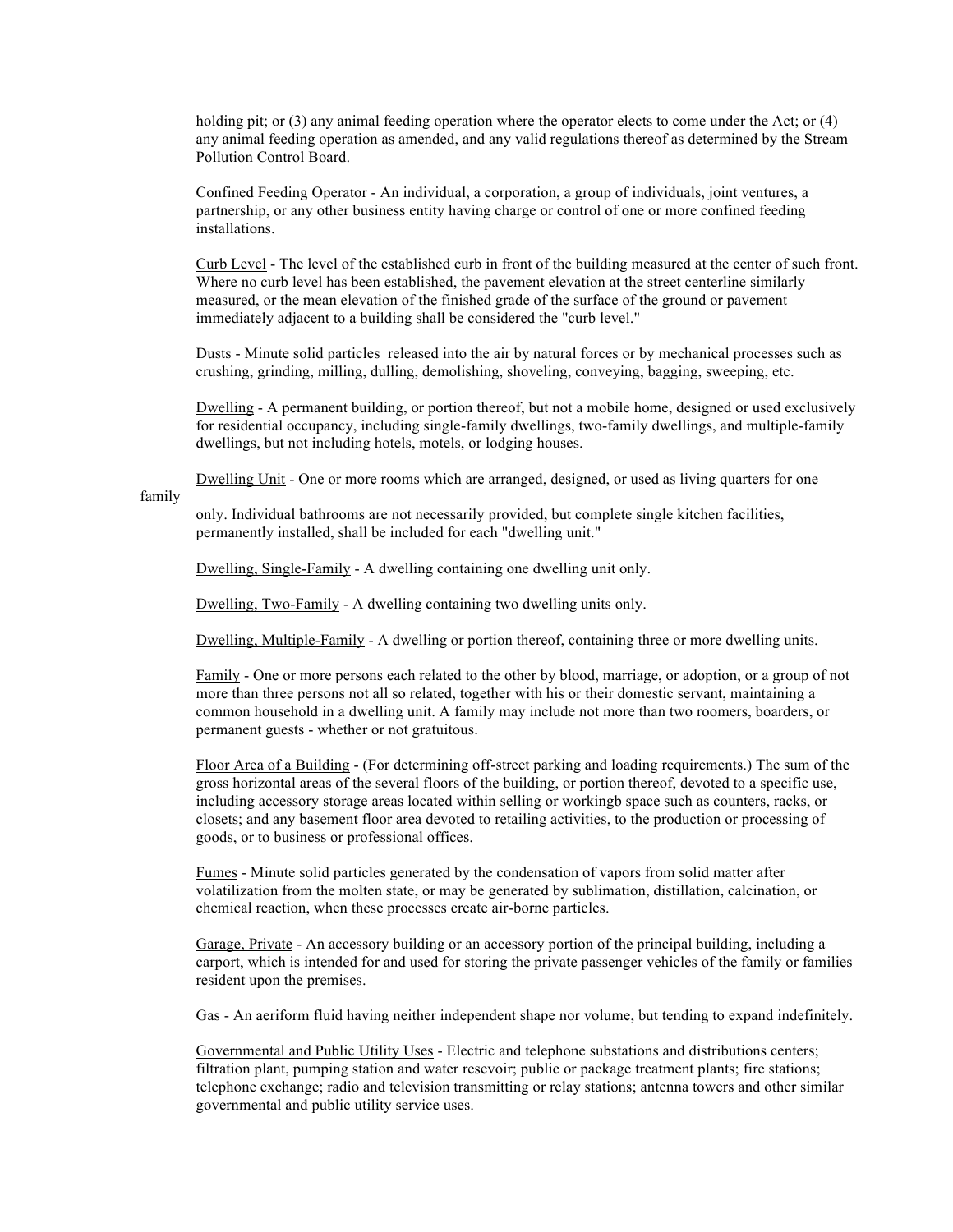Grade - The average level of the finished surface of the ground adjacent to the exterior walls of the building or structures.

Home Occupation - An occupation or activity meeting the following standards:

- a. The home occupation shall be carried on by a resident of the premises with no more than one (1) employee not a resident on the premises and there shall be no more than one (1) separate home occupation per premises.
- b. Exterior indication of the home occupation or variation from the residential character of the premises swhall not be permitted.
- c. The uses of the dwelling unit for the home occupation shall not be clearly uincidental and subordinate to its use for residential purposes by its occupants.
- d. In any residential district, the home occupation shall not be conducted in any accessory building and shall not occupy more than 225 percent of the floor area of the principal dwelling unit. In the Ag district, an accessory structure may be used provided that this structure not exceed 50 percent of the gross floor area of the principal residential structure, if new, comply with the principal structure setback requirements. No more than 25 percent of the floor area of the principal structure in the Ag district may be used and in no case shall both the principal structure and an accessory structure be used for the home occupation.
	- e. There shall be no direct sales or displays of articles other than those items produced or repaired on the premises of the home occupation.
	- f. The use may increase vehicular traffic flow and parking by no more than one additional vehicle at a time than normally expected in the residence. Any parking generated by the conduct of such home occupation shall be met off the street and other than in a required front yard. Delivery of materials to or from the premises by commercial vehicles shall not exceed once per week and for a period no longer than one hour.
	- g. There shall be no outdoor storage of materials or goods produced and no display of goods visible from any adjoining property line or road.
	- h. No use shall create noise, vibration, smoke, dust, electrical interference, smell heat, glare, fire hazard or any other hazard or nuisance to a greater or more frequent extent beyond what normally occurs from a residence.
	- i. No more than one sign shall be allowed. Such sign shall be attached flat to the house and shall be no greater than two (2) feet square in size.
	- j. A permit for a home occupation is not transferable and a new occupancy permit must be applied for whenever there is a change in the occupation, ownership of the property or tenants in the house.

Junk Yard - An open area where waste or scrap materials or three or more motor vehicles not in running or operable condition or parts thereof atre bought, sold, exchanged, stored, baled, packed, disassembled, or handled, but excluding uses established entirely within enclosed buildings.

Kennel - Any premises or portions thereof on which more than four dogs, cats, or other household domestic animals over four months of age are kept, or on which more than two such animals are maintained, boarded, bred, or cared for, in return for remuneration, or a kept for the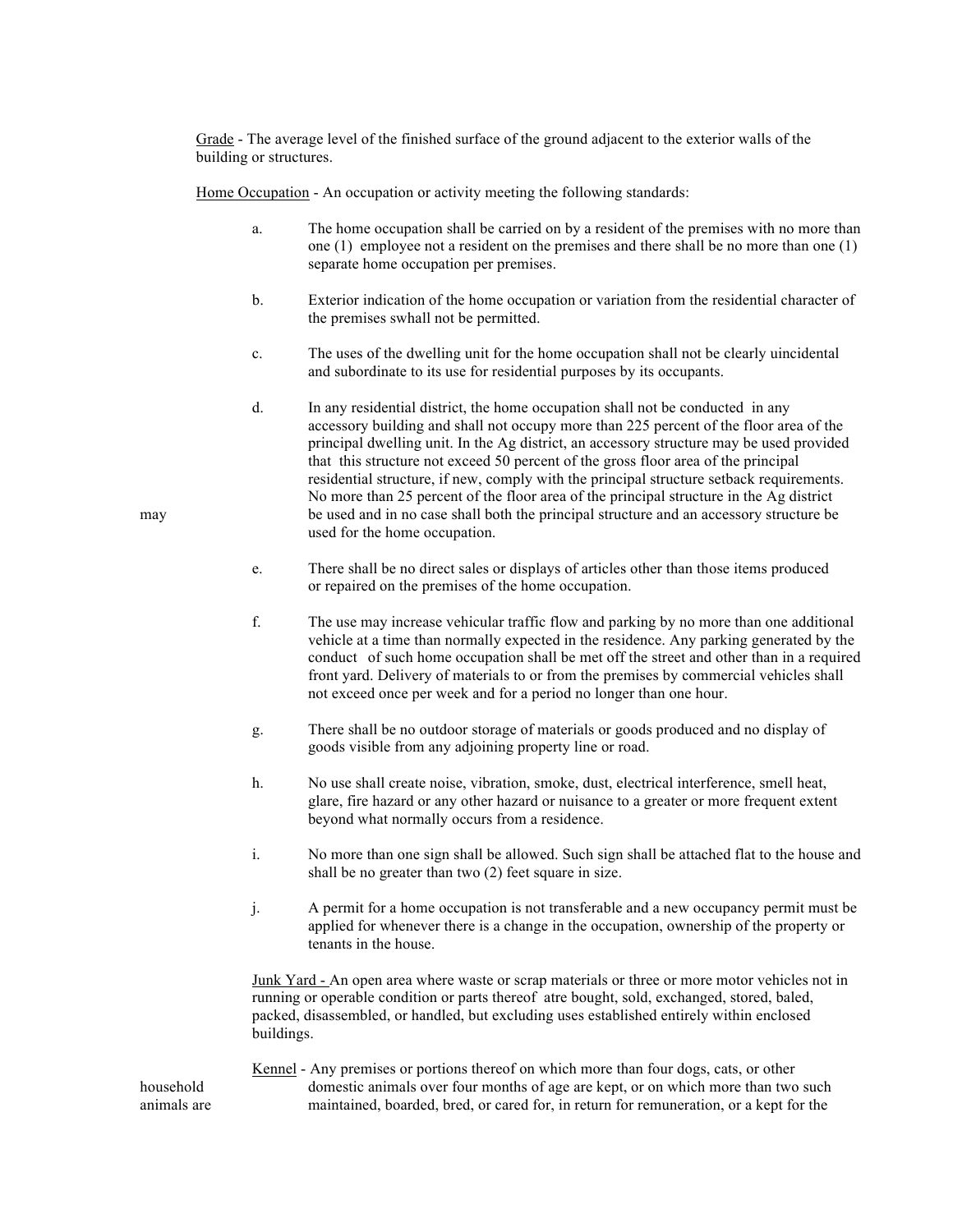purpose of sale.

Lot of Record - A tract or parcel of land of at least sufficient size to meet minimum zoning requirements for use and area and to provide such yards and other open spaces as are herein required. Such lot shall have frontage on a public street or a permanent easement of access, at least twenty (20) feet wide, connecting to a public street.

Lot, Corner - A lot situated at the intersection of two or more streets.

Lot, Through - A lot having a frontage on two non-intersecting streets as distinguished from a corner lot. Both street lines shall be deemed front lot lines.

Lot, Depth - The mean horizontal distance between the street right-of-way line and the rear lot line of a lot, measured within the lot boundaries.

Lot, Width - The horizontal distance between the side lot lines of a lot, measured at right angles to the lot depth at the established front building line.

Manufactured Home - A dwelling unit fabricated on or after January 1, 1981, in an off-site manufacturing facility for installment or assembly at the building site, bearing a seal certifying that it is built in compliance with the Federal Manufacturing Housing Construction and Safety Standards Code or Indiana Public Law 360, Acts of 1971, as promulgated by the Indiana Administrative Building Council.

Mists - Minute liquid particles generated by any of the methods listed for dusts, or fumes, or by the spraying of liquids.

Mobile Home - A portable structure having a living area of 480 square feet or more and designed or used for year round living.

Mobile Home Park - An area of land used for the parking of two or more mobile homes.

Mobile Home Site - The area of land in a mobile home park for the parkingt of one mobile home.

Parcelization - The division of land in an agricultural (A) district into tracts of one acre (excluding roadway easements) or more in size, but less than ten acres, up to a maximum of two such divisions in any parcel of land. See Article 3, Section 1 A, c.

Performance Standards - A criterion established to control noise, smoke, toxic, or noxious matter, vibration, or glare, or heat generated by, or inherent in, uses of land or buildings.

Planned Development - A tract of land, under single ownership or control, which contains twop or more principal buildings and may contain more than one principal use in a unified development where specific requirements of a given zoning district may be modified.

Public Way - A sidewalk, alley, street, or limited access highway.

Recreational Vehicle - A temporary dwelling for travel, recreation and vacation use including, but not limited to:

> Travel Trailer: A vehicle, identified by the manufacturer as a travel trailer, having a living area of less than 480 square feet and designed to move on the highway.

Pick-Up Coach: A structure designed to be mounted on a truck chassis or cut-down car.

Motor Home: A self propelled vehicle with a dwelling constructed as an integral part of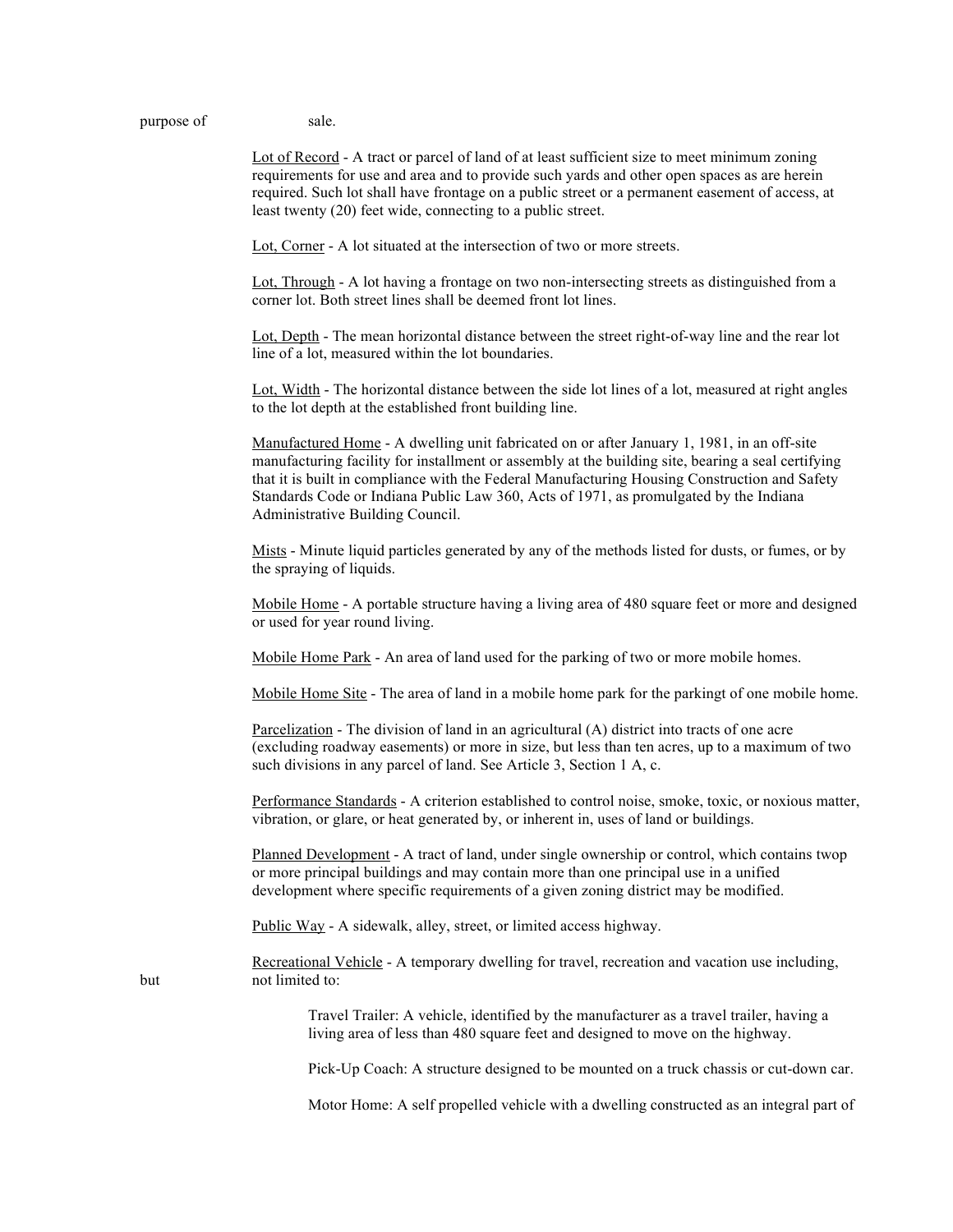the vehicle.

Camping Trailer: A canvas, folding structure, build on a chassis with wheels and designed to move on the highway.

Tent: A collapsible shelter of canvas or other material stretched and sustained by poles and used for camping outdoors.

Recreational Vehicle Park -An area of land used for the parking of two or more recreational vehicles.

Ringlemann Chart - One which is described in the U.S. Bureau of Mines Information Circular 6888, and on which are illustrated graduated shades of grey for use in estimating the lightobscuring capacity of smoke and smoke density.

Ringlemann Number - Designation of the area on the Ringlemann Chart that coincides most nearly with the visual density of emission or the light-obscuring capacity of the smoke.

Scenic Area - Shown on Zoning Maps. See Article 4, Section 21.1

Setback - The minimum horizontal distance between the front line of a building or structure and the street right-of-way.

Sign - A name, identification, description, display, or illustration which is affixed to, or represented directly or indirectly upon a building, structure, or tract of land and which directs attention to an object, product, place, activity, person, institution, organization, or business. A "sign" shall not include: (a) the display of official court or public office notices; (b) the flag, emblem, or insignia of a nation, political unit, school, or religious group; nor (c) one located completely within an enclosed building, except signs located behind window areas intended to be viewed from outside the building.

Sign, Advertising - A sign which directs attention to a business, commodity, service, or entertainment not exclusively related to the premises where such sign is located or to which it is affixed.

Sign, Business - A sign which directs attention to a business or profession conducted or to a commodity, service, or entertainment sold or offered upon the premises where such sign is located or to which it is affixed.

Sign, Gross Area of - The entire area within a single continuous perimeter enclosing the extreme limits of such sign and in no case passing through or between any adjacent elements of same. Such perimeter shall not include any structural elements lying outside the limits of such sign and not forming an integral part of the display.

Smoke - Small gas and air-borne particles consisting essentially of carnonaceous material in sufficient number as to be observable.

Story - That portion of a building included between the surface of any floor and the surface of the floor next above or if there is no floor above, the space between the floor and the ceiling next above. A basement having more than one-half the clear floor-to-ceiling height above curb level shall be considered a story.

Story, Half - A space under a sloping roof which has the line of intersection of roof decking and wall, not more than three feet above the top level of the story below.

Street - A partially furnished or fully improved public right-of-way which affords the principal